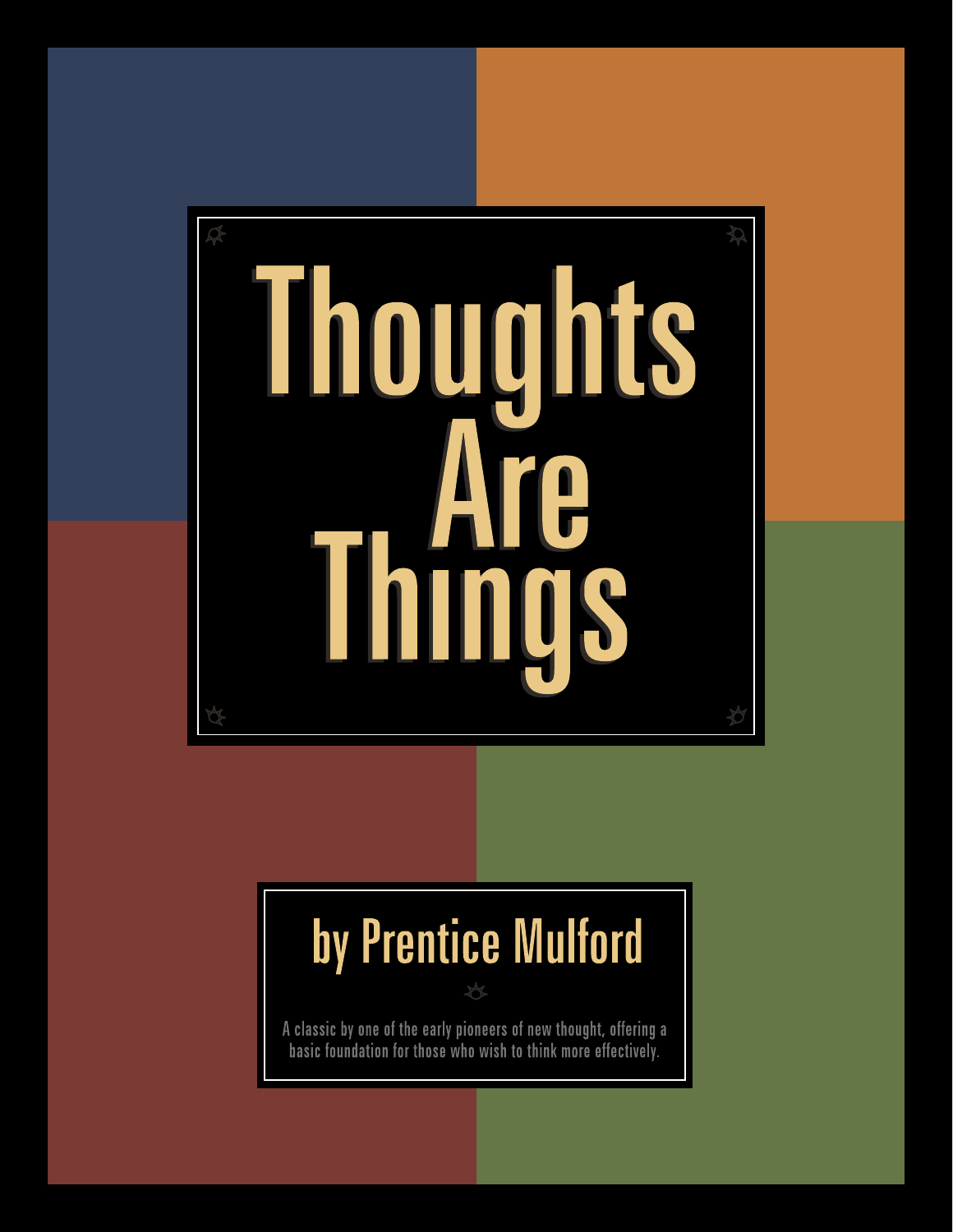## **Thoughts are Things**

#### ESSAYS SELECTED FROM THE WHITE CROSS LIBRARY

by Prentice Mulford

*"Go, speed the stars of Thought On to their shining goals; The sower scatters broad his seed, The wheat thou strew"st be souls."*

*R. W. EMERSON*

First Published by G. Bell and Sons, Ltd., LONDON, 1908.

**Reader's tip:** There are 63 pages in this book. It is suggested you print the book first - reading text this small online is not advisable. Pages may be printed back to back in regular book form if desired by printing even or odd pages first, then the corresponding pages on back. See Acrobat Reader Help for more info. *Enjoy.*

*This ebook compliments of*



Permitted Use: You are only authorized to view and to retain a copy of this book for your own personal use<br>or to forward to others for their own personal use. Do not duplicate, publish, modify or mass distribute this<br>book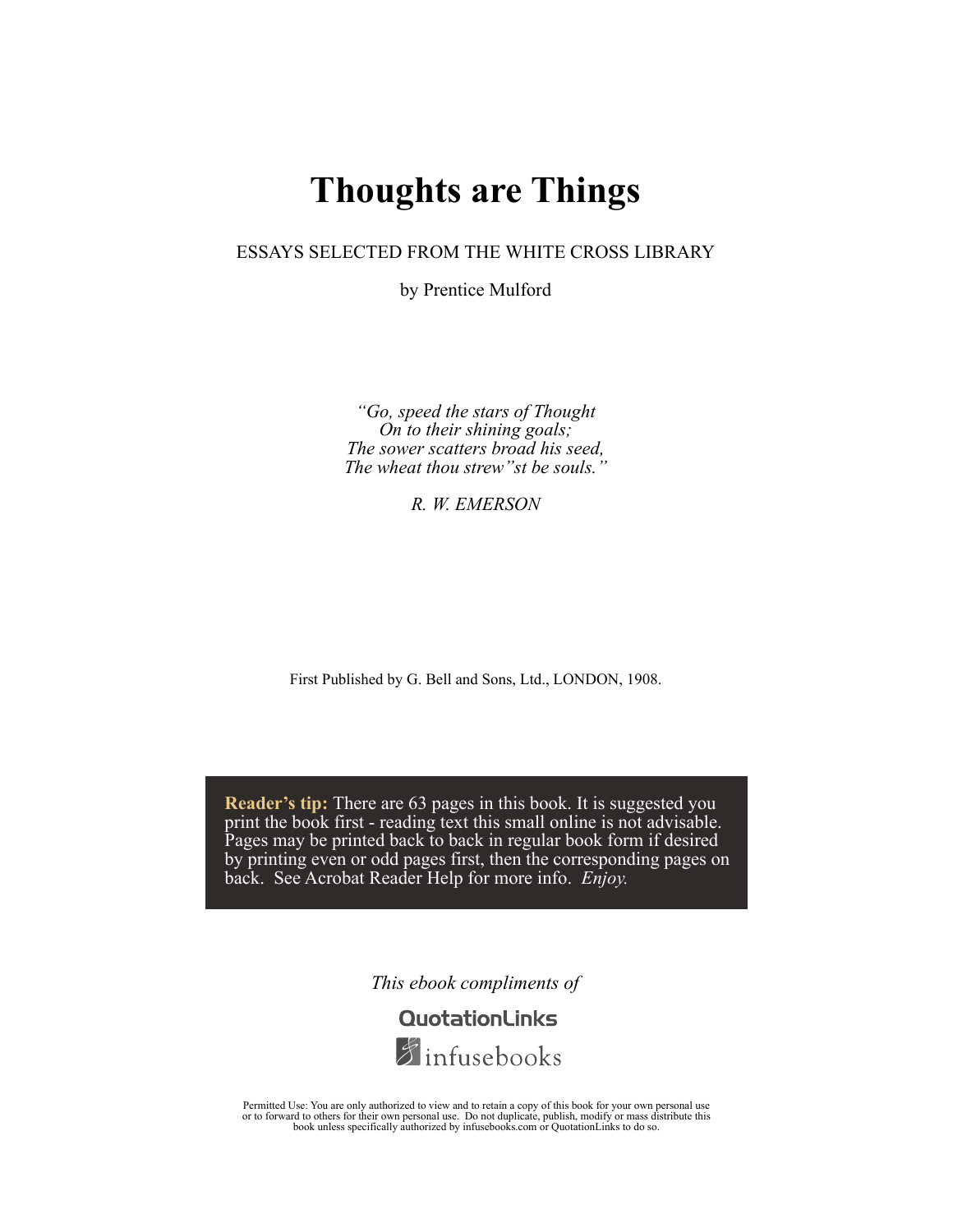#### *Chapter One*

## **THE MATERIAL MIND VS. THE SPIRITUAL MIND**

THERE belongs to every human being a higher self and a lower self–a self or mind of the spirit which has been growing for ages, and a self of the body, which is but a thing of yesterday. The higher self is full of prompting idea, suggestion and aspiration. This it receives of the Supreme Power. All this the lower or animal self regards as wild and visionary. The higher self argues possibilities and power for us greater than men and women now possess and enjoy. The lower self says we can only live and exist as men and women have lived and existed before us. The higher self craves freedom from the cumbrousness, the limitations, the pains and disabilities of the body. The lower self says that we are born to them, born to ill, born to suffer, and must suffer as have so many before us. The higher self wants a standard for right and wrong of its own. The lower self says we must accept a standard made for us by others–by general and long-held opinion, belief and prejudice.

"To thine own self be true" is an oft-uttered adage. But to which self? The higher or lower?

You have in a sense two minds–the mind of the body and the mind of the spirit.

Spirit is a force and a mystery. All we know or may ever know of it is that it exists, and is ever working and producing all results in physical things seen of physical sense and many more not so seen.

What is seen, of any object, a tree, an animal, a stone, a man is only a part of that tree, animal, stone, or man. There is a force which for a time binds such objects together in the form you see them. That force is always acting on them to greater or lesser degree. It builds up the flower to its fullest maturity. Its cessation to act on the flower or tree causes what we call decay. It is constantly changing the shape of all forms of what are called organized matter. An animal, a plant, a human being are not in physical shape this month or this year what they will be next month or next year.

This ever-acting, ever-varying force, which lies behind and, in a sense, creates all forms of matter we call Spirit.

To see, reason and judge of life and things in the knowledge of this force makes what is termed the "Spiritual Mind."

We have through knowledge the wonderful power of using or directing this force, when we recognize it, and know that it exists so as to bring us health, happiness and eternal peace of mind. Composed as we are of this force, we are ever attracting more of it to us and making it a part of our being.

With more of this force must come more and more knowledge. At first in our physical existances we allow it to work blindly. Then we are in the ignorance of that condition known as the material mind. But as mind through its growth or increase of this power becomes more and more awakened, it asks: "Why comes so much of pain, grief and disappointment in the physical life?" "Why do we seem born to suffer and decay"

That question is the first awakening cry of the spiritual mind, and an earnest question or demand for knowledge must in time be answered.

The material mind is a part of yourself, which has been appropriated by the body and educated by the body. It is as if you taught a child that the wheels of a steamboat made the boat move, and said nothing of the steam, which gives the real power. Bred in such ignorance, the child, should the wheels stop moving, would look no farther for the cause of their stoppage than to try to find where to repair them, very much as now so many depend entirely on repair of the physical body to ensure its healthy, vigorous movement, never dreaming that the imperfection lies in the real motive power–the mind.

The mind of the body or material mind sees, thinks and judges entirely from the material or physical standpoint. It sees in your own body all there is of you. The spiritual mind sees the body as an instrument for the mind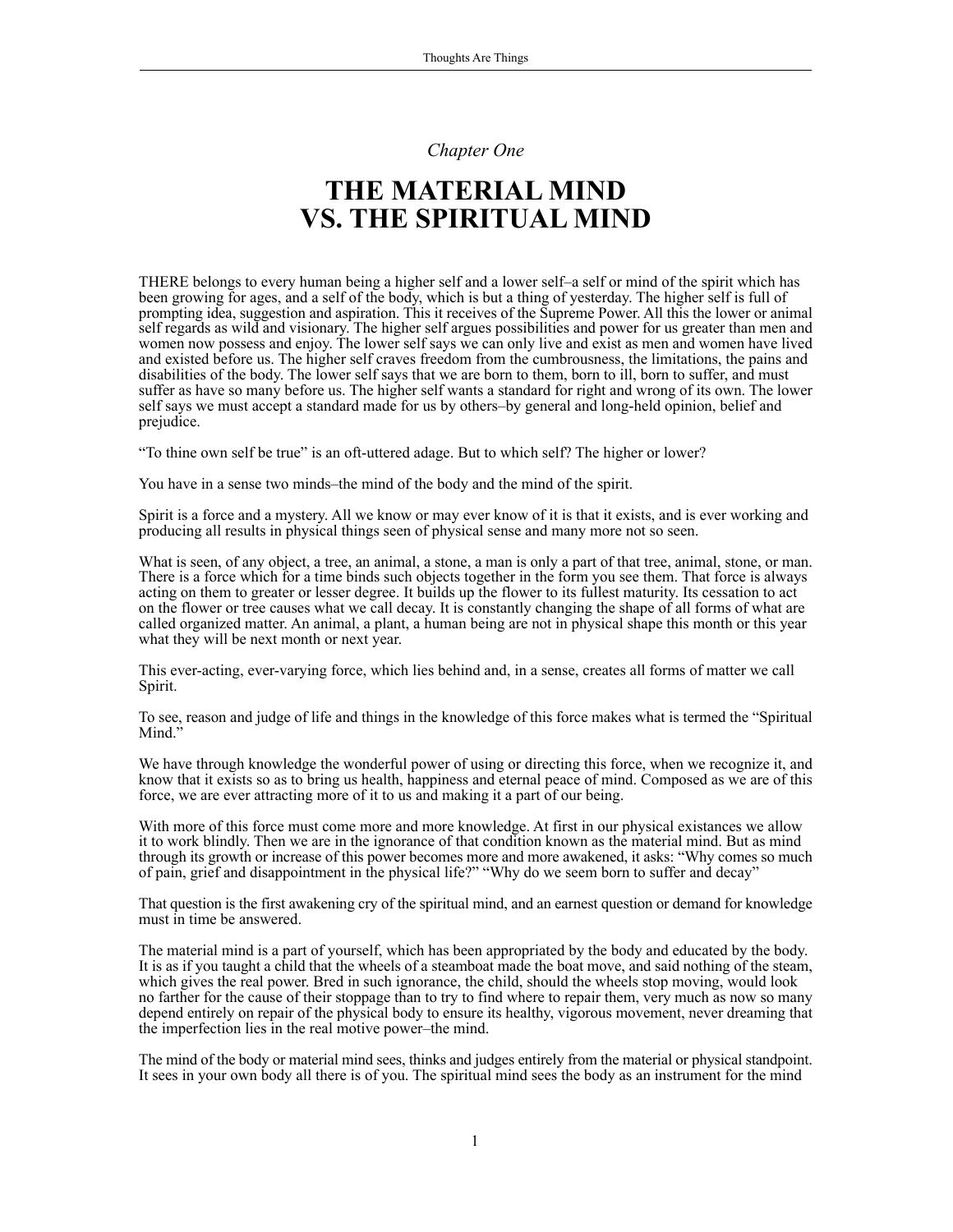or real self to use in dealing with material things. The material mind sees in the death of the body an end of all there is of you. The spiritual mind sees in the death of the body only the falling off from the spirit of a worn-out instrument. It knows that you exist as before only invisible to the physical eye. The material mind sees your physical strength as coming entirely from your muscles and sinews, and not from source without your body.

It sees in such persuasive power, as you may have with tongue or pen, the only force you possess for dealing with people to accomplish results. The spiritual mind will know in time that your thought influences people for or against your interests, though their bodies are thousands of miles distant. The material mind does not regard its thought as an actual element as real as air or water. The spiritual mind knows that every one of its thousand daily secret thoughts are real things acting on the minds of the persons they are sent to. The spiritual mind knows that matter or the material is only an expression of spirit or force; that such matter is ever changing in accordance with the spirit that makes or externalizes itself in the form we call matter, and therefore, if the thought of health, strength and recuperation is constantly held to in the mind, such thought of health, strength and rejuvenation will express itself in the body, making maturity never ceasing, vigour never ending, and the keenness of every physical sense ever increasing.

The material mind thinks matter, or that which is known by our physical senses, to be the largest part of what exists. The spiritual mind regards matter as the coarser or cruder expression of spirit and the smallest part of what really exists. The material mind is made sad at the contemplation of decay. The spiritual mind attaches little importance to decay, knowing in such decay that spirit or the moving force in all things is simply taking the dead body or the rotten tree to pieces, and that it will build them up again as before temporarily into some other new physical form of life and beauty. The mind of the body thinks that its physical senses of seeing, hearing and feeling constitute all the senses you possess. The higher mind or mind of the spirit knows that it possesses other senses akin to those of physical sight and hearing, but more powerful and far reaching.

The mind of the body has been variously termed "the material mind," the "mortal mind" and the "carnal mind." All these refer to the same mind, or, in other words to that part of your real sell which has been educated in error by the body.

If you had been born and bred entirely among people who believed that the earth was a flat surface and did not revolve around the sun, you would in the earlier years of your physical growth believe as they did. Exactly in such fashion do you in your earlier years absorb the thought and belief of those nearest you, who think that the body is all there is of them, and judge of everything by its physical interpretation to them. This makes your material mind.

The material mind seeing, what seems to it, depth, dissolution and decay in all human organization, and ignorant of the fact that the real self or intelligence has in such seeming death only cast off a worn-out envelope, thinks that decay and death is the ultimate of all humanity. For such reason it cannot avoid a gloom or sadness coming of such error, which now pervades so much of human life at present. One result or reaction from such gloom born of hopelessness is a reckless spirit for getting every possible gratification and pleasure, regardless of right and justice so long as the present body lasts. This is a great mistake. All pleasure so gained cannot be lasting. It brings besides a hundredfold more misery and disappointment.

The spiritual mind teaches that pleasure is the great aim of existence. But it points out ways and means for gaining lasting happiness other than those coming of the teaching of the material mind. The spiritual mind, or mind opened to higher and newer forces of life, teaches that there is a law regulating the exercise of every physical sense. When we learn and follow this law, our gratifications and possessions do not prove sources of greater pain than happiness, as they do to so many.

By the spiritual mind is meant a clearer mental sight of things and forces existing both in us and the Universe, and of which the race for the most part has been in total ignorance. We have now but a glimpse of these forces, those of some being relatively a little clearer than those of others. But enough has been shown to convince a few that the real and existing causes for humanity"s sickness, sorrow and disappointment have not in the past been seen at all. In other words, the race has been as children, fancying that the miller inside was turning the arms of the windmill, because some person had so told them. So taught their would remain in total ignorance that the wind was the motive power.

This illustration is not at all an overdrawn picture of the existing ignorance which rejects the idea that thought is an element all about us as plentiful as air, and that as blindly directed by individuals and masses of individuals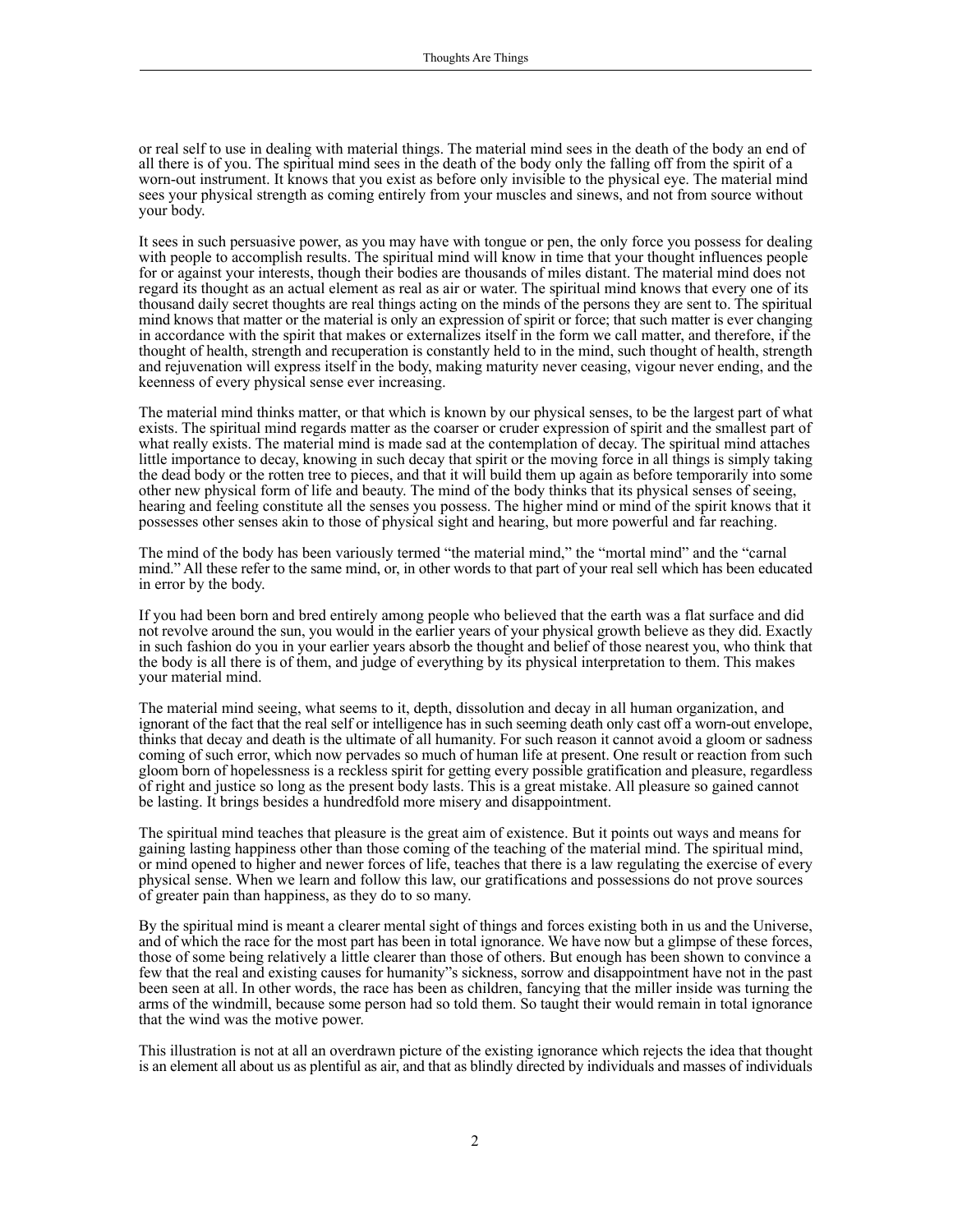in the domain of material mind or ignorance, it is turning the windmill's arms, sometimes in one direction, sometimes in another; sometimes with good and sometimes with evil results.

A suit of clothes is not the body that wears such suit. Yet the material mind reasons very much in this way. It knows of no such thing as clothing for the spirit, for it does not know that body and spirit are two distinct things. It reasons that the suit of clothing (the body) is all there is of the man or woman. When that man or woman tumbles to pieces through weakness, it sees only the suit of clothes so going to pieces, and all its efforts to make that man or woman stronger are put on the suit instead of making effort to reinforce the power within which has made the suit.

There are probably no two individuals precisely alike as regards the relative condition or action on them of their material and spiritual minds. With some the spiritual seems not at all awakened. With others it has begun to stretch and rub its eyes as a person does on physical awakening, when everything still appears vague and indistinct. Others are more fully awakened. They feel to greater or lesser extent that there are forces belonging to them before unthought of. It is with such that the struggle for mastery between the material and spiritual mind is likely to be most severe, and such struggle for a time is likely to be accompanied by physical disturbance, pain or lack of ease.

The material mind is, until won over and convinced of the truths, constantly received by the spiritual mind at war and in opposition to it. The ignorant part of yourself dislikes very much to give up its long accustomed habits of thinking. Its costs a struggle in any case at first to own that we have been mistaken and give up views long held to.

The material mind wants to more on in a rut of life and idea, as it always has done, and as thousands are now doing. It dislikes change more and more as the crust of the old thought held from year to year grows more thickly over it. It wants to live on and on in the house it has inhabited for years; dress in the fashion of the past; go to business and return year in and year out at precisely the same hour. It rejects and despises after a certain age the idea of learning any new accomplishments, such as painting or music, whose greatest use is to divert the mind, rest it, and enable you to live in other departments of being, all this being apart from the pleasure also given you as the mind or spirit teaches the body more and more skill and expertness in the art you pursue.

The material mind sees as the principal use of any art only a means to bring money, and not in such art a means for giving variety to life, dispelling weariness, resting that portion of the mind devoted to other business, improving health and increasing vigour of mind and body. It holds to the idea of being "too old to learn."

This is the condition of so many persons who have arrived at or are past "middle age." They want to "settle down." They accept as inevitable the idea of "growing old." Their material mind tells them that their bodies must gradually weaken, shrink from the fullness and proportion of youth, decay and finally die.

Material minds say this always has been, and therefore always must be. They accept the idea wholly. They say quite unconsciously, "It must be."

To say a thing must be, is the very power that makes it. The material mind then sees the body ever as gradually decaying, even though it dislikes the picture, and puts it out of sight as much as possible. But the idea will recur from time to time as suggested by the death of their contemporaries, and as it does they think "must," and that state of mind indicated by the word "must" will inevitably bring material results in decay.

The spiritual or more enlightened mind says: "If you would help to drive away sickness, turn your thought as much as you can on health, strength and vigour, and on strong, healthy, vigorous material things, such as moving clouds, fresh breezes, the cascade, the ocean surge; on woodland scenes and growing healthy trees; on birds full of life and motion; for in so doing you turn on yourself a real current or this healthy life-giving thought, which is suggested and brought you by the thought of such vigorous, strong material objects.

And above all, try to rely and trust that Supreme Power which formed all these things and far more and which is the endless and inexhaustible part of your higher self or spiritual mind, and as your faith increases in this Power, so will your own power ever increase.

"Nonsense!" says the ultra material mind." If my body is sick, I must have something done to cure that body with things I can see and feel, and that is the only thing to be done. As for thinking, it makes no difference what I think, sick or well."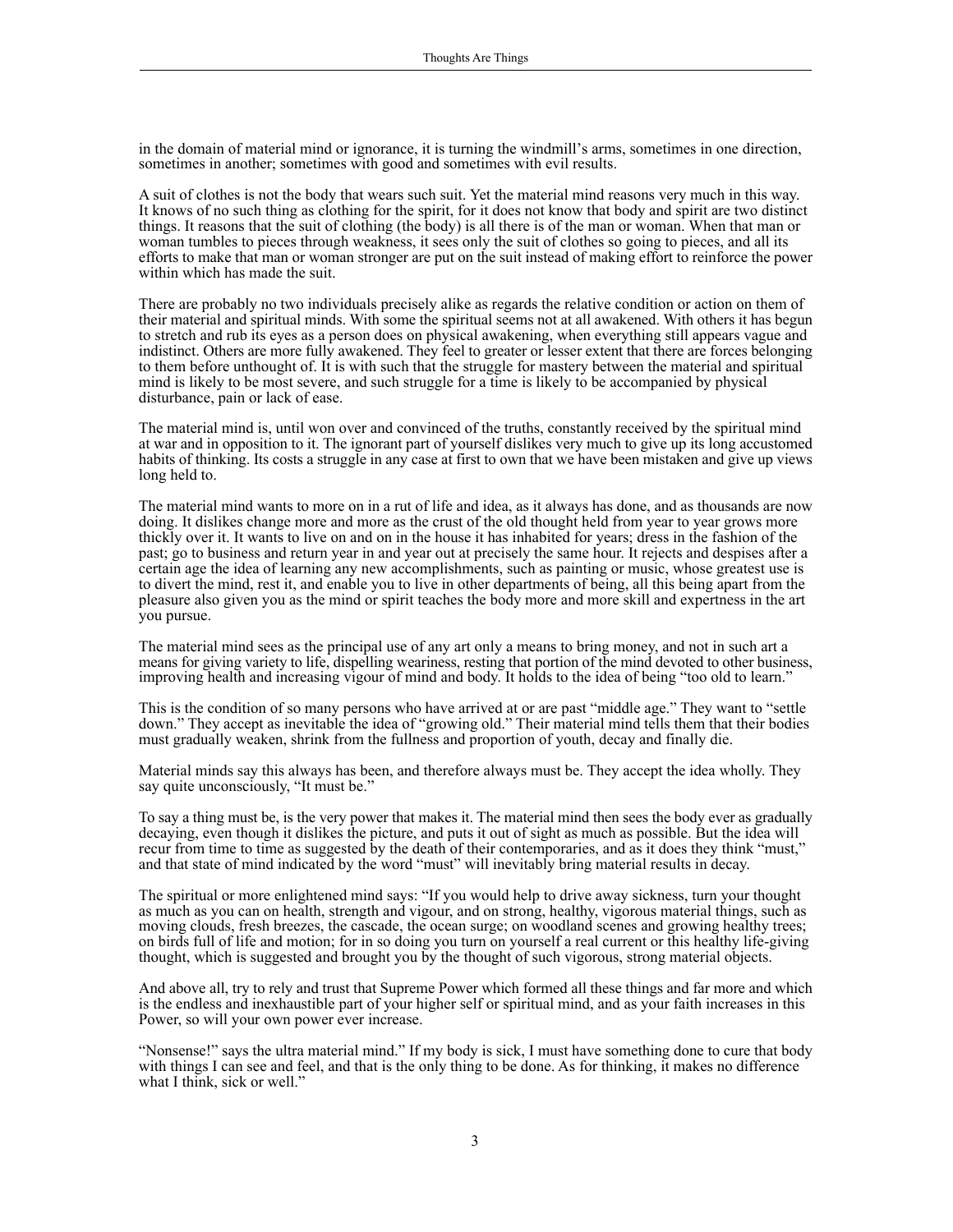At present in such a case a mind whose sense of these truths new to it, has just commenced to be awakened, will, in many cases, allow itself to be for a time overpowered and ridiculed out of such an idea by its own material mind or uneducated part of itself; and in this it is very likely to be assisted by other material minds, who have not woke up at all to these truths, and who are temporarily all the stronger through the positiveness of ignorance. These are as people who cannot see as far ahead as one may with a telescope, and who may be perfectly honest in their disbelief regarding what the person with the telescope does see. Though such people do not speak a word or argue against the belief of the partly awakened mind, still their thought acts on such a mind as a bar or blind to these glimpses of the truth.

But when the spiritual mind has once commenced to awaken, nothing can stop its further waking, though the material may for a time retard it.

"Your real self may not at times be where your body is" says the spiritual mind. It is where your mind is–in the store, the office, the workshop, or with some person to whom you are strongly attached, and all of these may be in towns or cities far from the one your body resides in. Your real self moves with inconceivable rapidity as your thought moves. "'Nonsense" says your material mind; "I myself am wherever my body is, and nowhere else."

Many a thought or idea that you reject as visionary, or as a whim or fancy, comes of the prompting of your spiritual mind. It is your material mind that rejects it.

No such idea comes but that there is a truth in it. But that truth we may not be able to carry out to a relative perfection immediately. Two hundred years ago some mind may have seen the use of steam as a motive power. But that motive power could not then have been carried out as it is today. A certain previous growth was necessary–a growth and improvement in the manufacture of iron, in the construction of roads, and in the needs of the people.

But the idea was a truth. Held to by various minds, it has brought steam as a motive power to its present relative perfection. It has struggled against and overcome every argument and obstacle placed in its way by dull, material, plodding minds. When you entertain any idea and say to yourself in substance: "Well, such a thing may be, though I cannot now see it" you remove a great barrier to the carrying out and realization by yourself of the new and strange possibilities in store for you.

The spiritual mind today sees belonging to itself a power for accomplishing any and all results in the physical world, greater than the masses dream of. It sees that as regards life's possibilities we are still in dense ignorance. It sees however, a few things–namely, perfect health, freedom from decay, weakness and death of the body, power of transit, travel and observation independent of the body, and methods for obtaining all needful and desirable material things through the action and working of silent mind or thought, either singly or in cooperation with others.

The condition of mind to be desired is the entire dominancy of the spiritual mind. But this does not imply dominancy or control in any sense of tyrannical mastership of the material mind by the spiritual mind. It does imply that the material mind will be swept away so far as its stubborn resistance and opposition to the promptings of the spiritual are concerned. It implies that the body will become the willing servant, or rather assistant of the spirit. It implies that the material mind will not endeavour to act itself up as the superior when it is only the inferior. It implies that state when the body will gladly lend its co-operation to all the desires of the spiritual mind.

Then all power can be given your spirit. Then no force need be expended in resisting the hostility of the material mind. Then all such force will be used to further our undertakings, to bring us material goods, to raise us higher and higher into realms of power, peace and happiness, to accomplish what now would be called miracles.

Neither the material mind nor the material body is to be won over and merged into the spiritual by any course of severe self censure or self denial, nor self punishment in expiation for sins committed, nor asceticism. That will only make you the more harsh, severe, bigoted and merciless, both to yourself and others. It is out of this perversion of the truth that have arisen such terms as "crucifying the body" and "subjugating the lower or animal mind." It is from this perversion that have come orders and associations of men and women who, going to another extreme, seek holiness in self denial and penance.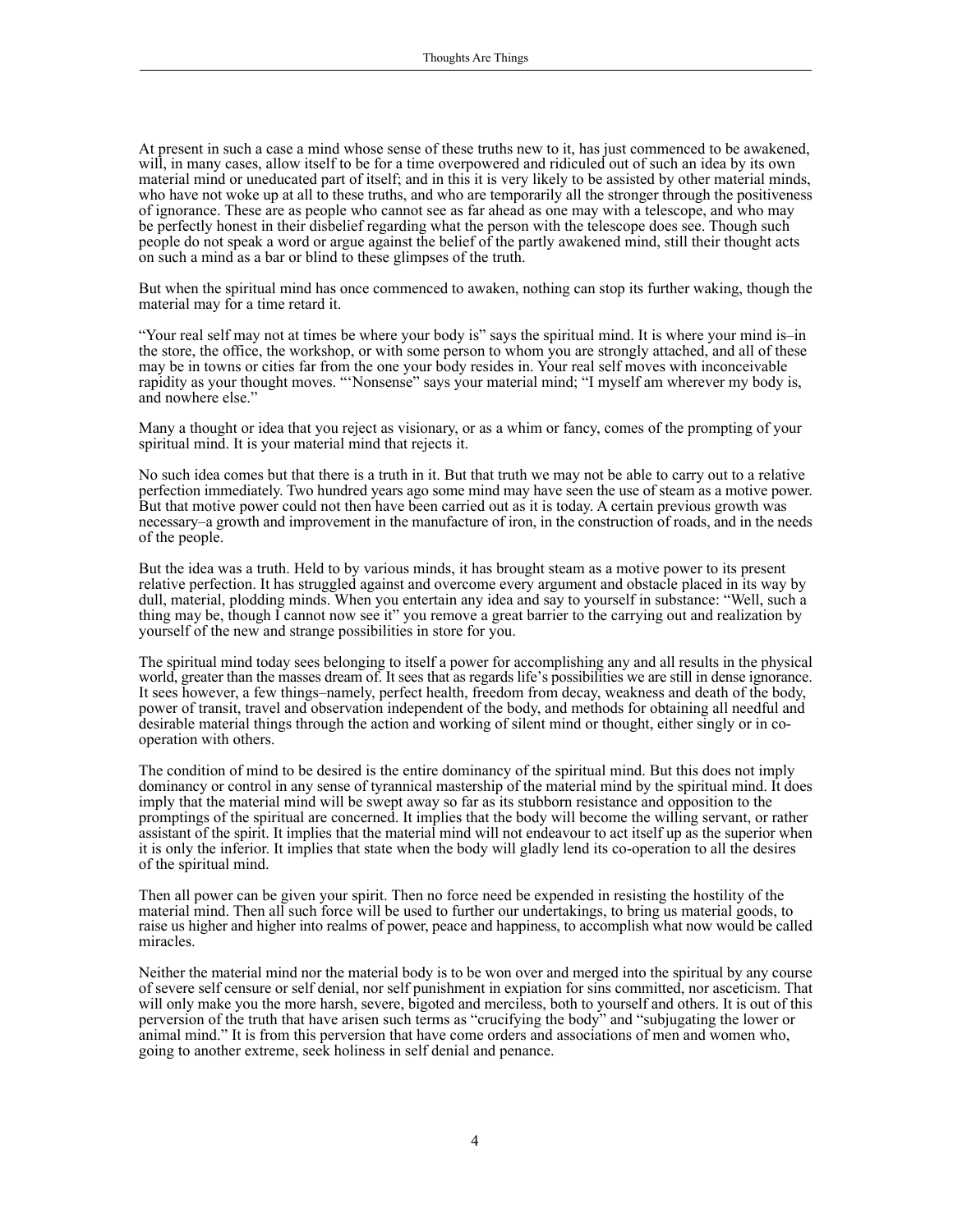"Holiness" implies wholeness, or whole action of the spirit on the body, or perfect control by your spirit over a body, through knowledge and faith in our capacity to draw ever more and more from the Supreme Power.

When you get out of patience with yourself, through the aggressiveness of the material mind, through your frequent slips and falls into your besetting sins through periods of petulance or ill temper, or excess in any direction, you do no good, and only ill in calling or thinking for yourself hard names. You should not call yourself "a vile sinner" anymore than you would call any other person a "vile sinner," If you do, you put out in thought the "vile sinner" and make it temporarily a reality. If in your mental vision you teach yourself that you are "utterly depraved" and a "vile sinner," you are unconsciously making that your ideal, and you will unconsciously grow up to it until the pain and evil coming of such unhealthy growth either makes you turn back or destroys your body, For out of this state of mind, which in the past has been much inculcated, comes harshness, bigotry, lack of charity for others, hard, stern and gloomy and unhealthy views of life, and these mental conditions will surely bring physical disease.

When the material mind is put away, or, in other words, then we become convinced of the existence of these spiritual forces, both in ourselves, and outside of ourselves, and when we learn to use them rightly (for we are now and always have been using them in some way), then to use the words of Paul: "Faith is swallowed up in victory," and the sting and fear of death is removed. Life becomes then one glorious advance forward from the pleasure of today to the greater pleasure of tomorrow, and the phrase "to live" means only to enjoy.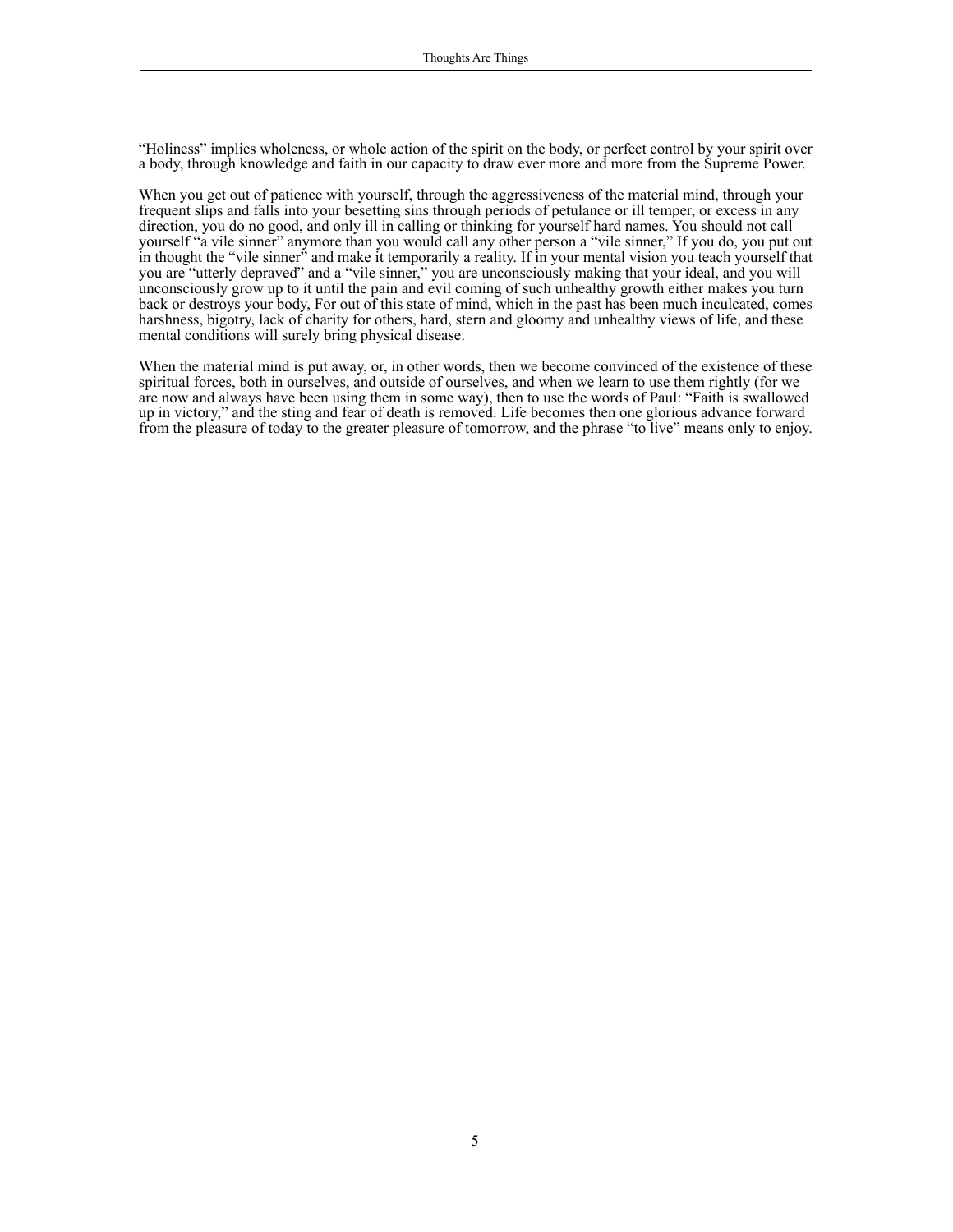#### *Chapter Two*

## **WHO ARE OUR RELATIONS?**

THE man or woman who if most like you in tastes, motives, and habits of thought, and to whom you feel most attracted, may not be brother, sister, cousin, or any physical relative at all. But such person is to you a very near relation.

Your brothers or sisters may not be like you at all in mind, taste, and inclination. You may associate with them because they are members of the family, but were you not to know them as brothers, sisters, or other relatives, or were you to see elsewhere their exact counterparts in character, you might not like such counterparts at all.

Physical or "blood relationship" has very little bearing on the real or mental relationship. It is possible for a brother or sister, a father or mother to be very closely allied to you in thought and sympathy. Again, it is possible for a father or mother, brother or sister, to be very remote from you in thought and sympathy, and to live in a realm or atmosphere of thought very unlike yours.

You can live neither healthfully nor comfortably, unless with those whose thought-atmosphere (a literal emanation from them) is similar to your own. Physical relationship may or may not furnish such at atmosphere. Compel a labouring man whose thought goes little beyond his eating, drinking and daily round of work, to live exclusively with a company of artists and philosophers, seeing none of his own kind and order of thought, and that man's spirits would in time be depressed, and his health would suffer. The same law works when the superior mind is compelled to constant association with the inferior. Such may be your position among physical relatives.

Children live, thrive and are exhilarated by the thought-atmosphere emanating from their playmates. Cut them entirely off from such association and they droop. As a child, you lived upon this atmosphere of childhood; that is, you lived in the spiritual relationship of childhood, and regarding a certain playful thought nutriment, received it and also gave it to your playmates. You may wonder now why you cannot arouse the old feeling and exhilaration coming either from the associations of childhood or youth. It is because your spirit requires another thought food or atmosphere, which only another and probably higher order of mind can give. That received, and time would pass as quickly and pleasantly as it did with the associates of your earlier physical existence.

Those who can furnish it are your real relations. But such relationship cannot exist unless you can furnish them with the same quality of thought in return. The real or spiritual relations of many merchants, mechanics, and those of other callings, are their brother merchants, mechanics, or those of similar occupations. They prove this by their lives. They feel more at home with those whose business is like their own than they do in the places they may call home, to which they resort to eat, sleep, and spend often a tiresome Sunday, longing for Monday's coming, and the more welcome life of the market-stall and store. Because there they are amongst their real relations, and are being literally led and stimulated by the thought- atmosphere furnished them by these relatives, which they also furnish in turn.

Every order of mind or quality of thought must have association with a corresponding order of mind and quality of thought, or it will suffer. But "blood relationship" has little to do with furnishing such order of thought.

There is a vast amount of unconscious tyranny exercised through the ties of physical relationship. Children often, when grown up, place the mothers or fathers in their minds in a sphere and method of life where they may or may not care to belong. Then thought, seldom if ever expressed, runs in substance thus: "Mother is getting too old to wear bright colours. She must dress more subdued." "It is ridiculous for mother (if a widow) to marry again" (very hard cash reasons sometimes entering into this sentiment). "Mother, of course, does not want to enter into our gayer life, so she can stay at home and take care of the children." or, "It is time father retired from business," or, "Father's idea of marrying again is ridiculous."

No force is more subtle in its workings, nor more powerful to bring results for good or ill than the steady output of thought from one or several minds combined, on one person to effect some desired result, and whether this is done intelligently and consciously, or blindly, the force works the same result.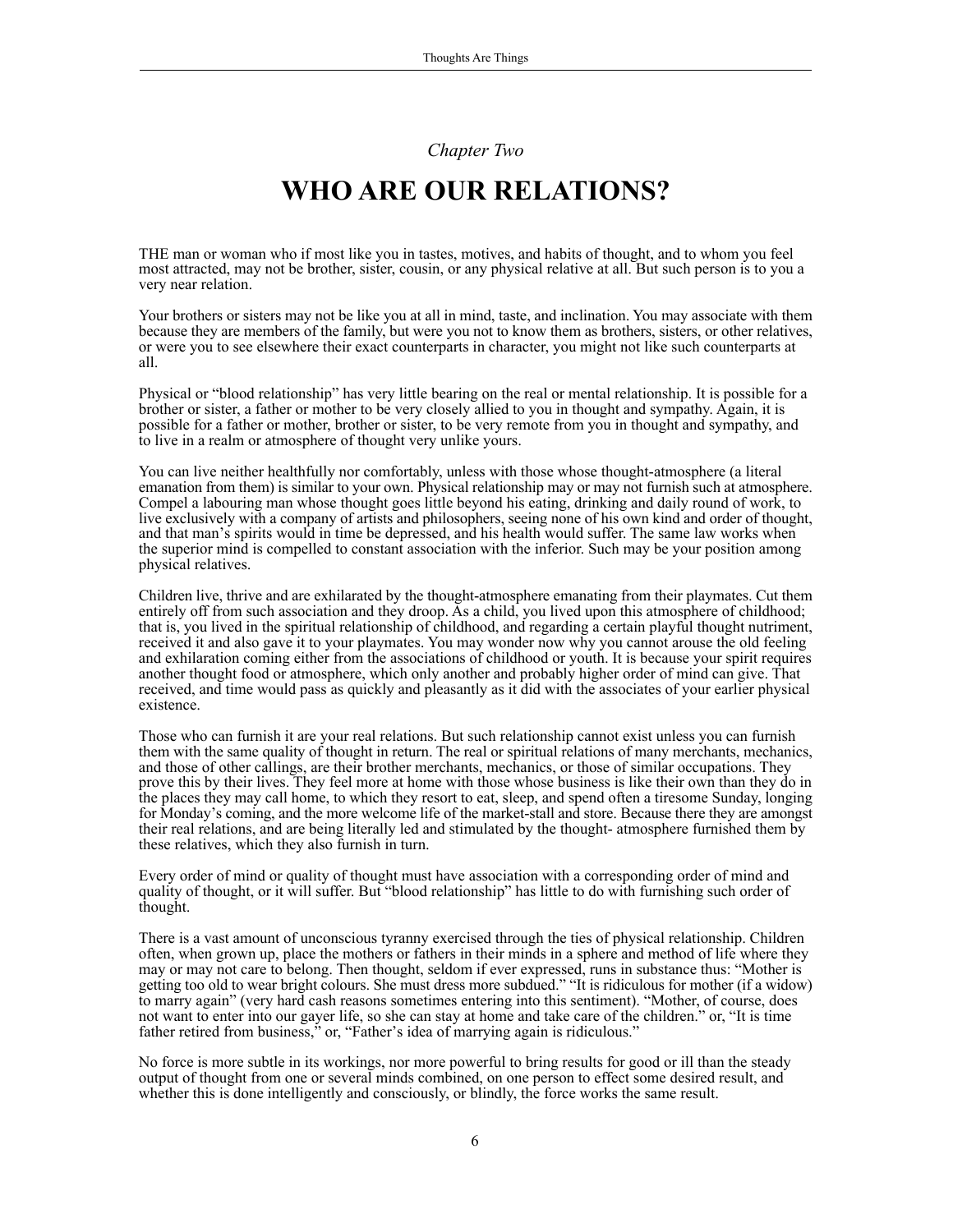Now a continual flow of this kind of thought, coming from, possibly, three or four minds to whom "mother" was instrumental in furnishing new bodies, and continually directed on "mother," is a very powerful force to direct and keep her exactly where the children find it most convenient to have her. The whole conventional current of thought also flows as an aid in this direction. "Mother," says this unspoken sentiment, "must of course grow old, retire gradually from a more active and gayer life, and retire also to a corner of the household, to associate with other shelved and declining parents, and he useful as a general upper nurse in times of sickness or other family emergency." Through the action on her on these minds, many mothers cease to have any privileges as individuals, and eventually do exactly as their children desire.

Possibly it is here remarked or thought, "But should I not go to my mother or other near relative with my cares and trials, and receive her help, as I have always been in the habit of doing? Ought not those of my own family, above all others, to help me in time of need?"

Certainly, if the mother or any of your physical relatives are glad and anxious so to do. Certainly, if such service from a relative comes directly from the heart and is not impelled by the sentiment taking sometimes this form of unspoken expression: "I suppose I must do this because it is my brother, or my son, or other physical relative who asks it." Asks it? Many, many are these services which are unconsciously demanded, rather than asked, in these cases. Loads are piled upon relatives simply because they are relatives. Favours in money–in the endorsement of notes, are in a sense exacted through sympathy of relatives. Support, food, shelter, maintenance, are expected from relatives when it cannot be procured elsewhere. Hospitality is expected from relatives, when to expect hospitality is to make such entertainment the result of a demand. Presents are expected from relatives, when to expect a gift makes it rather an extortion.

Real gifts are always surprises. No one expects a surprise since expectation destroys surprise. Relatives visit and "camp down" on other relatives simply because they are relatives, and a vast amount of grudging, grumbling, but unspoken thought is always going out when relatives use each other's houses to save hotel bills.

No real or lasting good comes of any gift bestowed on another unless the heart goes with it, and its bestowal is to the giver an act of unalloyed pleasure. Because something else goes with the material gift, the food, the shelter, the loan, which though not seen, and little known, is more important than the form itself. That is the thought which goes with it, That thought strongly affects, for good or ill, the person who receives the gift. If, as giving within your means, you bestow the merest trifle in money upon a person in need, and the thought that goes with it is not only the most sincere desire to help that person, but you feel a keen sense of pleasure in giving such help, then you throw upon that person a certain thought-element which will never leave them, and benefit them eternally and in proportion to the quality, power and force of your thought. Then you do far more than relieve their present physical necessity. You give them a certain amount of spiritual power. Your wish that their power may be so developed and increased as to enable them to live above beggary, and draw to themselves the goods of this earth (as all will and must, when grown to a certain stature in spiritual power), is a great help for them in time to acquire such power. You have sent and sown in them a seed of thought which will take root and bear fruit at some period of their real or spiritual existence.

But if you give grudgingly, if you give under any sort of compulsion, if you give food, shelter, clothing, money, anything, only because circumstances compel you so to do, or because people might talk unfavourably of you for not giving, or because other people are so giving, then your gift does relatively little good, no matter on whom bestowed, be it even mother, father, brother, sister, son or daughter.

You relieve, then, only a physical necessity, and that only for a time. You may possibly feed a body, shelter it, clothe it. But you do not, and cannot feed properly the spirit that uses that body if the thought going with your gift is not that of the most perfect willingness and hearty pleasure in relieving that body's necessities. The grudging thought accompanying the gift, the thought common to that position when the recipient of the gift (no matter how near the relationship) is endured rather than enjoyed, the thought accompanying any gift to any person, or relative, that is given principally because custom and public opinion require it, or because of the recipient's importunity, is a great damage both to giver and taker. It is the sending to the one who receives a current of thought, evil in its character and result. It brings back to the giver from the one who takes a response in thought of like nature, and this also is harmful. Because, if you receive a gift which you have in any way extorted your feeling for the giver is not that of warm, glowing gratitude, but something quite different.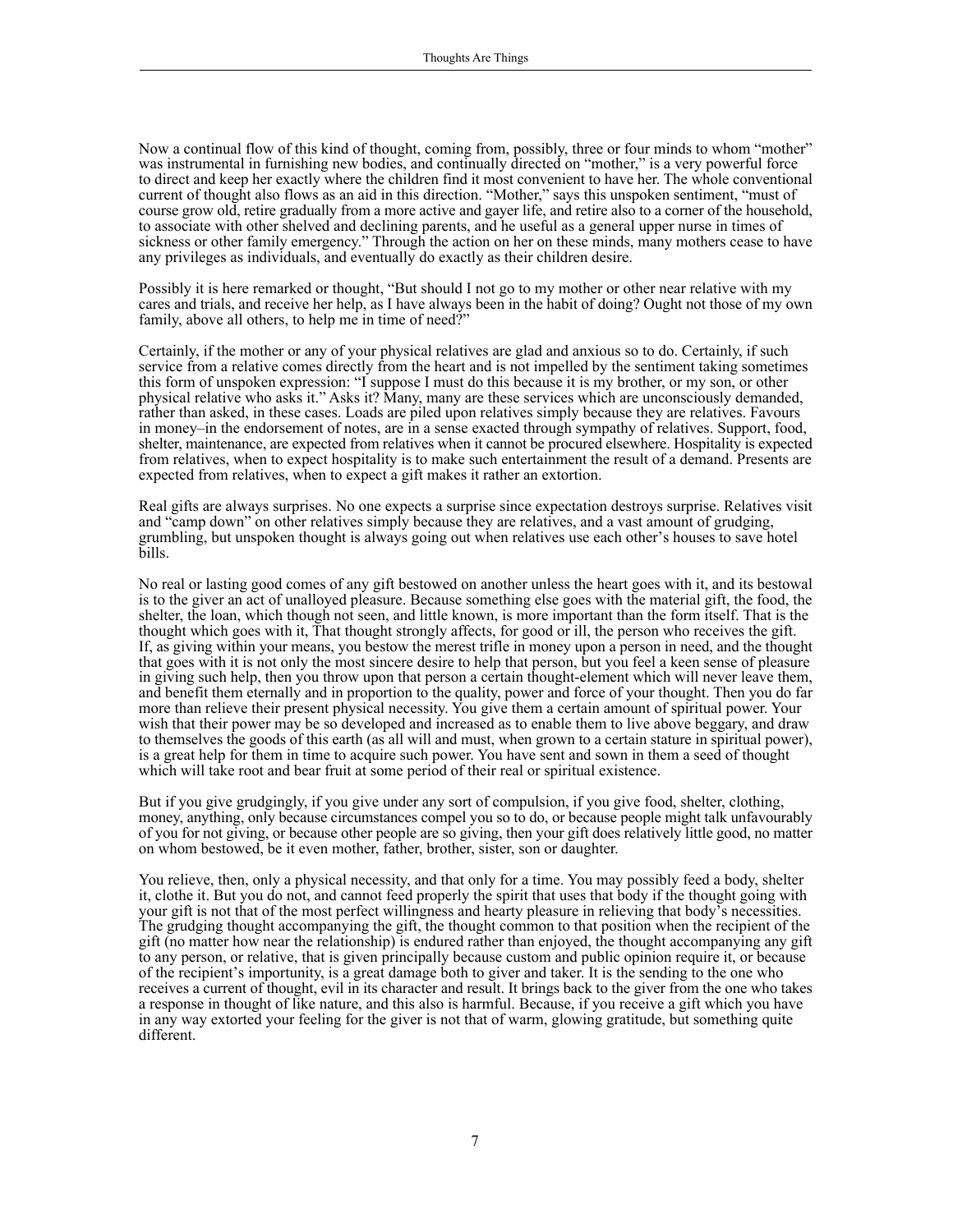The Christ of Judea, when commending the widow who cast her mite into the treasury, did so in our estimation and as seen in this light, not merely because she gave in proportion to her material means, but because he saw that her thought of desire to help in whatever way help was needed, going with that mite, was far more heartfelt and genuine than that of richer people who cast in larger sums, but cast in also with them a lower character of thought and motive. He saw, also, that the woman's thought was actually doing far more to help than that of the others, for it was purer, less mixed with lower motive and therefore far the stronger.

"Is it not my duty," some may ask, "to feed, clothe, shelter, and support a very near relative or parent, if helpless, in their old age?"

The term "doing from a sense of duty" does not always imply that the thing done, be it the person helped or the patient nursed through sickness, is done from the impulse of love for that person or love for the doing. It is sometimes done mechanically, or with dislike for the doing. It is sometimes a forced and painful performance. For such reason little good is done, for if physical necessities are temporarily relieved, spiritual necessities are not, and unless the spiritual portion of our natures is fed there can be no permanent relief or good done the physical. Parents who in old age are supported by their children merely from a sense of duty, have sometimes their spirits wounded and starved–wounded, because they feel they are endured encumbrances–-starved, because no real love goes with the gift or service done by these children. Children who come into the world unwelcomed by the parent and are brought up only because custom, conventionality and public opinion demand their support from that parent, are most unfortunate, and suffer from the blight and starvation thereby caused their spirits. Genuine heartfelt love is literally life giving, and if received by the child is for it a source of cheer, health, strength, and activity.

There is a certain trained conscience whose basis of education is fear of public or private opinion. This sometimes really impels acts which are said to be done from a "sense of duty." If public opinion should suddenly change, and cast no censure at all on the person who refused to support very near relatives in want or old age, a proportion of such relatives would probably go to the poor-house, and the son or daughter who sent them there would be acting out their real natures, and not feigning a sentiment they did not possess.

Mothers sometimes say, "I don't care what becomes of me, so that my children are well brought up and educated." A mother should care a great deal for her own cultivation. If her cultivation and growth in wisdom are checked, that of her children will be checked. It will be checked if she sinks herself in her endeavour to favour her children. A genuine mother will continually compel the admiration and respect, as well as love of her children. Such admiration and respect can be compelled only by a woman who knows the world, has standing and position in it and is ever pushing forward to more commanding place and position. Such admiration and respect from son or daughter cannot be compelled by the mother who retires to a household corner, becomes a cross between upper nurse and governess, neglects her dress and personal appearance, and teaches her children that she is at their disposal and use in all family emergencies, real or fancied. For this very reason are many mothers ignored, snubbed, and ridiculed by their grown-up children.

If mothers so sink themselves, as they falsely imagine, to benefit their children, they pay in cases a terrible penalty. If you allow your will constantly to be overborne by another; if you give up your own preferences and inclinations, and become only another's echo; if you live just as others desire, you will lose more and more, for this existence, the power of self-assertion; you will absorb so much of the other mind and thought about you as to become a part of that mind, and so act in accordance even with its silent will and unspoken desire; you will fossilize, and sink into a hopeless servitude; you will lose more and more of both physical and mental power for doing anything; you will become the chimney-corner encumbrance, the senile parent, the helpless old man or woman, endured rather than loved.

This, in many instances, has been the effect of the grown-up children's minds upon a parent. It is the silent force of those minds, continually working on that of the parent, which helps to break the parent down physically, and the decay and mental weakness, commonly charged to "advancing years," is due in part to the injurious effect of a mind or group of minds, seeking to usurp and overpower another. This evil is done unconsciously. The son wishes to manage the farm. His will may be strong. He gains power step by step. He takes as rights what at first he took only by a father's permission or as privileges. He goes on step by step, having his way in all things, great and small, perhaps being aided by others of the children, using their silent force in the same direction. And this may be a combined force almost impossible for one person to withstand if continually exposed to it. It is a steady, incessant pressure, all in one direction. It works night and day. It works all the more efficaciously, because the parent so exposed to it is utterly ignorant of such a force and its operation upon him. He finds himself growing weak. He becomes inert. He lacks his old vigour, and thinks it is through the approach of old age.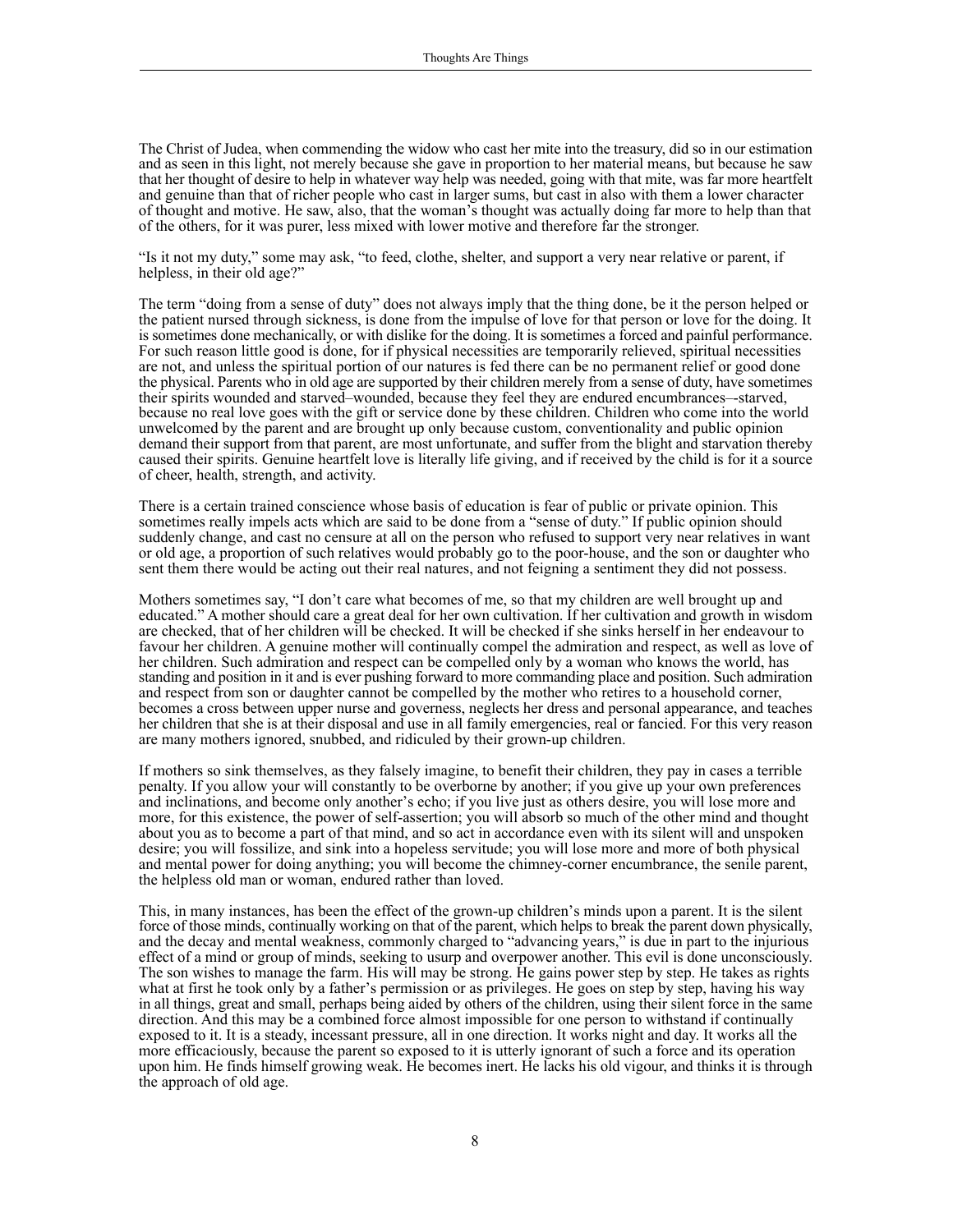I knew a man over seventy years of age and as sound, active and vigorous in mind and body as one of forty. He had organized and built up a large business. His several children at last took it into their heads that it was time "father retired from business." Henceforth, the thought spoken and unspoken, bearing month in and month out on father from the children, was this desire and demand that he should retire from business. Confiding his situation to a friend, he said, "Why should I retire from business? I live in it, I like it, and so far as I can see, am able to conduct it properly." But the persistent demand and force brought to bear on him from these foes of his own blood and household were too great to withstand. He did retire. The sons and daughters were satisfied. The father soon commenced to decline in health. He lived about two years afterwards, and one of his last remarks was, "My children have killed me."

"Ought I not to love my children above all others" asks one. The term "ought" has no application to the nature of love. Love goes where it will, and to whom it will, and where it is attracted. You cannot force yourself to love anything or anybody. There have been parents who had no real love for their children, and children who had no real love for their parents. Neither party can be blamed for this. They were lacking in the capacity for loving. They were born so lacking. They are no more to be censured for such deficiency than you would censure a person for being born blind or cripple.

Some parents fancy they love their children, yet do not. A father who loses his temper and beats his son does not really love that son. It would be better to say that he loved to beat him, or tyrannize over him. Government in the family is necessary; bur no sound, loving government is administered on a basis of anger and irascibility. Parents sometimes interfere and seriously affect the future of a child by opposing its desires in the choice of a profession. The parent may be prejudiced against certain walks in life. The child may wish to follow one of these walks. It meets a bitter, uncompromising opposition on the parent's part. There is no reasoning, discussion, or counselling in the matter–nothing but a stern, positive "No." Such sentiment and act are not impelled by love for the child on the parent's part. They are impelled by the parent's love for his or her own opinion and a love of tyranny.

Parents sometimes forget that after the child emerges from the utter physical and mental helplessness of infancy, it is becoming more and more an individual. As an individual it may show decided tastes, preferences and inclinations in some direction. No parent and no person can break or alter these tastes and preferences. No one can make that child's mind over into something else. For the child's mind as we call it, is really a mind or spirit, which has lived other physical lives from infancy to maturity, if not to old age, and as it comes into possession of its new body, and acquires a relative control over that body, it will begin to act out the man or woman as it was in its former life, and that may be a man or woman very closely related to the parent or hardly related at all. But in any event, the parent is dealing with an individual, who is growing more and more into tastes, preferences, and traits of character which belong to and are a part of it These must have expression. They will have expression in mind or spirit, whether allowed to physically or not. If the boy is ever longing to go to sea, and the parent forbids, the boy is on the sea in mind; and if so in mind, it is far better that his body should follow, for there is only damage when mind and body are not working in correspondence together. If the mother refuse to allow the boy to go to sea because she fears its dangers for him, still she is loving her own fears and her own way, too, more than she does her son.

The parent sometimes usurps a complete tyranny, not only over the child's body, but over its mind. The child's tastes, inclination, tendencies and preferences are held as of no importance whatever. If the boy wants to be a sailor, and the parent wants him something else–that something else the parent may insist that he shall be, but does he succeed? Let the host of mediocrity in all callings in the land answer. And mediocrity means the mechanical following of any pursuit in which there it no live interest.

More than this; where a body is compelled to do one thing, or live in a certain way, and the mind longs to live in another, there is a force set in motion which in many cases tears mind and body apart; and parents sometimes grieve over the loss of a child, when they are responsible for the death of its body from this cause.

How long, then, should parental control continue over the child–or, rather, over a spirit for which you have been an agency for furnishing with a new body? Is it unreasonable to say that such control should not continue after such body, emerging from the helplessness of infancy, shall have acquired such control of its organization as shall enable it to meet all physical demands and necessities? To go beyond this, and give food, clothes, shelter, maintenance, to a person, is doing him or her a great injustice, and even cruelty. In so doing you do not grant exercise to those faculties which must be used in coping successfully with the world. You make the children the less fitted to be self-sustaining, and earn their own living. You teach them to lie in a soft, luxurious bed, when they should be out in the world exercising and making more strong and dexterous their powers, both of mind and body.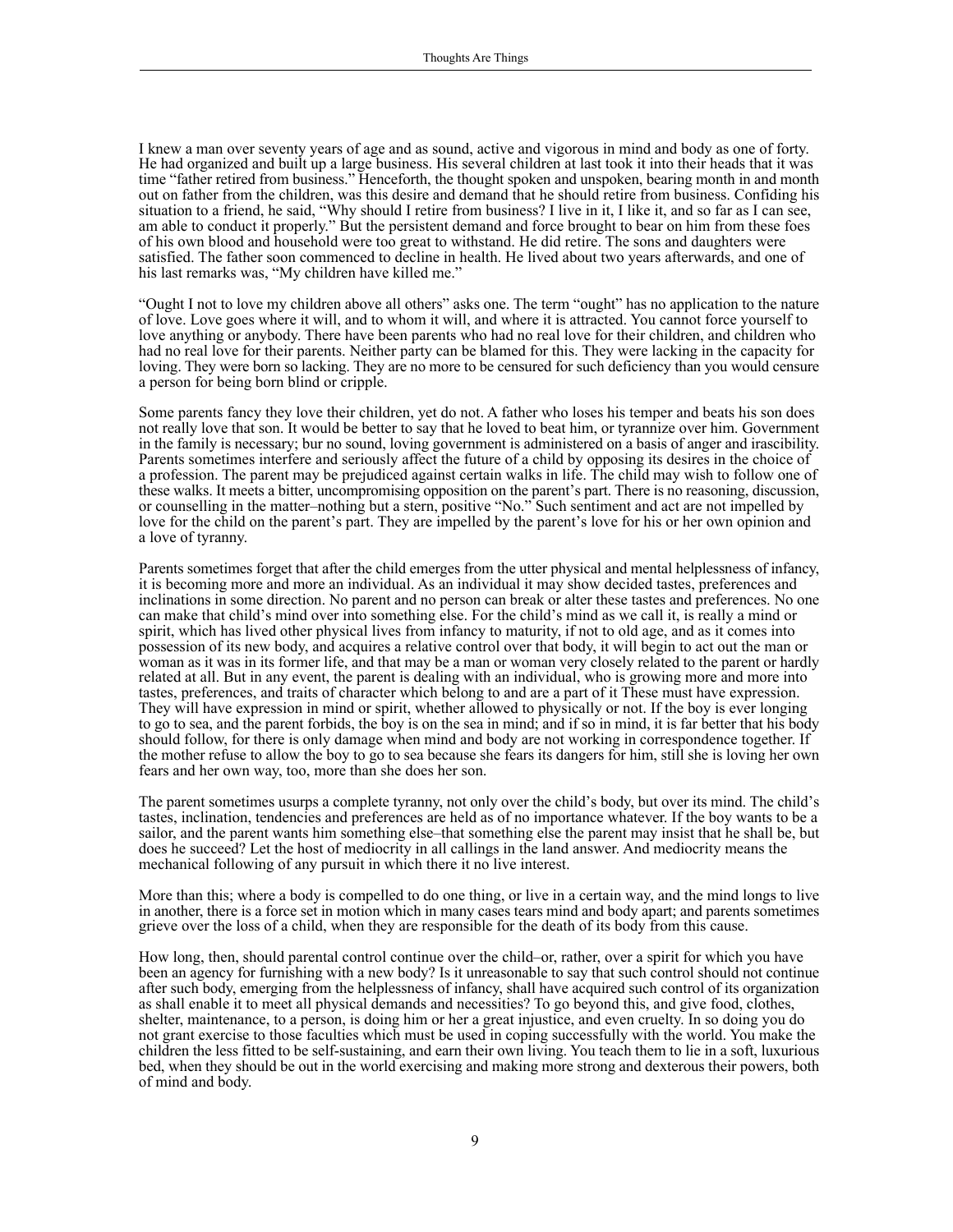Parents sometimes make themselves unjustly responsible, and inflict needless mental suffering on themselves, for the errors and tendencies of their children. A son or daughter takes a wrong course–or, rather, let us put it, a course where the evil is more prominent or more opposed to conventional ideas of propriety than other habits more tolerated and deemed reputable, but which may be the subtle, and for the most part unknown, sources of as great ills as those condemned by society. A son takes to drink or reckless associates and commits some crime. The parent condemns herself for not having looked more carefully after her boy. She may accuse herself as having been, through her neglect, the prime agency for her son's misdeeds.

Madame, you blame yourself far too much. You did not make that son or daughter's character. It was made long before that spirit had the use of its last new body. What traits, what imperfections were very prominent in its last existence, will appear in its next. If that was a thieving spirit before, it will probably show thieving tendencies now. If it was gross, animal and gluttonous, then similar tendencies will show themselves now. You, if grown to a more refined plane of thought, may do much to modify and lessen these tendencies.

But all that you will do in this respect will be done through the silent force and action of your superior thought on your child's mind. It will not be done through a great deal of verbal counsel or physical punishment or discipline.

Whatever a mind is on entering on a new physical experience, whatever imperfection belongs to it, must appear and be acted out and beget pain and punishment of some kind, until that spirit sees clearly for itself, how, through its errors, it brings these punishments on itself. These lessons can only be learned when that person has full freedom, so far as parental control goes, to live as it pleases. You may for a time control such a life, and make it externally live as you please. But such external life is only a veneer, if the mind be full of lower tastes and inclinations. The sooner these are lived out, the sooner will that person learn the real law, which inflicts pains and penalties for breaking its unchangeable rules, and the sooner will it know the happiness which comes of living in accordance with Its rules. That every spirit must do for him or herself.

A parent may mould a false character for a child. It may teach indirectly, through the effect of its own mental condition operating on the child, how to feign what the world calls goodness, how it may seem, as regards outward conduct, to be what it is not at all in secret tendency and inclination,–how, in brief, to be a hypocrite.

No person is really reformed by another, in the sense such a term is sometimes used. Reform must come from within. It must be self-sustaining. It must not depend wholly on another's presence or influence. If it does, it is only a temporary reform. It will fail when the influence of the person on whom it depends is removed. We hear sometimes the assertion, "such or such a person's wife has been the making of him" (meaning the husband). By the way, why do we never hear of the man's being the making of his wife?

A man may be prevented from intemperance, or he may continually be braced up to meet the world through his wife's influence and mental power. But if in such reform he relies entirely upon her; if he cannot sustain himself without her continual presence and prompting, his is no lasting reformation, and he is also a very heavy and damaging load for her to carry. It is a one-sided piece of business when one person must supply all the sustaining force for two, and if this is persisted in, the wife, or whoever so supplies it, will at last sink under such burden, and there will be two wrecked lives instead of one. No person can "make another," in the highest sense. But one person having the superior mind, can, if in a very close and long-continued association with one weaker, give temporarily to the weaker their very life and force, if their desire it very strong to help the weaker. If it be the husband who so receives of the wife, and is so dependent on the wife then he does not represent any character of his own. He represents and is clothed temporarily with his wife's character, or as much of it as he can appropriate. If she dies, or is removed from him, then he relapses and sinks into his real self, unless he is resolved to be self-sustaining, and evolve force out of himself instead of using another's. If she continues to supply him, she is only sustaining his temporary character, which cannot last when its source of supply is removed, and in such continuance she will certainly in time exhaust herself.

Parents often unconsciously teach their children to lie down upon them, to depend upon them too long for moral support. The result of this error is that then the parent's life is dragged out, through carrying so heavy a load, the child ceases to have any genuine love for its parent. You may pity what is decrepit, weak, and shattered. Love it you cannot. Love is based on admiration, and admiration is not compelled by decay.

The tendency called instinct, which impels the mother bird to turn its young out of the nest, so soon as they have sufficient strength to fly, and the animal in weaning its young to turn them adrift and leave them to shift for themselves, is founded on the natural and divine laws. We may say it is the custom of the brutes and is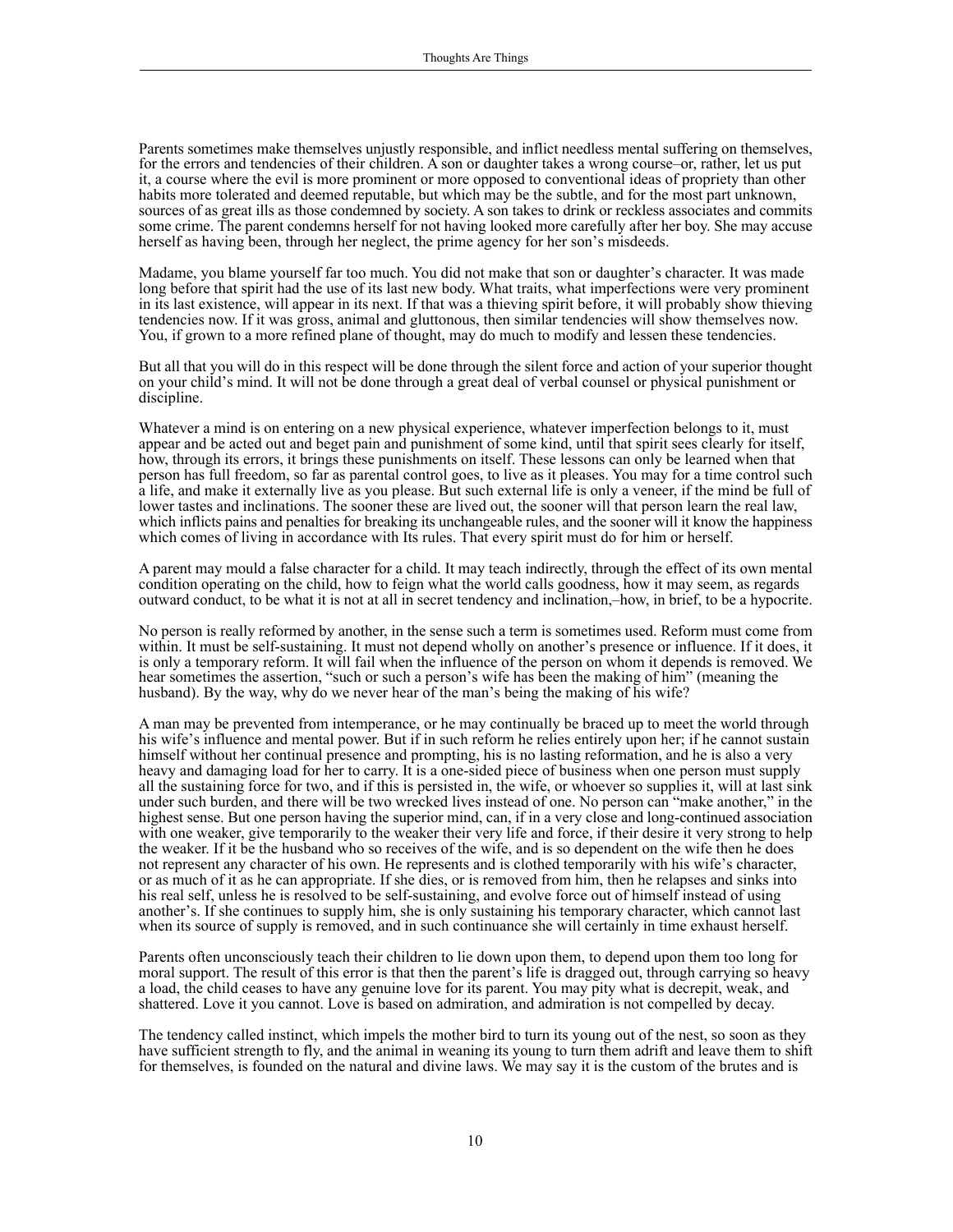therefore "brutal." But would it be a kindness for the bird to encourage the young to stay in the nest where it could not gain strength, and when a few weeks will bring the storms and severity of winter, which the parent bird itself cannot withstand? Again, the parent, be it bird, animal, or human mother, needs after these periods of bringing their young into the world and rearing them, a season of entire rest and recuperation, and the duration of such resting season should be proportionate to the complexity of the organization and the force expended by such organization. During such periods, the parent should be freed from any and all demands from the child. Birds and animals in their natural or wild life take such periods of rest. But thousands of human mothers are never free from the demands of their children, until worn out they drop into their graves. They should be as free, so far as their children a concerned, as they were in girlhood, and before they became mothers. Motherhood is a most necessary and an indispensable phase of existence for ripening and developing qualities. But no one experience should be followed and dwelt in forever. Life in its more perfected state will be full of alterations–not a rut, into which if you are once set you must continually travel.

If human children remain with the mother years after attaining what may be termed a responsible age; if they always look to her for aid, advice, sympathy, and assistance; if the mother allows herself to become the family leaning-post, she may also be repeating the one-sided business of supplying too much force to others and getting none back. She may be practising a false and injurious species of motherhood because it is exacted, begged, or dragged from her. She may be robbing herself of the new life which awaits her, when the brood is reared and their wings are self-sustaining. She is helping the children to make her a feeble, witless "old woman."

Perhaps one remarks: "If your suggestion was literally followed, the streets would be full of children turned by parents out of their homes and unable to provide for themselves." So they would. I argue here no literal following of the example set by bird and beast. It would be a great injustice. No custom, when followed for ages, even if based in error, can be suddenly changed without disturbance, injustice, and wrong. Yet it is worth our while to study this principle that we find in nature, from the tree that casts adrift the ripe acorn, to the bird or animal that casts adrift the relatively ripened young. Neither acorn, bird nor animal, when cast off or weaned, ever returns to the parent for self-sustaining power. Such power, in these cases, is only given by the parent until the new organization is strong enough to absorb and appropriate of the elements about it, absorb of earth and sunshine, or flesh or grain, the nourishment necessary to its support.

Are not our streets today full of grown-up children quite unable to provide for themselves? Do not thousands leave parental homes with no self-sustaining power, who are all through life unable to feed, clothe, and shelter themselves, save by long hours of drudging labour at the lowest wages? Does not this life of drudgery exhaust and cut them off prematurely? Are there not thousands of daughters all over the land who will become "old maids," and whose parents will not permit them, were they so disposed, to go out in the world and take their chances? These are the birds cuddled in the nest, until their wings, denied exercise, lose at last all power or prompting for flight, and whose mouths, though they become grown-up birds, are trained only to open and receive the morsels dropped in them.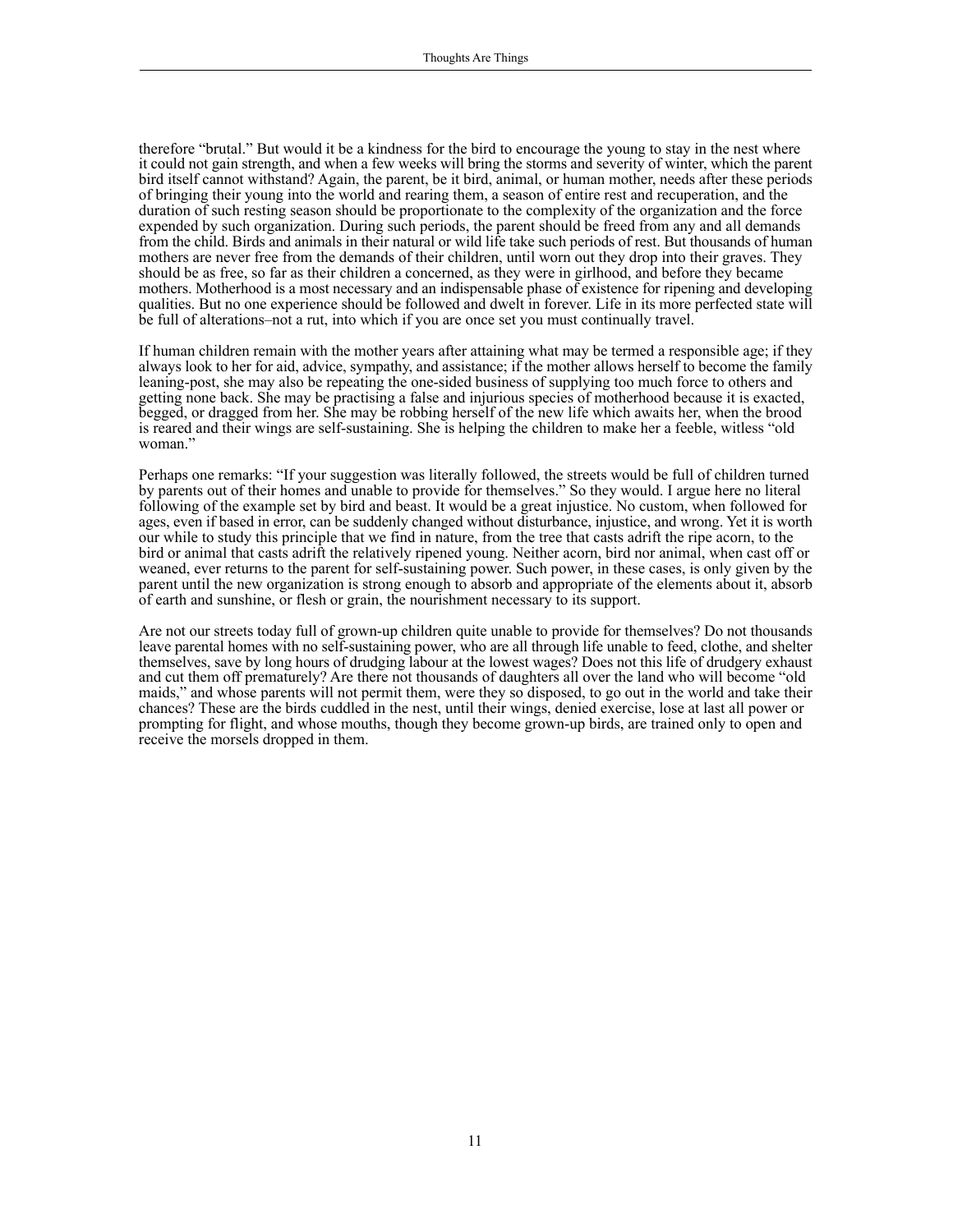#### *Chapter 3*

## **THOUGHT CURRENTS**

WE need to be careful of what we think and talk. Because thought runs in currents as real as those of air and water. Of what we think and talk we attract to us a like current of thought. This acts on mind or body for good or ill.

If thought was visible to the physical eye we should see its currents flowing to and from people. We should see that persons similar in temperament, character and motive are in the same literal current of thought. We should see that the person in a despondent and angry mood was in the same current with others despondent or angry, and that each one in such moods serves as an additional battery or generator of such thought and is strengthening that particular current. We should see these forces working in similar manner and connecting the hopeful, courageous and cheerful, with all others hopeful, courageous and cheerful.

When you are in low spirits or "blue" you have acting on you the thought current coming from all others in low spirits. You are in oneness with the despondent order of thought. The mind is then sick. It can be cured, but a permanent cure cannot always come immediately when one has long been in the habit of opening the mind to this current of thought.

In attracting to us the current of any kind of evil, we become for a time one with evil. In the thought current of the Supreme Power for good we may become more and more as one with that power, or in Biblical phrase "One with God." That is the desirable thought current for us to attract.

If a group of people talk of any form of disease or suffering, of death-bed scenes and dying agonies, if they cultivate this morbid taste for the unhealthy and ghastly, and it forms their staple topics of conversation, they bring in themselves a like current of thought full of images of sickness, suffering and things revolting to a healthy mind. This current will act on them, and eventually bring them disease and suffering in some form.

If we are talking much of sick people or are much among them and thinking of them, be our motive what it may, we shall draw on ourselves a current of sickly thought, and its ill results will in time materialize itself in out bodies. We have far more to do to save ourselves than is now realized.

When men talk business together they attract a business current of idea and suggestion. The better they agree the more of this thought current do they attract and the more do they receive of idea and suggestion for improving and extending their business. In this way does the conference or discussion among the leading members of the company or corporation create the force that carries their business ahead.

Travel in first-class style, put up at first-class hotels and dress in apparel "as costly as your purse can buy," without running into the extreme of foppishness. In these things you find aids to place you in a current of relative power and success. If your purse does not now warrant such expenditure, or you think it does not, you can commence so living in mind. This will make you take the first steps in this direction. Successful people in the domain of finance unconsciously live up to this law. Desire for show influences some to this course. But there is another force and factor which so impels them. That is a wisdom of which their material minds are scarcely conscious. It is the wisdom of the spirit telling them to get in the thought current of the successful, and by such current be borne to success. It is not a rounded-out success, but good is far as it goes.

If our minds are, from what is falsely called economy, ever set on the cheap–cheap lodgings, cheap food and cheap fares, we get in the thought current of the cheap, the slavish and the fearful. Our views of life and our plans will be influenced and warped by it. It paralyzes that courage and enterprise implied in the old adage "Nothing ventured nothing gained." Absorbed in this current and having it ever acting on you, it is felt immediately when you come into the presence of the successful and causes them to avoid you. They feel in you the absence of that element which brings them their relative success. It acts as a barrier, preventing the flow to you of their sympathy. Sympathy is a most important factor in business. Despite opposition and competition, a certain thought current of sympathy binds the most successful together. The mania for cheapness lies in the thought current of fear and failure. The thought current of fear and failure, and the thought current of dash, courage and success will not mingle nor bring together the individuals who are in these respective streams of thought. They antagonize, and between the two classes of mind is built a barrier more impenetrable than walls of stone.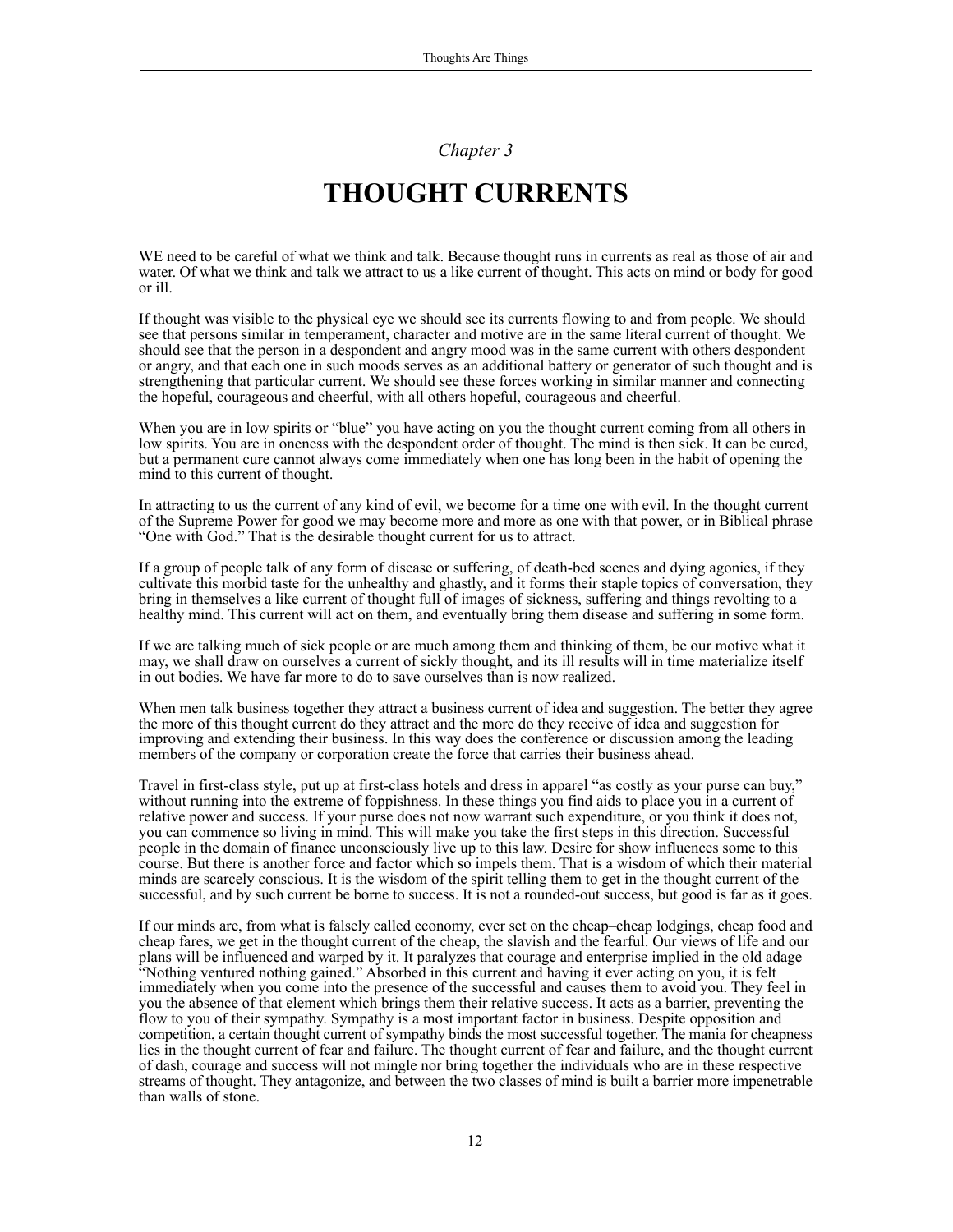Live altogether in any one idea, any one "reform" and you get into the thought current of all other minds who are carrying that idea to extremes. There is no "reform" but what can be pushed too far. The harm of such extreme falls on the person who so pushes it. It warps mind, judgment and reason all on one side. It makes fanatics, bigots, cranks and lunatics, whether the idea involves an art or study, a science, a "reform" or a "movement." It connects the extremists of all people in such order and current of mind, no matter what their specialties may be. Such people often end in becoming furious haters of all who differ with them and in so hating expend their force in tearing themselves to pieces. The safe side lies in calling daily for the thought current of wisdom from the Infinite Mind.

When that wisdom is more invoked our "reforms" and organizations "for the good of the whole" will not run into internal wrangles almost as soon as they organize. As now conducted the thought current of hatred of and antagonism to the "oppressor" and monopolist is admitted at their birth. This very force breeds quarrels and dissensions among the members. It is force used to tear down instead of build up. It is like taking the fire used to generate steam in the boilers and scattering it throughout the building.

When people come together and in any way talk out their ill-will towards others they are drawing to themselves with ten-fold power an injurious thought current. Because the more minds united on any purpose the more power do they attract to effect that purpose. The thought current so attracted by those chronic complainers, grumblers and scandal mongers, will injure their bodies. Because whatever thought is most held in mind is most materialized in the body. If we are always thinking and talking of people's imperfections we are drawing to us ever of that thought current, and thereby incorporating into ourselves those very imperfections.

We have said in previous books that "Talk Creates Force," and that the more who talk in sympathy the greater is the volume and power of the thought current generated and attracted for good or ill. A group of gossips who can never put their heads together without raking over the faults of the absent are unconsciously working a law with terrible results to themselves.

Gossip is fascinating. There is an exhilaration in scandal and the raking over of our friend's or neighbour's or enemy's faults is almost equal to that produced by champagne. But in the end we pay dearly for these pleasures.

If but two people were to meet at regular intervals and talk of health, strength and vigour of body and mind, at the same time opening their minds to receive of the Supreme the best idea as to the ways and means for securing these blessings, they would attract to them a thought current of such idea. If these two people or more kept up these conversations on these subjects at a regular time and place, and found pleasure in such communings, and they were not forced or stilted; if they could carry them on without controversy, and enter into them without preconceived idea, and not allow any shade of tattle or tale-bearing, or censure of others to drift into their talk, they would be astonished at the year's end at the beneficial results to mind and body. Because in so doing and coming together with a silent demand of the Supreme to get the best idea, they would attract to them a current of Life-giving force.

Let two so commence rather than more. For even two persons in the proper agreement and accord to bring the desired results are not easy to find. The desire for such meetings must be spontaneous, and any other motive will bar out the highest thought current for good.

The old-fashioned revival meeting, or camp meeting, through the combined action and desire of a number of minds brought a thought current, causing for the time the ecstasy, fervour and enthusiasm which characterized those gatherings The North American Indian worked himself into the frenzy of his war dance by a similar law. He brought to him by force of united desire a thought element and current which stimulated and even intoxicated him. His sole desire was to bring on him this mental intoxication. The more minds so working in the same vein, the quicker came the desired result.

The real orator in his effort draws to him a current of thought, which as sent again from him to his audience, thrills them. So does the inspired actor or actress. They bring a higher and more powerful element of thought to themselves first, and this flowing through them acts on the audience afterwards.

If you dwell a great deal on your own faults you will by the same laws attract more and more of their thought current, and so increase those faults. It is enough that you recognize in yourself those faults. Don't be always saying of yourself, "I am weak or cowardly or ill-tempered or imprudent," Draw to yourself rather the thought current of strength, courage, even temper, prudence and all other good qualities. Keep the image of these qualities in mind and you make them a part of yourself.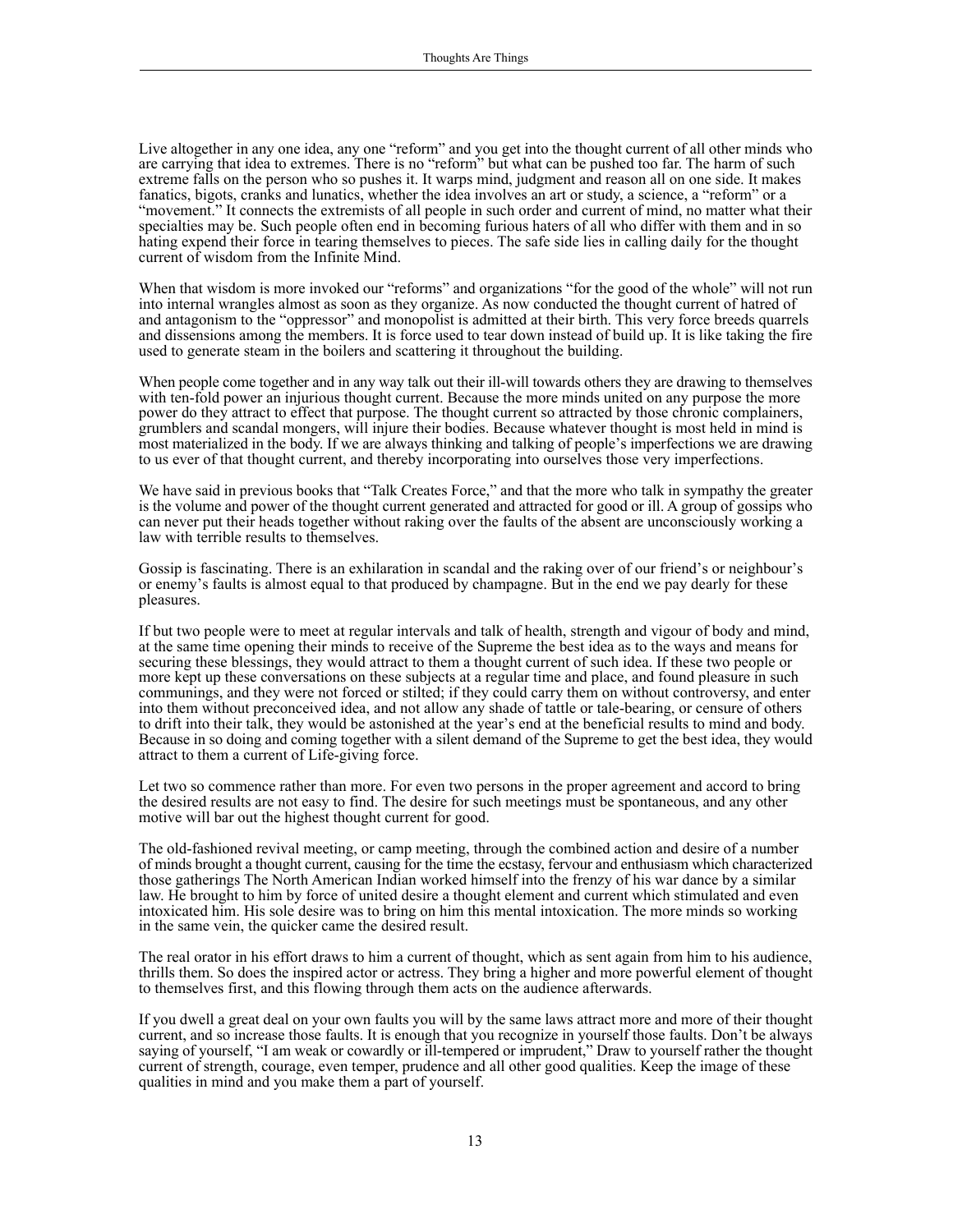You have sometimes been beset, absorbed, and even annoyed for days in the thought of the suit of clothes you wanted to buy, the cut, colour and fashion of a dress, the selection of a bonnet, or cravat, until you were nothing in thought but clothes, hat, bonnet, dress, cravat or some other detail of life. You may not have been able to make up your mind what you should buy, and have then possibly been tossed about mentally on the billows of indecision for days. You have then got into the thought current of thousands of other minds continually in this mood of thought.

The surest way for a young woman to become ugly is to be discontented, peevish, cross, complaining and envious of others. Because in these states of mind she is drawing to her the invisible substance of thought, which acts on and injures her body. It ruins the complexion, makes lines and creases in the face, sharpens the nose and transforms the face of youth into that of the shrew in very quick time.

I am not moralizing here or saying: "You ought not to do thus and so." It is simply cause and result. Put your face in the fire, and it is scarred and disfigured, because of an element acting on it. Put your mind in the fire of ill-will, envy or jealousy, and it is also scarred, seamed and disfigured, because of an element as real as fire, though invisible, acting on it.

All things that are evil and imperfect, such as disagreeable traits of character in others–things unpleasant to hear or look upon should be gotten out of our minds as quickly as possible. Otherwise if dwelt upon, they attract of their thought current. They will then become permanent spiritual fixtures, and these will in time materialize themselves into corresponding physical fixtures. If we are always keeping in mind the person doing some wrong thing, we are the more apt to do that very thing ourselves.

Let us endeavour, then, with the help of the Supreme Power, to get into the thought current of things that are healthy, natural, strong and beautiful. Let us try to avoid thoughts of disease, of suffering, of deformity, of faultiness. A field of waving grain or the rolling surf is better to contemplate than to pore over the horrors of a railway accident. We do not realize how much we are depressed physically and mentally by the incessant feast of horrors prepared for us by the daily press. We invoke in their perusal a thought current, filled with things and images of horror and suffering. We bring ourselves in this way in connection and one-ness with all other morbid and diseased mind, which lives and revels in this current. it leads not to life, but to disease and death. Neither others nor yourself are one particle aided by your knowing of every fire, explosion, murder, theft or crime which the newspapers chronicle every twenty-fours hours.

If we read boots written by cynical, sarcastic minds, who are so warped as to be able to see only the faults of others, and at last unable to see good anywhere, we bring on ourselves their unhealthy thought current, and are one with it. The arrow always tipped with ill-nature and sarcasm is deadliest to him who sends it. In other words, the man who is ever inviting and cultivating this thought current, is inviting the unrest, disease and misfortune it will assuredly bring to him, and when we get too much into his mind we invite similar results.

You may be neat, careful and methodical in your habits, exact and elaborate in your work, yet if you associate closely with those who are careless and slovenly you may find in yourself a tendency to be also careless and slovenly, and a difficulty in resuming and carrying out your former neat, methodical and orderly methods. Because you have not only absorbed of the careless mind, or the mind lacking patience to do anything reposefully, but the fragment of such mind so absorbed is acting as a magnet in attracting to you its like thought current.

When an evil is known it is half cured. Bear in mind when you are in any unpleasant frame of mind that a thought current of such disagreeable mood is acting on you. Bear in mind that you are then one in a sort of electrical connection with many other sickly and morbid minds, all generating and sending unpleasant thought to each other. The next thing to be done is to pray or demand to get out of this current of evil thought. You cannot do this wholly of your own individual effort. You must demand of the Supreme Power to divert it from you.

We can more and more invite the thought current of things that are lively, sprightly and amusing. Life should be full of playfulness. Continued seriousness is but a few degrees removed front gloom and melancholy. Thousands live too much in the thought current of seriousness. Faces which wear a smiling expression are scarce. Some never smile at all. Some have forgotten how to smile, and it actually hurts them to smile, or to see others do so. Sickness and disease are nursed into fresher and fresher activity by the serious mood of mind. Habit continually strengthens the sad capacity of dwelling on the malady, which may be the merest trifle at first. People get so much in this current that woeful diseases are manufactured out of some trifling irritation in some part of the body.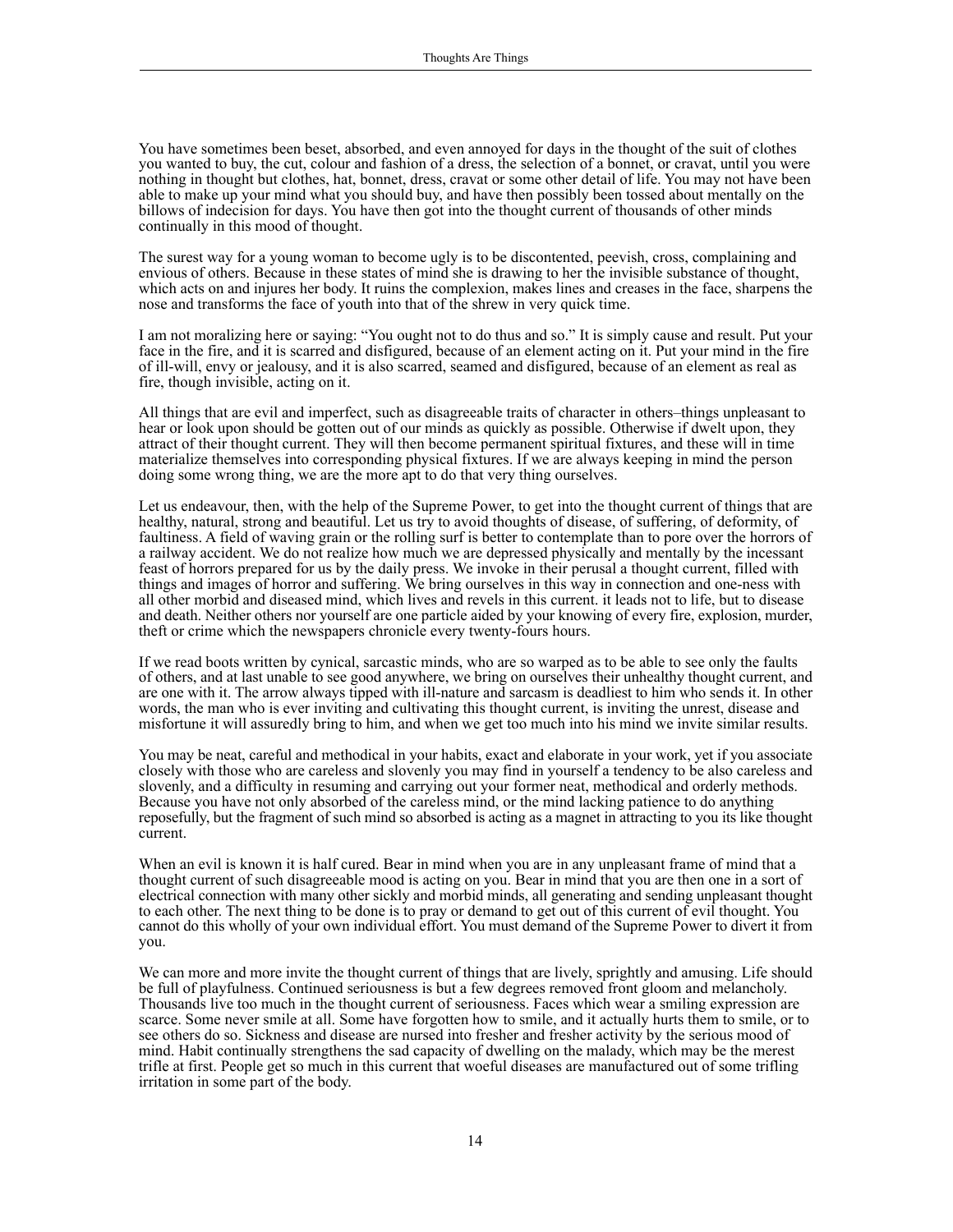Many material things are helps to divert a thought current acting disagreeably on you. You may have daily a set of disagreeable symptoms. They may seem to come as adjuncts to the daily routine of life. The breakfast table, the furniture, the conversation and even the persons immediately about you seem to recall them. Travel sometimes banishes them entirely. The sight of different surroundings diverts that particular thought current. Material remedies may temporarily effect the same result. So may any sudden change of life or occupation. But all these are secondary aids to the Supreme Power.

The thought current of fear is everywhere. All humanity fears something–disease, death, loss of fortune, loss of friends, loss of something. Everyone has his or her pet fear. It extends to the most trivial details of life. The streets are full of people who, if fearing nothing else, fear they won't catch a train or the next street car. The more sensitive you are to the impress of thought, the more liable are you to be affected by this thought current of fear until your spirit, by constant demand of the Supreme Power, builds up for itself an armour of thought positive to this current, and one which will deny it access. You can commence this building in saying, whenever you are affected in the way above mentioned, or in any disagreeable fashion, "I refuse to accept this thought and the mental condition it has brought on me which affects my body." You commence then to turn aside the thought current of evil.

Everyone has some pet fear–some disease they may never have had, but always dreaded– something they are in special fear of losing. Some trifle, even but a word or sentence uttered by another, brings this pet fear to the mind. Instantly through long habit the minds reverts to this fear. Instantly it opens to it, and the whole thought, volume and current rushes to and acts on them. It acts and vibrates on that particular chord of your nature, which for years has sounded your pet weakness.

Then in some way the body is affected disagreeably. There are myriads of different symptoms. The body may become weak and tremulous. There may be loss of appetite, tremulousness, a dry tongue, a bad taste in the mouth, weakness in the joints, drowsiness, difficulty of concentrating the mind on your business and many other disagreeable sensations.

Such symptoms are often classed as "malaria." In a sense the name is a correct one. Only in very many of these cases it is a bad atmosphere or current of thought which is acting on our minds instead of the fancied bad material atmosphere. Unquestionably an atmosphere full of vegetable or animal decomposition will affect many people. But some live for years in the midst of stagnant pools and swamps who never have malaria. Others far removed from such locations on high and dry ground do have it. They hare taken on a thought current of fear.

Place yourself in a house where there has recently been a panic or scare, though you may know nothing of it. You were well and strong the day before. You arise in the morning, and soon this whole train of disagreeable sensations affects you, because the house or place is saturated with a thought current of fear. Put a fear on city, town or country of some deadly epidemic or some great calamity, and hundreds of the more sensitive who may have no fear of that epidemic or calamity are still affected by it disagreeably. That thought current affects them in their particular a weak spot. A fanatic predicts some great catastrophe. The sensational newspapers take up the topic, ventilate it, affect to ridicule, but still write about it. This sets more minds to thinking and more people to talking. The more talk the more of this injurious force is generated. As a result thousands of people are affected by it unpleasantly, some in one way, some in another, because the whole force of that volume of fear is let loose upon them. Some are killed outright. Entirely unaware of the cause, they open their minds more and more to it, dwell on it in secret, put out no resisting thought until at last the spirit, unable longer to carry such a load, snaps the link which connects it with the body.

The more impressionable you are to the thought about you the more are you liable to be thus affected. But you can train your mind to shut out this thought. You can gradually train it to bar tightly this door to weakness, and keep open only the one to strength. You can do this by cultivating the mood of drawing to yourself and keeping in the mood and current of thought coming of God or the Supreme Power for good.

Impressionability or capacity to receive thought is source either of strength or weakness. Fine-grained, sensitive, highly developed minds today often carry the weakest bodies, because through ignorance they are always inviting some of these currents of evil without any knowledge of their existence or the means of throwing them off. They are ignorantly either courting or exposing themselves to such current. Improper individual association is one chief source of such exposure.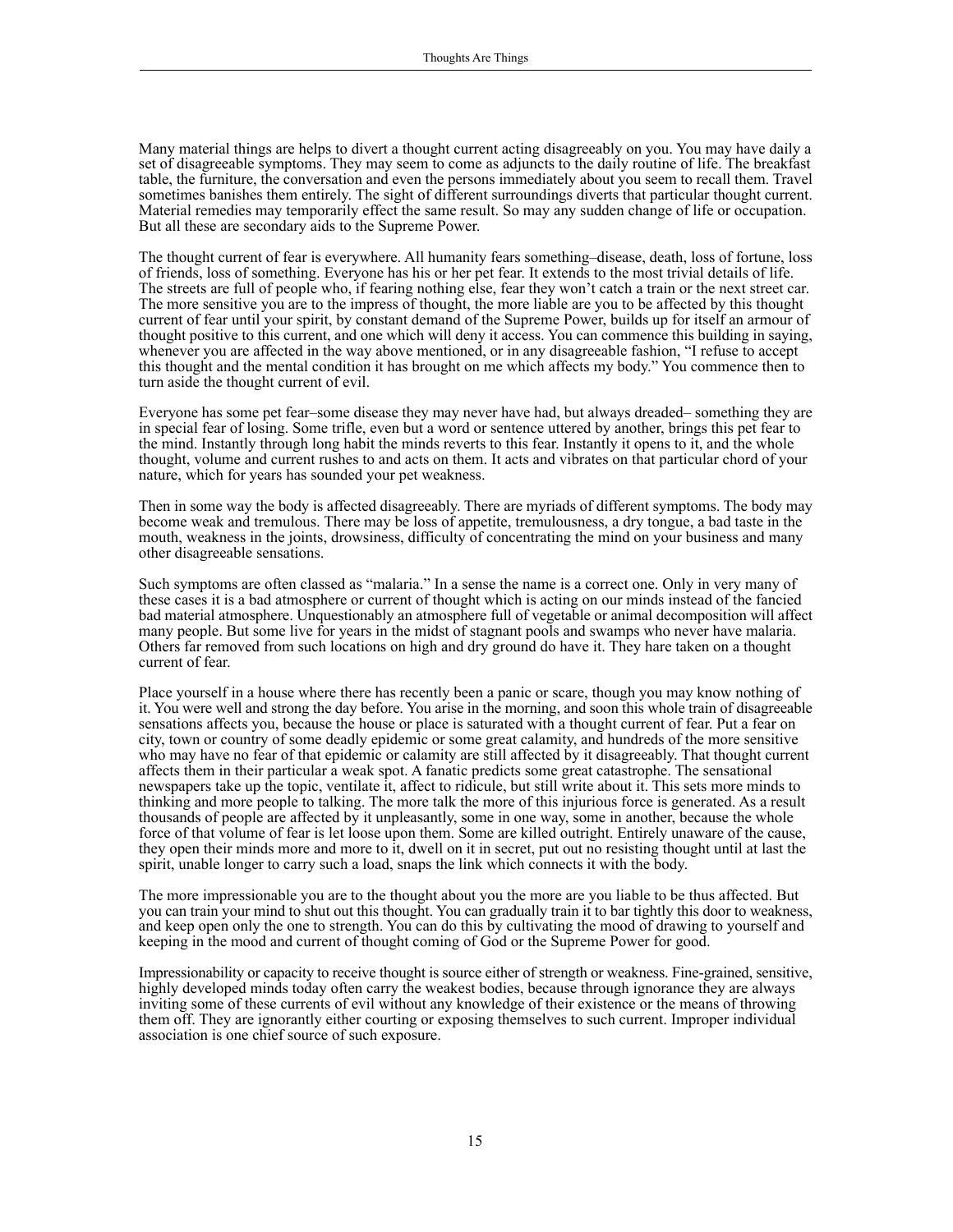The finer feminine organization is more sensitive to every shade and ray of thought about it, good or bad. Men absorbed in their business generate for a time a certain positiveness which throws off the fear current. But this positiveness cannot always last.

Women from this cause often suffer a thousandfold more in the privacy of their homes than men are aware of. The average man defines it as "woman's way," and wonders why she is so full of "nervousness," "vapours," "notions," and ill-health.

As you place your reliance on the Infinite Mind to bring you out of all these agencies for ill, that mind in some way will bring many material aids to help you out. That mind will suggest medicines and foods and surroundings and changes, not only to help you temporarily, but permanently, so that when you are cured you are cured for all time. A cheerful, buoyant, hopeful mind (and no mind is cheerful, hopeful and buoyant without being nearer the Infinite than one that is depressed, sour and gloomy), be that the mind of your doctor, or your friend, will help you to get out of the injurious thought current. Regard such mind as a help from the Infinite. But don't put your whole trust in that individual. Put the great trust in the Supreme Power which has sent to you the individual as a temporary aid or crutch until your spiritual limbs are strong enough to bear you.

The more you get into the thought current coming from the Infinite Mind, making yourself more and more a part of that mind (exactly as you may become a part of any vein of low, morbid, unhealthy mind in opening yourself to that current), the quicker are you freshened, and renewed physically and mentally. You become continually a newer being. Changes for the better come quicker and quicker. Your power increases to bring results. You lose gradually all fear as it is proven more and more to you that when you are in the thought current of Infinite good there is nothing to fear. You realize more and more clearly that there is a great power and force which cares for you. You are wonderstruck at the fact that when your mind is set in the right direction all material things come to you with very little physical or external effort. You wonder then at man's toiling and striving, fagging himself literally to death, when through such excess of effort he actually drives from him the rounded-out good of health, happiness and material prosperity all combined.

You will see in this demand for the highest good that you are growing to power greater than you ever dreamed of. It will dawn on you that the real life destined for the awakened few now, and the many in the future is a dazzling dream–a permanent realization that it is a happiness to exist–a serenity and contentment without abatement–a transition from pleasure to pleasure, and from the great to the greater pleasure. You find as you get more and more into the current of the Infinite Mind that exhausting toil is not required of you, but that when you commit yourself in trust to this current and let it bear you where it will, all things needful will come to you.

When you are getting into the right thought current, you may for a time experience more of uneasiness, physical and mental than ever. This is because the new element acting on you makes you more sensitive to the presence of evil. The new is driving the old out. The new thought current searches and detects every little error in your mind before unnoticed, and repels it. This causes a struggle, and mind and body are for a time unpleasantly affected by it. It is like house-cleaning, a process usually involving a good deal of dust and disturbance. The new spirit you call to you is cleaning your spiritual house.

There is no limit to the power of the thought current you can attract to you nor limit to the things that can he done through the individual by it. In the future some people will draw so much of the higher quality of thought to them, that by it they will accomplish what some would call miracles. In this capacity of the human mind for drawing a thought current ever increasing in fineness of quality and power lies the secret of what has been called "magic."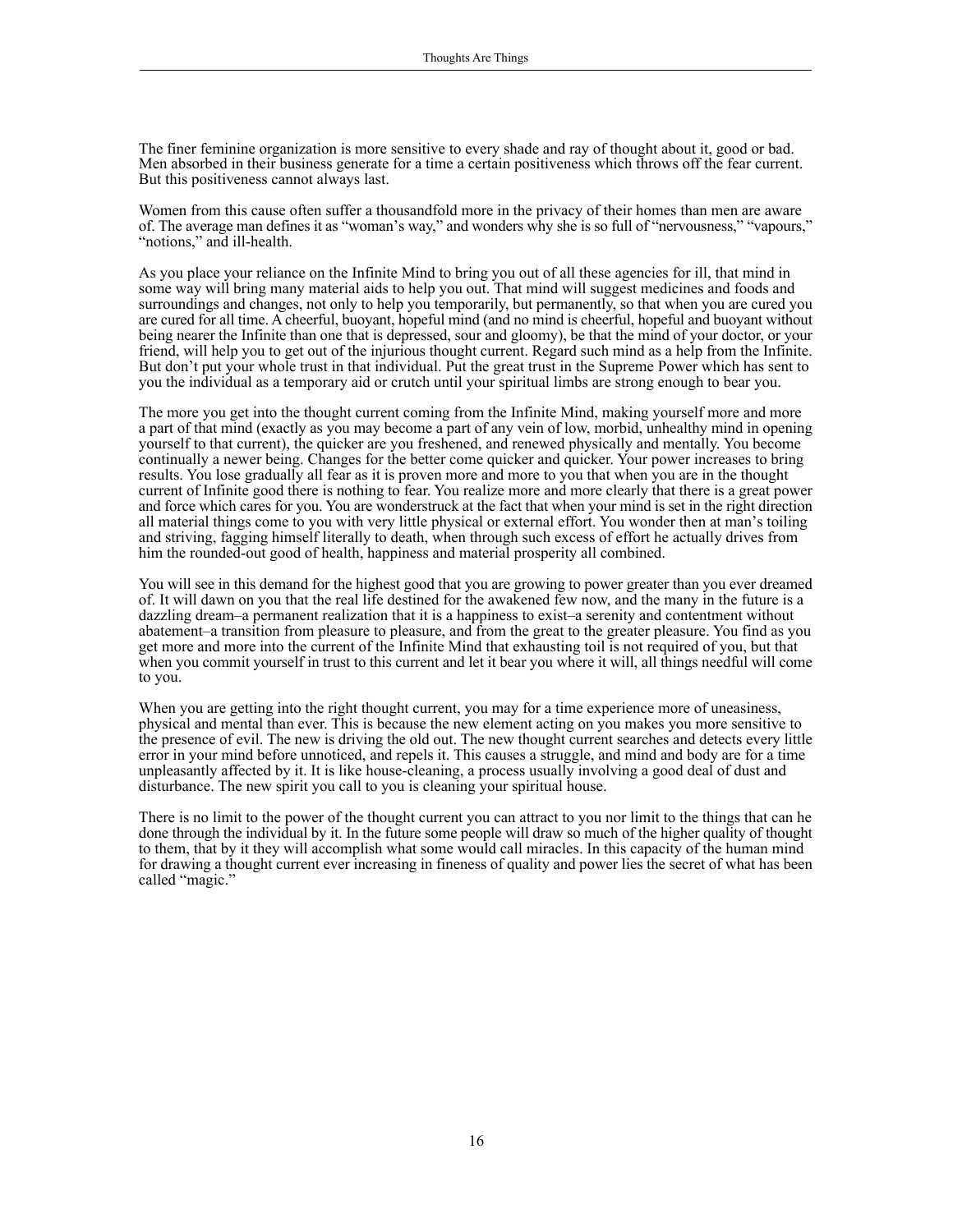#### *Chapter Four*

## **ONE WAY TO CULTIVATE COURAGE**

COURAGE and presence of mind mean the same thing. Presence of mind implies command of mind. Cowardice and lack of mental control mean about the same thing. Cowardice is rooted in hurry, the habit of hurry or lack of repose. All degrees of success are based on courage–mental or physical. All degrees of failure are based on timidity.

You can cultivate courage and increase it at every minute and hour of the day. You can have the satisfaction of knowing that in everything you do you have accomplished two things–namely, the doing of the thing itself and by the manner of its doing, adding eternally to yourself another atom of the quality of courage. You can do this by the cultivation of deliberation–deliberation of speech, of walk, of writing, of eatlng–deliberation in everything.

There is always a bit of fear where there is a bit of hurry. When you hurry to the train you are in fear that you may be left, and with that comes fear of other possibilities consequent on your being left. When you hurry to the party, to the meeting of a person by appointment, you are in fear of some ill or damage resulting from not being in time.

This habit of thought can, through an unconscious training, grow to such an extent as to pervade a person's mind, at all times and places, and bring on a fear of loss of some kind, when there is absolutely no loss to be sustained. For instance a person may hurry to catch a street car and act and feel as if a great loss would occur did he not get on that particular car, when there may be another close behind, or at most two or three minutes' waiting will bring it. Yet the fear of waiting those three minutes grows to a mountain in size, and is in that person's mind a most disagreeable possibility. Through mere habit a similar condition of hurry may characterize that person's walking, eating, writing–in short, everything he does, and will render it more and more difficult for such person to act with coolness and deliberation.

The quality of mind or emotion underlying all this hurried mental condition and consequent hurried act, is fear. Fear is but another name for lack of power to control our minds, or, in other words, to control the kind of thought we think or put out.

It is this kind of unconscious mental training (which is very common), that begets a permanent condition of mind more and more liable to large and small panics at the least interruption or trivial disappointment. It makes disappointments when none are necessary. It is the ever- opening wedge letting in more and more the thought current of fear. For if you so cultivate fear of one thing you are cultivating and increasing liability to fear in all things. If you allow yourself to sit in fear for half an hour that the carriage may not call for you in time to get to the boat or train, you are much more liable to be seized with a series of little panics at every trivial occurrence or obstacle occurring on that particular journey.

In this way does this habit of mind enter into and is cultivated in the doing of so-called little things. You are writing or sewing, or engaged in the performance of some work which is intensely interesting to you, and in which you do not like to be interrupted. If sewing, you reach for your scissors which have dropped on the floor. You do this in a momentarily impatient mood and with a spasmodic jerky action. Your mind, as the phrase runs, is "on your work." You will not take it off your work while reaching for the scissors. You are trying in mind to go on with your work and reach for the scissors at the same moment. You make the movement of muscles and the action of the body momentarily disagreeable and irksome, because you refuse for the second to put into that act the force which it demands. When unconsciously you refuse to do this, any acts will become irksome and disagreeable, because there is not force enough let on to do the act with ease. It is the endeavour to do it with a weak body. You have the power of throwing your force instantly into any muscle, so making the act easy and pleasant. This capacity for turning on force on any part you will increases through cultivating it. And you can do a great deal more and do it better through this cultivation of deliberation, for deliberation can be as quick as thought, the more the mind is trained in that direction.

If you pick up a pin or tie a shoe-string in a hurry, you do so not only because such act is irksome to you, but because you fear it may deprive you momentarily of some bit of pleasure. There you have again opened your mind to the thought current of fear–fear of losing something.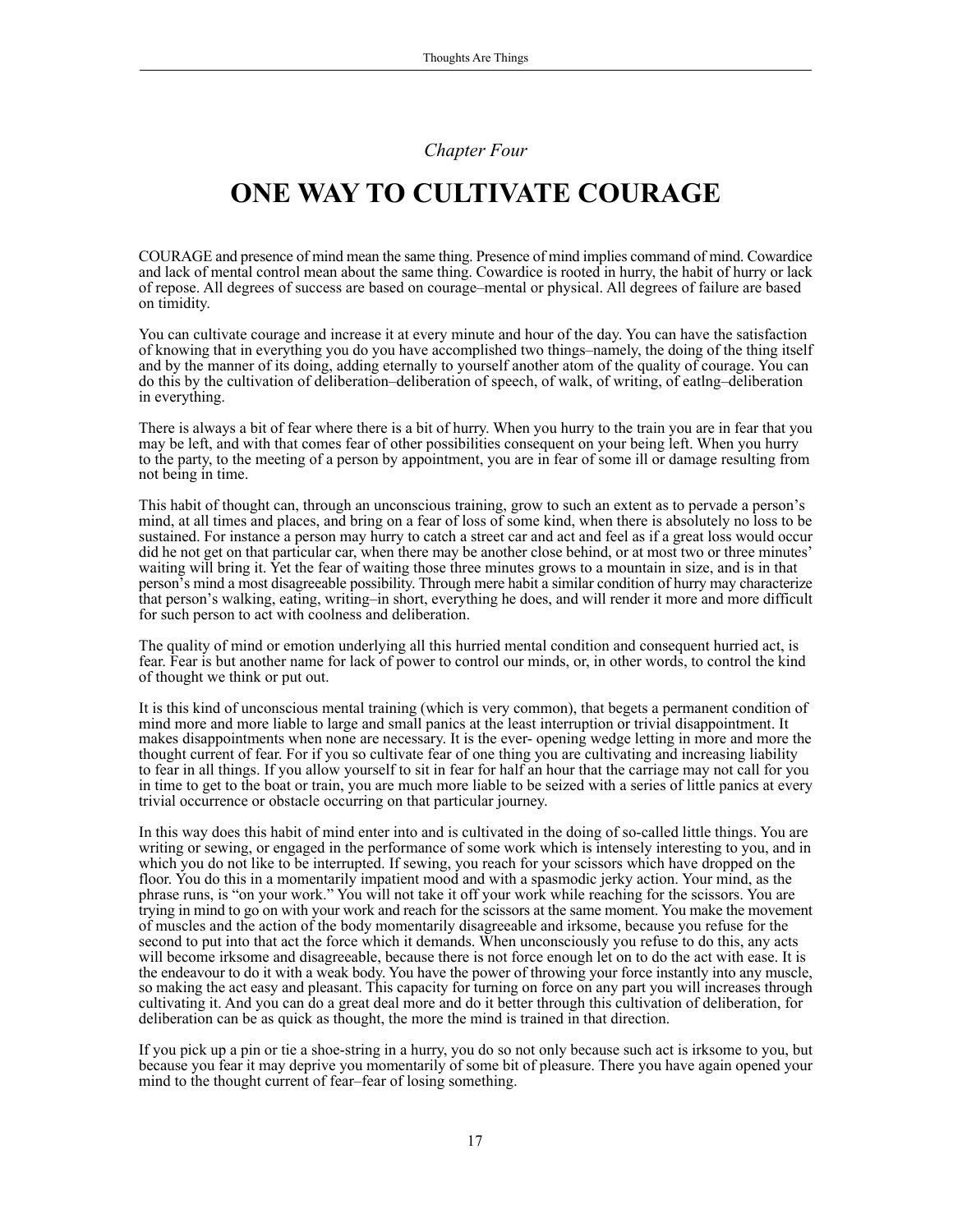The cultivation of courage commences in the cultivation of deliberation in so-called little acts like these. Deliberation and courage are as closely allied as fear and hurry. If we do not learn to govern our force properly in the doing of the smallest act we shall find such government far less easy in the doing of all acts.

If we analyze what we fear, we shall find we are in mind trying to deal with too much at once of the thing feared. There is only a relatively small amount to be dealt with now. In any transaction –in the doing of anything there is but one step to be taken at a time. We need to place what force is necessary, and no more on that one step. When that is taken we can take the next.

The more we train our minds so to concentrate on the one step, the more do we increase capacity for sending our force all in one given direction at once. Such force extends, and should be so used in the so-called minutest details of everyday life. In this way deliberation and deliberate action become habitual, and we are in a sense unconscious of making ourselves deliberate, even as after long training in the opposite and wrong direction we are unconscious of putting on the hurried frame of mind.

Timidity is often the result of looking at too many difficulties or terrors at once. In material reality we have to deal with but one at a time. If we are going to what we fear will be a disagreeable interview with a harsh, irascible, over-bearing person, we are apt to go, occupying our minds with the whole interview, setting ourselves down in the very middle of it, and seeing it in mind as necessarily trying or disagreeable. Perhaps we were thinking of it this morning while we were dressing. But it was then our proper business to dress. To dress was a necessary step for the interview and to dress well also. Possibly it occupied our thoughts while eating. But it was then our proper business to eat and get all the pleasure possible from our food. That was another step. The more reposeful our eating, the more vigorous will become our taste, and the more strength will our food give our bodies. Possibly the fear of this interview was on us as we walked to the place appointed for it. But it was then our proper business to walk and get from our walking all the pleasure he could. That was another step. Pleasure is the sure result of placing thought or force on the thing we are doing now, and pain of some sort in both present and future is the certain result of sending thought or force away from the act which needs to be done at this moment.

When we dress, eat, walk or do anything with mind placed on something else, we are making the present act irksome; we are training to make every act irksome and disagreeable; we are making the thing feared a certainty, for what we put out in thought as unpleasant is an actual thing, a reality. And the longer we continue to put it out the more force we add to it, and the more likely is it then to be realized in the physical world.

To bring us what all want and are seeking for, namely-happiness, we need to have perfect control of our mind and thought at all times and places. One most important and necessary means for gaining this, lies in this discipline regarding so-called little or trivial things, just as the discipline and movement of an army commences with the training of the private soldiers' legs and arms. If you hurry and slur over these so-called petty details, you are the easier thrown off your guard or confused at unexpected occurrences, and in life it is the unexpected that is always happening.

We need to keep always our mind present with us. We want it always on the spot ready to use in any direction. Our thought is not on the spot when we tie a shoe-string and think a mile from that shoe-string–when we mend a pencil and dwell in one of tomorrow's cares. It is then away, and if it has for a lifetime been in the habit of so straying from the act in hand to the act afar, it becomes more and more difficult to bring it back to use, and more difficult to use it promptly when it is brought back. Our thought moves from one thing to another with more than electric speed, and we can unconsciously train this quickness to be ever darting from one thing to another until it becomes almost impossible to keep it on one thing for ten consecutive seconds. On the contrary, through cultivation of repose and deliberation in all things we can train ourselves to mass and fasten our thought on anything as long as we please, to throw ourselves into any mood of mind we please, and to throw ourselves at will into sleep or a semi-conscious, dreamy state as restful as sleep. These are very small parts of the possibilities for the human mind. There is no limit to its growth or the increase of its power, and no thing coming within the limits of our imagination but can be accomplished by it. The steps to these attainments are very small, very simple and relatively easy–so simple and easy that some reject them for that reason.

Unquestionably, these powers and many results coming of their exercise were known ages ago to a relative few. But any power or any condition of mind consequent upon it can be made more clear to an Englishspeaking people, through the use of an English word or form of expression than by terms taken from other languages.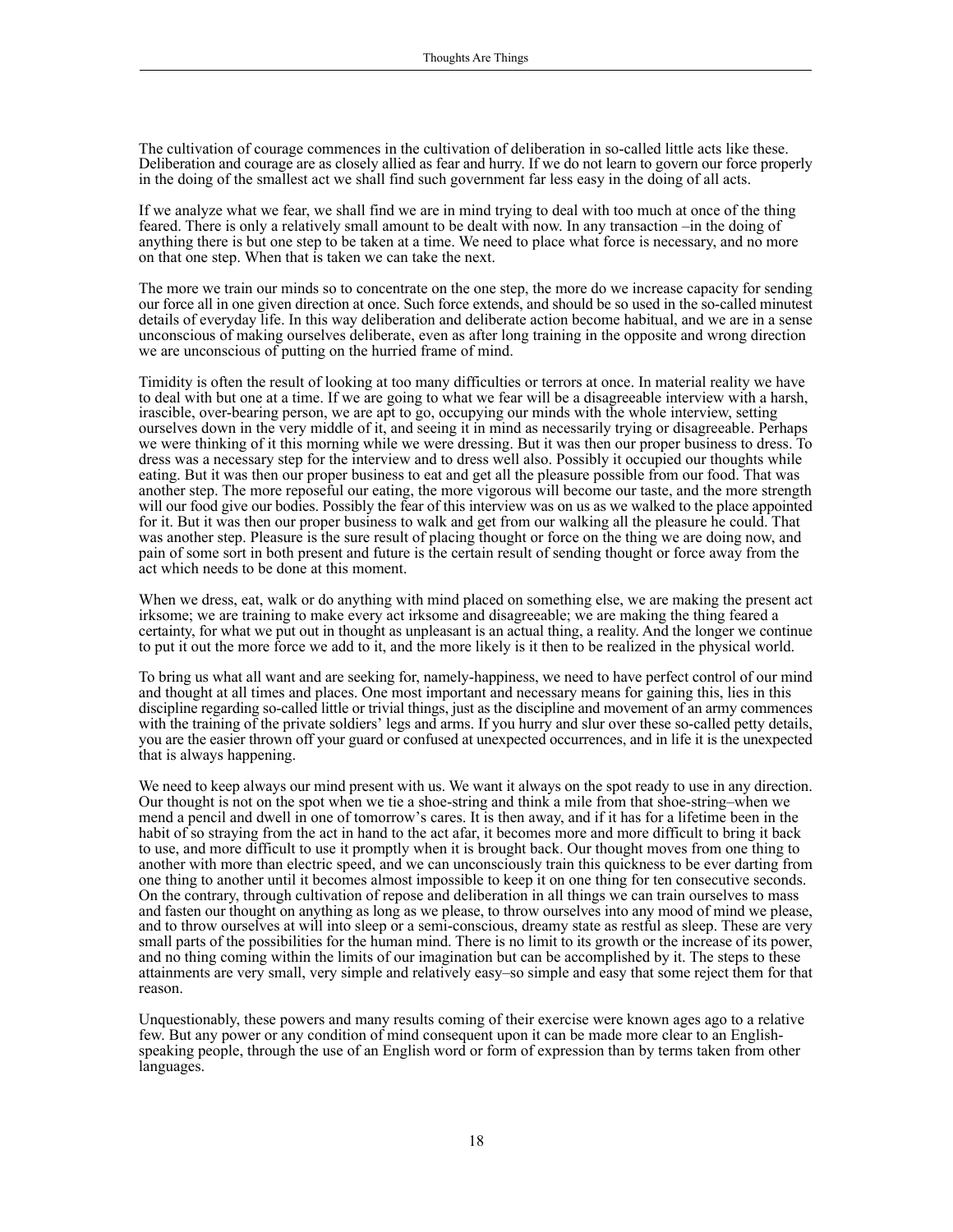The North American Indian and the Oriental had in cases the power of so dismissing all thought and making their minds in a sense a blank as to become not only insensible to fear, but this mental condition rendered their bodies almost insensible to physical suffering. It was the power of inducing this mental condition which enabled the Indian when taken captive to withstand every device of torture inflicted by his captors, and to sing his death song under the infliction of fire and a slow process of bodily mutilation too horrible for description, and which very few of our race could endure without passing into the frenzy of agony.

The Indian is far more reposeful and deliberate than the majority of our race, in both mental and physical movement. Unconsciously cultivating this repose. and living a life less artificial than ours, he increased his spiritual power, one sure result of which is that command of mind over body which can lessee physical pain, and as an ultimate possibility banish it altogether.

Deliberation of movement, or in plainer English movement of muscle so slow that our mind has time to follow it, gives one time to think in great and small emergencies. But the lack of such training causes unconscious physical action. So confirmed becomes this habit, that the body moves without us aware of it. Awkwardness, lack of address, lack of tact are all due to this lack of command of mind caused by lack of deliberation, or in other words, a trained incapacity for taking time to think or plan the proper thing to do.

The terror-stricken person if the ship seems in sudden danger runs up and down the deck to no purpose, and this physical action is an exact correspondence of the life-long condition of his mind whose thought has been ever so darting from one thing to another, just as the whim seized him.

The more deliberate person whose mind is trained to take time to think and hold or concentrate its thought, holds himself steady, and so gives himself time to see what may be the opportunities for escape. And these two persons would pick up a pin in a very different manner and with very different mental action and method.

To train then for courage is to train for deliberate movement in all things, for that is simply training to mass and hold your force in reserve and let out no more than is needed for the moment.

No quality of mind is more needful to success in all undertakings than courage, and by courage I mean not only courage to act but courage to think. In everyday business, thousands dare not think of taking a step which would involve an outlay of money above the average of their expenditure. They are appalled at mention of so large a sum. They will not, out of pure fright, entertain the idea long enough to familiarize themselves with it. Now if they reversed this mental action, and instead of immediately giving way out of life-long habit to this fright, would take time and allow the thought to rest in their minds instead of driving it out, there would in time come to them ideas concerning ways and means for meeting the additional expense, and thereby making a larger sum of money in the same time it took to make the small sum.

For instance, you say to the women who goes out to wash by the day and has never done anything else. "Mrs. A., why don't you start a laundry? You can make a great deal more money in so doing."

"I start a laundry! Where in the world is the money coming from to start a laundry?" is her reply. Here the woman instead of entertaining your idea gives way immediately to fright concerning what seems to her the immense sum required, and following the same unreasoning, headlong, panicky style of thought, sets up in a moment an opposition to your proposition. She dare think only of working for day's wages as she is called upon by those who hire her. And thousands for this reason dare not think, or find it disagreeable for them to think, of getting into some broader, more responsible and more profitable sphere of business, because they bunch at once all its possible difficulties into a mass, and out of mere habit will look only at that awful and imaginary bunch.

But Mrs. C., the more deliberate washerwoman, hears your proposition and entertains it. In time she says to herself, "Why should I not start a laundry? Other people have and have succeeded." She lives in the idea, talks to one and another about it, and finds out how they started. The longer she keeps in this current of thought the more plainly does she see the ways and means by which other people have "set up for themselves." Finally, the idea so grows upon her, that she takes some step toward that end, and then another and another, and so by degrees drifts into the business.

A person is cool and collected in face of any great danger, because he has the power of holding his mind to the thing to be done on the instant. Cowardice has no such power, and can see in mind not only the source of danger, but a score of possible results which may or may not happen to him. In battle one man may attend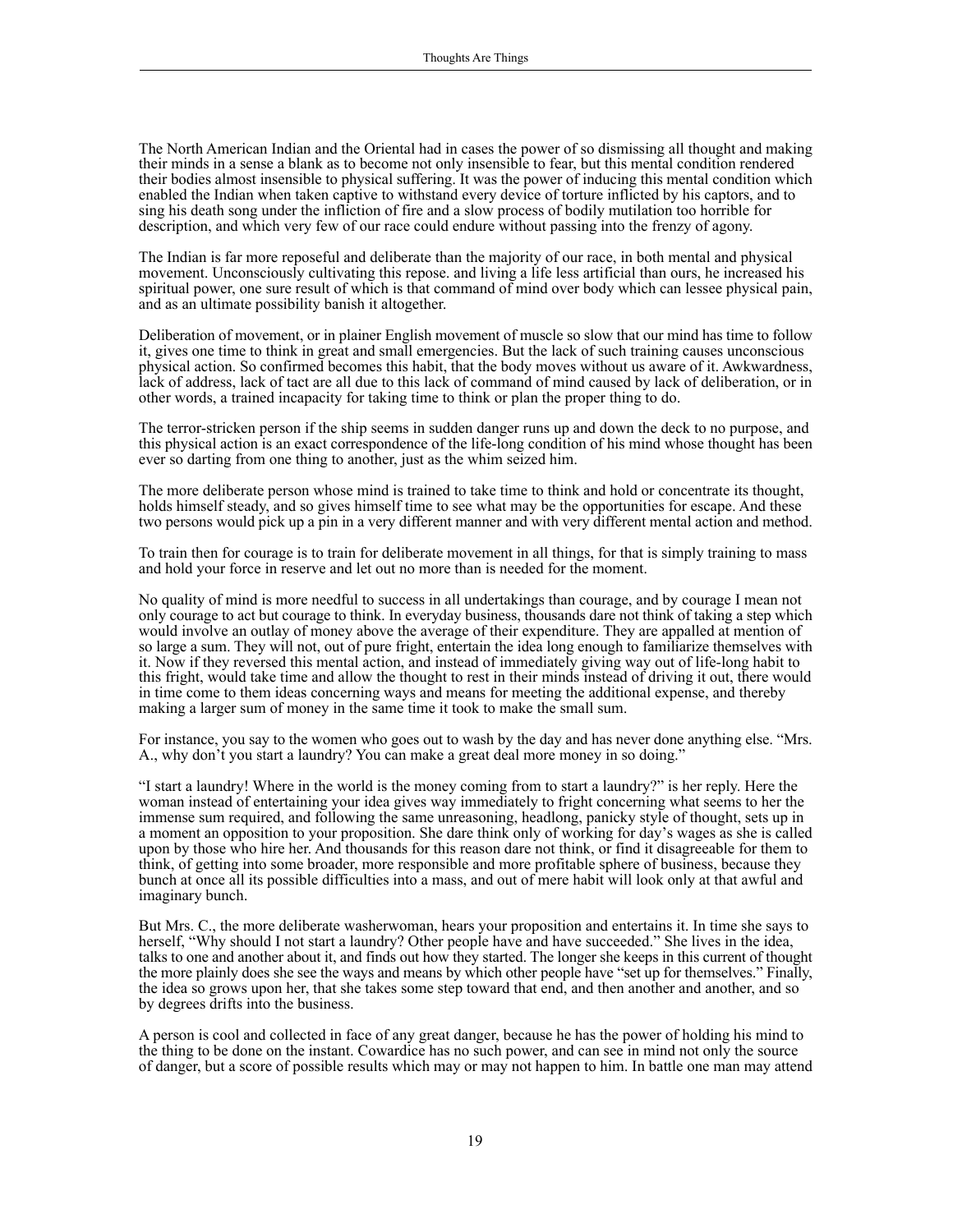to his duty with a vivid and by no means agreeable condition of mind as he sees men struck and mangled all about him. But the force or thought he can bring to bear on the performance of his duty is greater in amount than that coming of the realization of the slaughter around him, and commands and holds his body to his post. The man who runs, or would if he had the chance, cannot fix his mind on anything but the fearful possibilities of the moment.

In the so-called trivial act of picking up a pin, or threading a needle, or opening a door, I do not argue that all one's force or thought should be placed on the act, but only enough to perform the act well while the rest is kept in reserve. It is in substance the same as in picking up a weight, you would not try to expend the force in lifting one pound that you would in lifting fifty pounds. You do expend a great deal more force in the act of picking up a pin when your mind is preoccupied with something else, for you are then trying to do two things or lift two weights at once.

You will remember that anything which is done in mind, expends quite as much force as if done with the body, so that the persons who linger abed in the morning and think with dread of the breakfasts to be cooked, or the rooms to be swept, so far as expenditure of force is concerned, will be doing those acts then and there while lying on their backs.

In expending just force enough to perform any act (a capacity which will gradually grow upon you as you familiarize yourself with this idea and set your desire or demand upon it,) you cultivate and increase continually that desirable state of mind, which in everyday language is known as "having your wits about you." That means, in other words, always having, no matter what you are doing, your mental eyes open in every direction, and while outwardly you seem all intent and occupied in the one act, your mind or spirit like a vigilant sentinel is continually on the look-out, so as to give you notice in the fractional part of an instant of all that is going on about you, and also to direct you how to meet the event whatever it may be. This is not only the characteristic of courage, but of tact and address. It was this electric vigilance and mind watchfulness that gave an American officer during the Revolution, who, in the confusion of battle, suddenly found himself in front of a British regiment, the deliberation to ask, "What troops are these?" "The Royal Scots," was the reply. "Royal Scots remain as you are," was his answer, and he rode off to his own lines. That man had a mind trained to give him time to think.

On one occasion, Mrs. Farren, the celebrated English actress, discovered where her part required her to hem a handkerchief that the property man had forgotten to lay out the handkerchief needle, thread, etc. Without a moment's hesitation she sat down and imitated so naturally the motion and manner of a lady in sewing that most of her audience never suspected the omission. That act involved self possession, coolness, deliberation, presence of mind, courage. Do not all these terms imply a similar state of mind? A woman habitually hurried and flurried could not have done this, and I believe that when Mrs. Farren saw proper to pick up a pin, she did so in a much more deliberate manner than would the habitually hurried, flurried man or woman.

Cultivate deliberate act and movement in all things, and you lay more and more the solid foundation for courage, either moral or physical. But deliberate act does not always imply slowness. Just as thought moves with electric rapidity, so may it move the body when occasion requires, but the thought must be clearly planned, seen and outlined in mind before it is allowed to act on the body. It is so seen or planned, and so acts to use the muscles in the rapid thrust and parry of the skilled fencer, and similarly with the professional danseuse, in fact in all superior accomplishments, be they of painter, musician or other artist. These, however, in many cases, are but partial controls of mind. Outside of his art, the artist may have little mental control or deliberation, and as a result be "nervous" vacillating, easily disturbed, whimsical and timid. The mind is our garrison to be armed at all points and disciplined to meet any emergency.

We deal with the making (or self-making) of whole men and women, whose minds are not cultivated all in one direction and neglected everywhere else. It is far better in the end to be growing symmetrically and to be finished so far as we have grown "all around," than to have our power all concentrated on one talent or capacity, and becoming what the world calls a "Genius." The inside history of Genius is often a sad one, and shows that it brought little happiness to its possessor.

Scores and hundreds of the little acts of everyday life, such as picking dropped articles from the floor, opening and shutting drawers, laying or reaching for articles on the toilet table, and attending to minor details of dress, are done unconsciously in this hurried condition of mind, especially when some more important object engages our attention. We snatch, we clutch, we drive recklessly about in the doing of these things, and we weaken our bodies and become tired out, and finally "panicky," and easily frightened through this mental habit, for fear and cowardice slip in far more easily when the body is weak.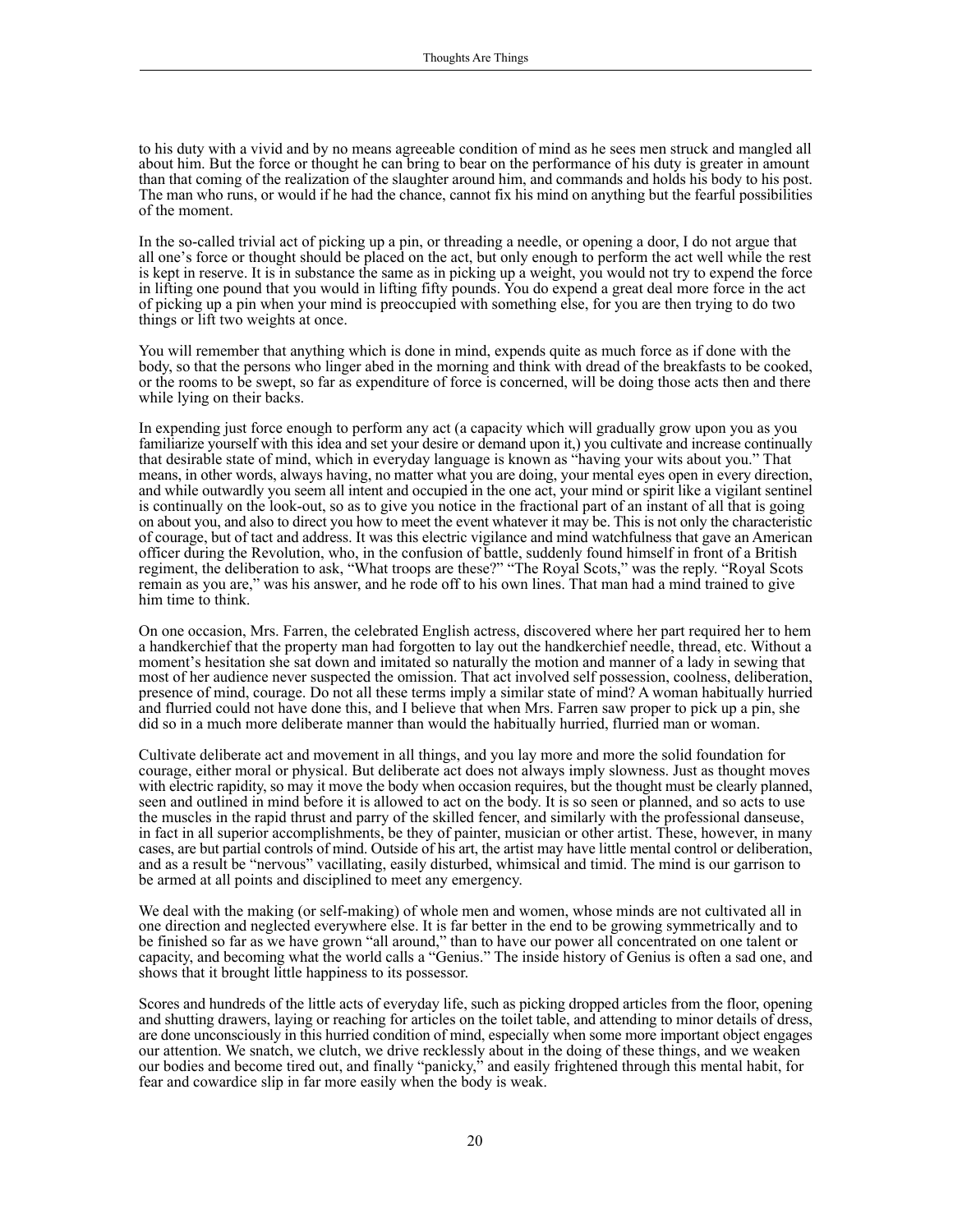This habit cannot be changed in a day or a year when it has pervaded a lifetime. Neither can the ills, mental and physical, resulting from such habit, be cured immediately. There can be only gradual growth away from them.

If in reading this you feel convinced that there is "something in it," and feel also a conviction that some portion of it suits your own case, your cure has then commenced. Real conviction, the conviction that comes from within, never leaves one or stops working to get us out of the evil way and put us in the good one. It may seem buried and forgotten for seasons, and our erroneous habits may seem growing stronger than ever. That is not so. But as convictions take root we are seeing our errors more and more clearly. We forget that at one time we were blind and did not see them at all.

If this book brings to you a conviction of a long established error it is not I individually who bring or convince. It is only that I put out more or less of a truth, which takes hold of you and the chord of truth in you senses it. If I apply the torch to the gas-jet and light it, it does not follow that I make either the fire or the gas. I am only a means or agent for lighting that gas. No man makes or invents a truth. Truth is as general and widely spread and belongs to every individual as much as the air we breathe, and there is pleasure enough in being its torch-bearer without presuming to claim the power of its Creator.

Above all demand more and more courage of the Supreme Power.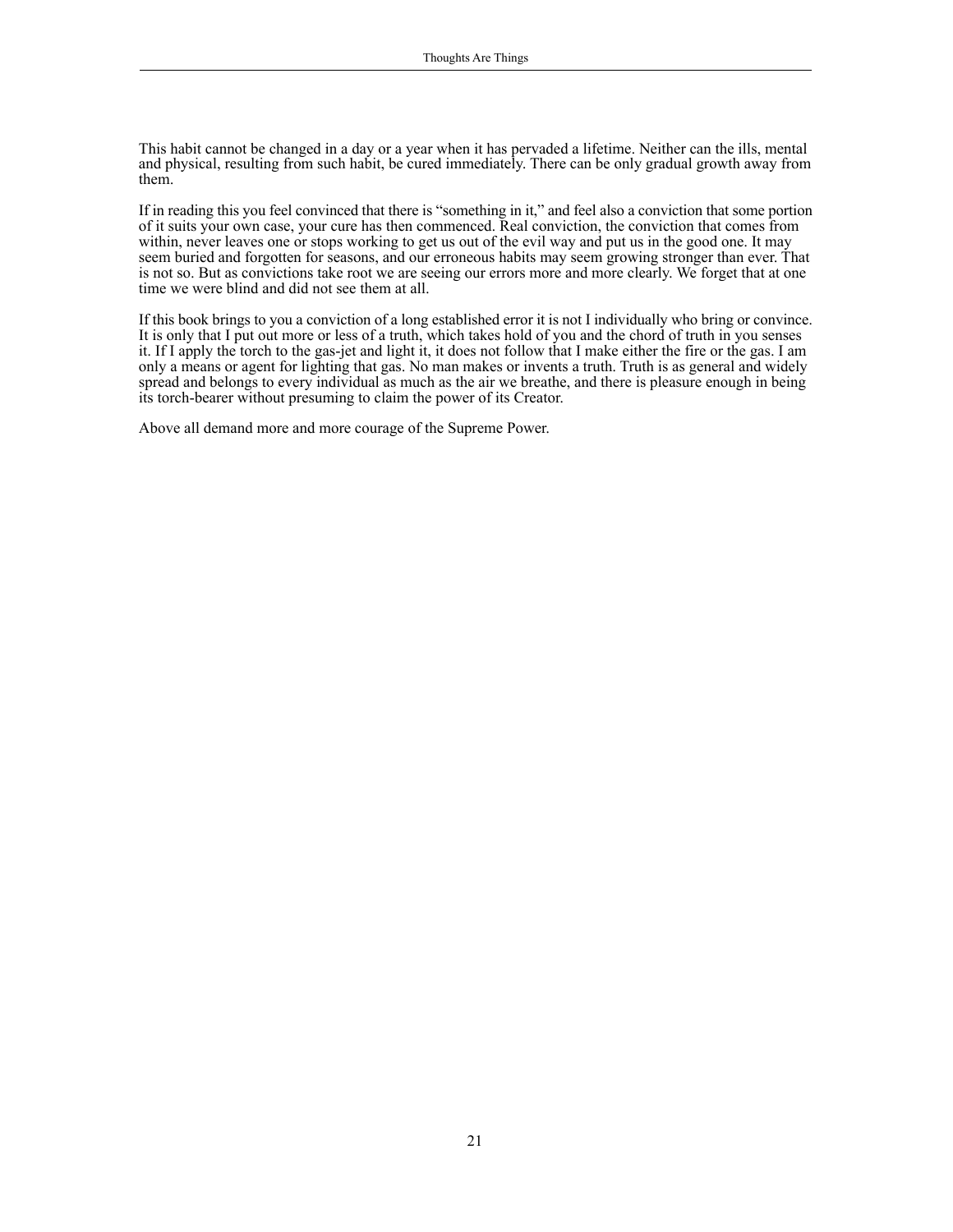#### *Chapter Five*

## **LOOK FORWARD!**

THE tendency with many people after they are a little "advanced in years" is to look backward and with regret. The "looking" should be the other way–forward. If you want to go backward in every sense, mental and physical, keep on cultivating the mood of living regretfully in your past life.

It is one chief characteristic of the material mind to hold tenaciously to the past. It likes to recall the past and mourn over it. The material mind has a never-ending series of solemn amusement, in recalling past joys, and feeling sad because they are never to come again.

But the real self, the spirit, cares relatively little for its past. it courts change. II expects to be a different individual in thought a year hence from that it is today. It is willing a thousand years hence to forget who or what it is today, for it knows that this intense desire to remember itself for what it has been retards its advance toward greater power and greater pleasure. What care you for what you were a thousand or five thousand years ago? Yet then you were something, and something far less than what you are today. You are curious you may answer to know what you were. Yes, but is curiosity worth gratifying, if for such gratification you must pay the price of dragging after you a hundred corpses of your dead selves. Those selves, those existences, have done their work for you. In doing that work they brought you possibly more pain than pleasure. Do you want ever to bear with you the memory and burden of that pain? Especially when such burden brings more pain and deprives you of pleasure. It is like the bird that should insist on carrying with it always the shell from which it was hatched. If you have a sad remembrance fling it off. If you can't fling it off, demand of the Supreme Power aid to help you do so, and such aid will come. If you want to grow old, feeble, gray and withered, go at once and live in your past, and regret your youth. Go and to revisit places and houses where you lived twenty, thirty, forty years ago; call back the dead; mourn over them; live in remembrance over the joys you had there, and say they are gone and fled and will never come again.

In so doing you are fastening dead selves all over you. If we came into another physical life with the memory of the last one, we should come into the world physically as miniature, decrepit, grizzled old men and women. Youth physically is fresh and blooming, because it packs no past sad material remembrances with it. A girl is beautiful because her spirit has flung off the past and sad remembrance of its previous life, and has therefore a chance for a period to assert itself. A woman commences to "age" then she commences to load up with regrets over a past but twenty years gone.

Your spirit demands for the body it uses grace, agility of movement and personal beauty, for it is made in the "image of God," and the infinite mind and life, beauty, grace and agility are the characteristics of that mind. In that phase of existence we called childhood and youth, the spirit has the chance to assert its desire for beauty and agility, because it has not as yet loaded up with false beliefs and regrets.

The liveliness, sprightliness and untiring playfulness of the boy or girl of ten or twelve, is due to the gladness of spirit relieved of the burden that is carried in a past existence. That burden was one of thoughts unprofitable to carry. You would physically have the agility you had at fifteen could you fling off the burden of sad remembrance and belief in error that you have been loading up with these twenty or thirty years past.

You can commence the unloading process now, by resolving, with the aid of the Supreme Power, to fling off the remembrance of everything in the past that has annoyed you, everything you regret, everything you have mourned over.

God never mourns or regrets. You as a spirit are made in His image. God it eternal life, joy and serenity. The more of these characteristics you reflect the nearer are you to the Infinite Spirit of Good.

Have you buried your dearest on earth? You do them no good by your sad thoughts concerning them. You place bar twixt their spirit and yours in thinking of them as "lost." You may in so doing not only increase and encourage in them a sad mental condition, but bring their gloomy mental condition on yourself, as many do in grieving. The greatest good we can do them is to think of them as alive like ourselves, and to fling their graves, tombstones, coffins, shrouds and ghastliness out of our minds. If we cannot do so of ourselves let us demand help of the Supreme Power to do it. We often make those who have lost their bodies feel dead when we think of them as such. If we do this they will throw back their thoughts of deadness on us.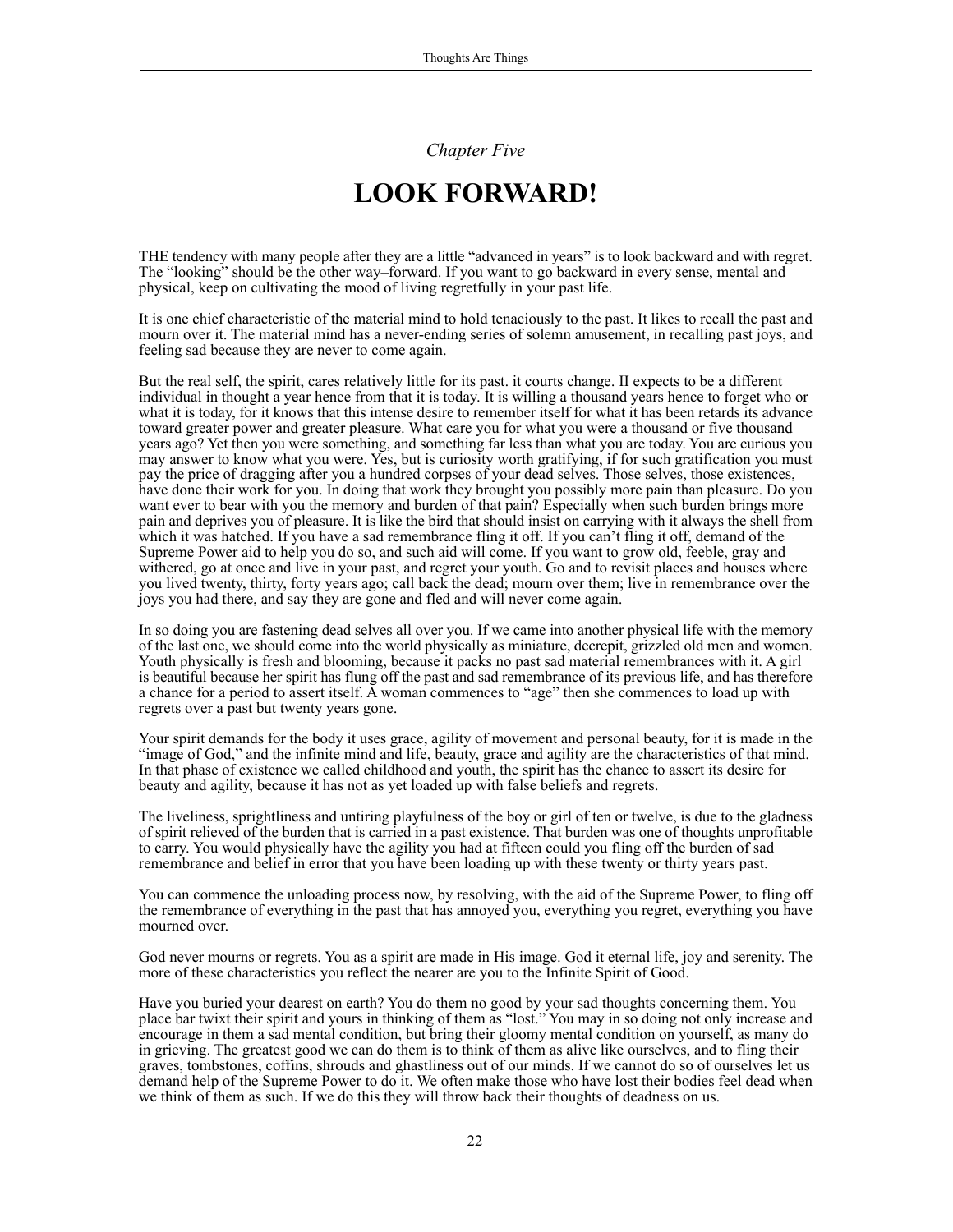Keep out of graveyards. It may seem to some that I am cold and unfeeling to say thus, but the truth, as it presents itself to me, says that the graveyard where your loved ones do not lie, is spiritually a most unhealthy place to visit. They are full of the thought of regret, death and decay. When you visit them you incorporate such thought into yourself. It is hostile and killing to youth, vigour, elasticity, cheerfulness and life.

Our graveyards are full of lies, We place a stone over the cast-off body of a friend. We place on that stone the word "died." That is not true. Your friend is not dead. It is only the body he used that lies there. But that grave is planted in your memory, and your friend in your mind lies in it. Do what we will, try to believe what we may of the eternal prolongation of life and the impossibility of anything like death in the universe, we cannot help making for ourselves when we think of that grave or revisit it, an image of that friend as dead and decaying in his or her coffin. This image we fasten in our minds, and in so doing we fasten on ourselves the thought of gloom, death and decay. The thoughts of decay and death are things and forces. When we keep them so much in mind we add elements of decay to the body.

We need as much as possible to fasten our thought on life and increasing life–life greater in its activity than any we have ever realized. That is not gained by looking backward. Look forward.

Every regret, every mournful thought, takes so much out of your life. It is force used to pile on more misery. It is force used to strengthen the habit of regretting. It is force used to make the mind colour everything with a tinge of sadness, and the longer you use force in this way the darker will grow the tinge.

Also, when we are ever going back in memory to the past and living in it in preference to the present we are bringing back on ourselves the old moods of mind and mental conditions belonging to that past. This feeling constantly indulged in will bring on some form of physical ailment. The ailment belongs to a condition of mind which we should be done with forever. If we are looking forward we shall shake it off and be better in health than ever. If the predominant mood of our minds is that of looking backward, the ultimate result will be serious to the body.

In the world's business your active, enterprising pushing man of affairs spends little time in sad reminiscence. If he did his business would suffer. His thought is forward. That thought is the real force which pushes his business forward. If he spent it in "sad memories" of the past his business would go backward. He works his success (so far as he does really succeed) by this spiritual law, though he may not know it.

You may be saying: "I have failed in life and shall always be a failure." That is because you are ever leaking back, living in your failure and thereby bringing to you more failure. Reverse this attitude of mind; work it the other way and live in future success.

Why do you say: "I am always sick?" Because you are looking back, living in your past ailments and thereby bringing more on you.

I have heard the expression used: "When the earth was young." As if this planet was now in its dotage and going to decay! In the sense of freshness, increase of life, refinement and purity in every form of life, be that of man, animal, vegetable, and farther on, this earth never was so young as it is today. Youth is life, growing and increasing in beauty and power. It is not the cruder commencement of life.

The so-called "barren rock" contains elements which will help to form the future tree and flower. Is that part of the rock which enters into tree and flower increasing or decreasing in life? It changes only into a higher and more beautiful expression of life. So do we from age to age. The rock crumbles that it may live in this higher form. The old mind must crumble and pass away to give place to the new, and make of us the newer spiritual being. As the old mind crumbles so will the old body, for the spiritual change must be accompanied by the physical change. But if you live in the understanding and spirit of this law you need not lose a physical body, but have one ever changing for the better. As you live in spiritual belief, as the old life goes out the new comes in.

Nothing in Nature–nothing in the Universe is at a standstill. Nothing goes backward. A gigantic incomprehensible Force and Wisdom moves all things forward toward greater and higher powers and possibilities. You are included in and are a part of this Force. There is of you in embryo the power of preventing the physical body your spirit uses from decaying, and the power also of using it in ways which even the fiction of today would discard as too wild for the pages of the novel.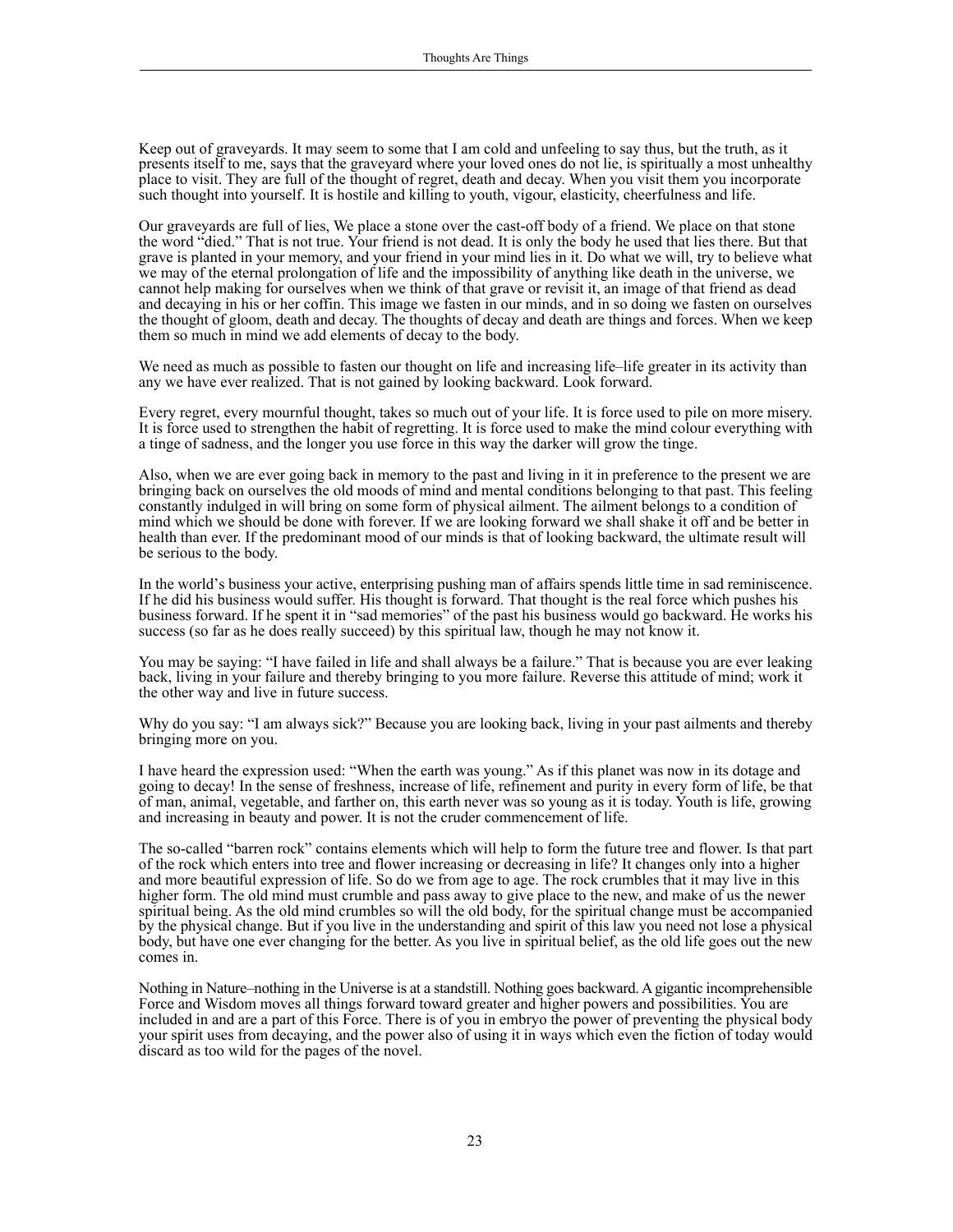For your spirit youth and ever growing youth is an eternal. heritage. If your body has "aged" that is no sign that your spirit has "aged." The spirit cannot grow old in the material sense, anymore than the sunlight can grow old. If your body has "aged" it is because that body has become the material likeness and expression of a false self or "shell" which has formed on your spirit. That false self is made up of thoughts prevalent around from an early physical age and those thoughts are untrue thoughts. A large proportion of that thought is regret. Regret is an inverted force–a turning of the mind to look backward when its natural and healthy state is to look forward, and live in the joys that are certain to come when we do look forward.

In the new life to come to our race, when we have learned to be ever looking forward to the greater joys to come and cease to look backward and drag the dead past with us, men and women are to have bodies far more beautiful and graceful than those of today.

Because their bodies will image or reflect their thoughts, and their thoughts will ever be fixed on what is beautiful and symmetrical. They will know that what is to come and what is in store for them out of the richness of the Infinite mind must exceed anything they have realized in the past.

Today with the great majority of people their attitude of mind is directly the reverse. Owing to the little trust that they have in that Power the theologian calls "God," they are ever in their minds saying: "There are no joys to come for us like our past joys. Our youth has fled. Our future on earth is tame and dull. It is as dust and ashes."

The truth that life does not end with the death of the body makes slow progress in fixing itself firmly in our minds. The kind of life a man may be living here at seventy does not end in the grave. It continues straight on.

The "old man," as we call him here, wakes up in the other side of life after losing his body an old man still. If he is one of those old men who have "outlived their day and generation," who live in their physical past and look back on it with regret–who have become "too old to learn," and think they have got through with it all, he will be just such an old man in the world of spirit. There is no sudden transformation into youth on the death of a worn-out decrepit body. As the tree falls so does it lie for a period, even in the hereafter.

But in this state he cannot stay forever. He must grow not in age but youth. To do this it is necessary not only that he should leave the old body but the old material mind that made that body. His spirit throws off that mind when he gains a new body (or is reincarnated), and he throws it off because he loses the recollection of all past sad memories and regrets.

The man should in mind be always the boy, the woman, the girl. You can as man or woman be always boy or girl in spirit without being silly or losing real dignity. You can have all the playfulness of youth with the wisdom of maturity. To have a clear powerful mind you need not be an owl.

There may be for a period a certain use for us in going back to our more recent past lives, and for a time living in them. Sometimes we are pushed back temporarily into some old condition of mind, some old experience in order to make us more alive than ever to the rags and tatters of errors in belief still clinging to us.

This may come of revisiting places and people from whom we have long been separated. For a time during such visit old associations, the moods connected with them and possibly old habits we thought long since cast off, resume their sway. We may become for a time absorbed and swallowed up in the old life. We resume temporarily an old mind or mental condition that was formerly our permanent one in that place or association.

But after a little the new mind, the new self into which we have grown during the long absence, antagonizes the old. It feels aversion and disgust for the narrow life, the false beliefs and the dull, monotonous purposeless lives about it. It (the spirit) refuses to have anything to do with the old.

Then comes a conflict between our two minds, the old and the new, which may result in temporary physical sickness. Our old life or self rises as it were out of its grave and tries to fasten itself on the new and even rule the new. The new self rejects the corpse with horror. But through thus seeing the corpse, it sees also fragments of the old self which, unperceived have all along been adhering to the new. We do not get rid of error in belief all at once, and often unconsciously retain shreds of such belief when we imagine ourselves entirely rid of them. These shreds are the remains of old thoughts and former mental conditions. Your new mind so awakened arises and pushes off what it finds left on it of the old. This pushing off is accompanied by physical disturbance,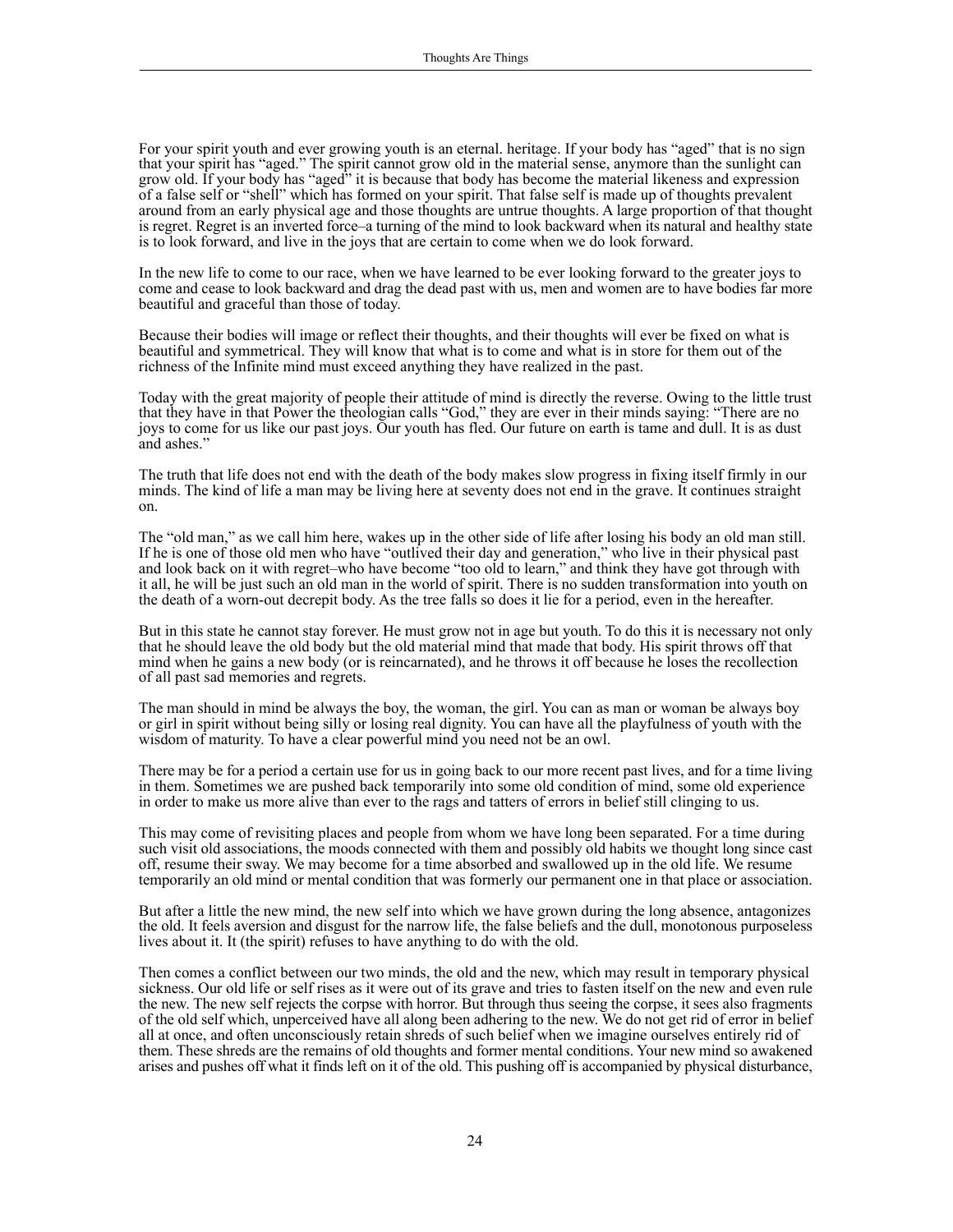because your spirit puts all its force in rejecting these fragments of the former self, as you might put all your physical strength in pushing off a snake.

Our old errors in belief must be so pushed off before the new thoughts, which come in as the old go out, can have full sway. If your spirit was contentedly and blindly carrying any scorpion of false belief, you would tumble into the pit eventually as so many are now doing. When you live several years in any certain house or town or locality, you make a spiritual self belonging to that locality. Every house, tree, road or other object you have long been in the habit of seeing there, has a part of that self in thought attached to it. Every person who knows you there has in his or her mind the self you make there, and puts that self out then they meet you or talk of you.

If you had years before in that place, the reputation of being weak, or vacillating, or impractical, or intemperate, and you returned to the people who knew you as such, although you may have changed for the better, you are very liable in their thought and recollection of you to have this old self pushed back on you, and as a result, you may for a period feel much like your former self.

You return to such place after a long absence. You have during that absence changed radically in belief. You bring with you a different mind. You are in reality a different person. But the old "you," the old self of former years will rise from every familiar object to meet you. It will come out of houses formerly inhabited by your friends, though now tenanted by strangers; you will find it in the village church, the old schoolhouse, the very rails and fence posts familiar to you long years before. More than all it will come out of the recollection of people who only knew you for what you were, say twenty years before; every such person strengthens with you this image of your former self. You talk with them on the plane of that previous life or self. For the time being you ignore yourself as it now thinks and believes; you put aside your newer self, not wishing to obtrude on your friends opinions, which to them may be unpleasant, or seem wild and visionary; you meet perhaps twenty-five or thirty people who know you only as your former self, and with all these you act out the old self, and repress the new, This for a time makes the old dead self very strong, but you cannot keep this up; you cannot warm the old corpse of yourself into life. If you try to–if you try to be and live your former self, you will become depressed mentally, and very likely sick physically; you may find yourself going into moods of mind peculiar to your former life which you thought had gone forever; you may find yourself beset with physical ailment also peculiar to that period from which you had not suffered for years. Such ailments are not real. They are but the thoughts and wrong beliefs which your old "you" is trying to fasten on you.

I visited recently a place from which I had been absent twenty-five years. I had spent there a portion of my physical youth, and had lived there with a mind or belief very different from that which I entertain now.

I returned to find the place dead in more senses than one. The majority of my old acquaintances had passed away. Their remains lay in the graveyards. But I realized this deadness still more among my contemporaries who were said to be living. They had lost the spur and activity of their youthful ambition. They had resigned themselves to "growing old." They lived mostly in the past, talked of the past "good old times," and compared the present and future unfavourably with the past. They were in mind about where I left them twenty-five years before, and about where I was in mind when I did leave them.

Drawn temporarily into their current of thought ''for old acquaintance sake," I talked with them of the past, and for some days lived in it. At every turn I met something animate or inanimate to bring back my past life to me.

Then I went to the graveyards, and in thought renewed acquaintance with those whose remains lay there. So I lived for days unconscious, that in these moods of sad reminiscence I was drawing to me elements of decay sadness.

First becoming very much depressed, I was next taken strangely sick, and became so weak I could hardly stand. I was continually in a nervous tremor and full of vague fears.

Why was this? Because in going back into my past life I had drawn on me my old mental conditions–my old mind–my own self of that period. But since that time I had grown a new mind–a new self, which thought and believed very differently from the old.

The new self into which I had grown since leaving that locality would not accept the old. It shook it off. It was the shaking off process that caused me the physical disturbance. There was a conflict between these two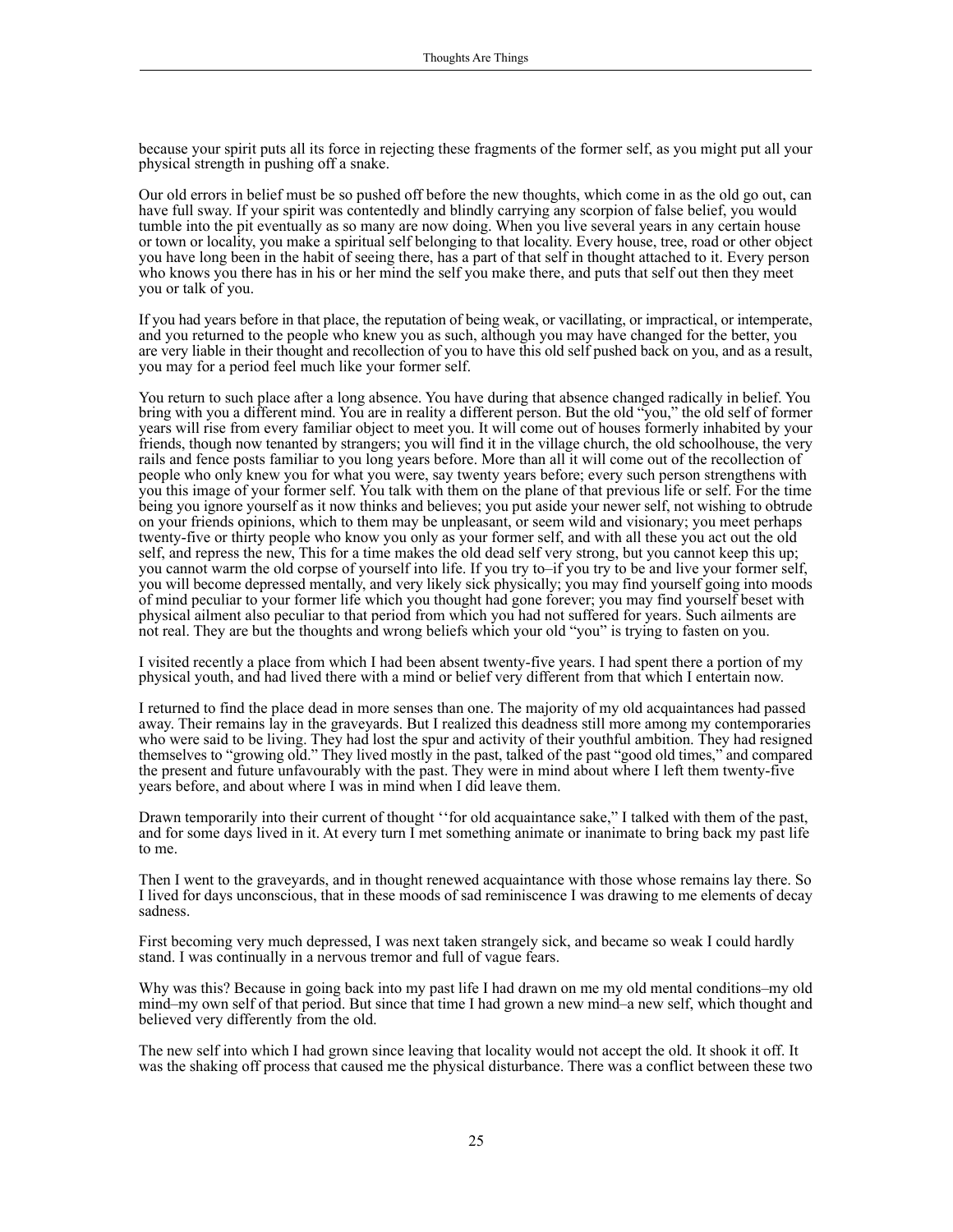forces, one trying to get in, the other to keep it out. My body was the battle-ground between the two. No battle-ground is a serene place to live on when the battle is going on.

It was necessary in this case that I should look backward and live backward for a season to show me more clearly the evil of doing so. For no lesson can be really learned without an experience. It was not merely the evil of living backward in that particular locality that I came to see clearly. I saw also for the first time, where I had unconsciously been living in the past, and living backward in numberless ways and thereby unconsciously, using up force, which would have pushed me forward in every sense.

I understood, also, after passing through this process, why weeks before visiting that place I had felt depressed, and experienced also a return of certain moods of mind I had not felt for years. It was because my spirit was already in that place and working through this change. The culminating point was reached when my material self touched that locality.

All changes are wrought out in spirit often before our material senses are in the least aware of them. Let no one imagine that because I write of these Spiritual Laws that I am able to live fully in accordance with them. I am not above error or mistake. I tumble into pits occasionally, get off the main track–and get on again.

Power comes of looking forward with hope–of expecting and demanding the better things to come. That is the law of the Infinite Mind, and when we follow it we live in that mind.

Nature buries its dead as quickly as possible and gets them out of sight. It is better, however, to say that Nature changes what it has no further use for into other terms of life. The live tree produces the new leaf with each return of spring. It will have nothing to do with its dead ones. It treasures up no withered rose leaves to bring back sad remembrance. When the tree itself ceases to produce leaf and blossom, it is changed into another form and enters into other forms of vegetation.

I do not mean to imply that we should try to banish all past remembrance. Banish only the sad part. Live as much as you please in whatever of your past that has given you healthy enjoyment. There are remembrances of woodland scenes, of fields of waving rain. of blue skies and white-capped curling billows, and many another of Nature's expressions as connected with your individual life, that can be recalled with pleasure and profit. These are not of the decaying past. These are full of life, freshness and beauty, and are of today.

But if with these any shade of sadness steals in, reject it instantly. Refuse to accept it. It is not a part of the cheerful life-giving remembrance. It is the cloud which if you give it the least chance will overshadow the whole and turn it all to gloom.

The science of happiness lies in controlling our thought and getting thought from sources of healthy life.

When your mind is diverted from possibly the long habit of thinking and living in the gloomy side of things and admitting gloomy thought, you will find to your surprise that the very place the sight of which gave you pain will give you pleasure, because you have banished a certain unhealthy mental condition, into which you before allowed yourself to drift. You can then revisit the localities connected with your past, remember and live only in the bright and lively portion of that past, and reject all thought about "sad changes," and "those who have passed away, never to return, etc." I have proven this to myself.

Is there any use or sense in admitting things to have access to you which only pain and injure you? Does God commend any self-destroying, suicidal act? Grief does nothing but destroy the body.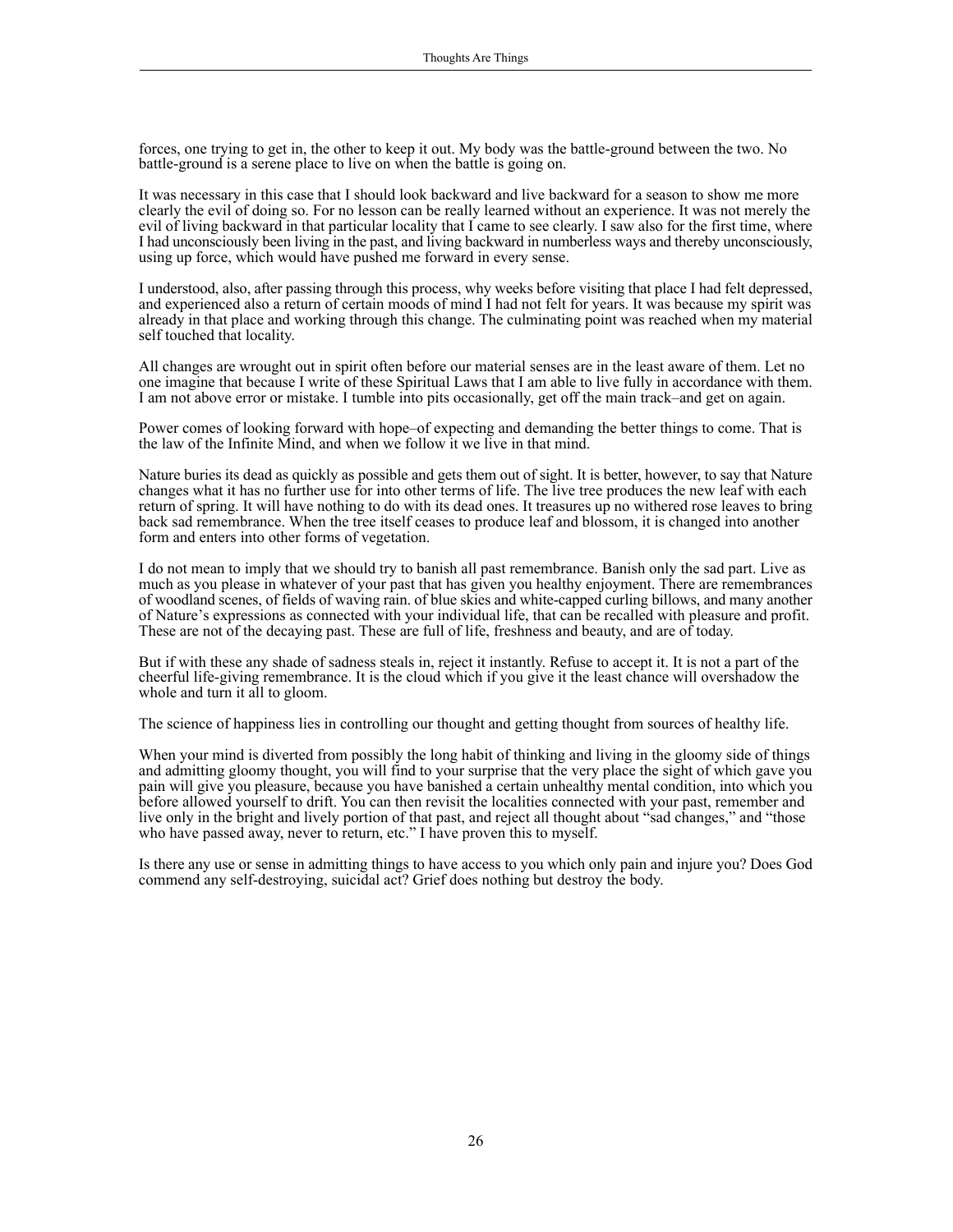#### *Chapter Six*

## **GOD IN THE TREES; OR, THE INFINITE MIND IN NATURE**

YOU are fortunate if you love trees, and especially the wild ones growing where the Great Creative Force placed them, and independent of man's care. For all things we call "wild" or "natural" are nearer the Infinite Mind than those which have been enslaved, artificialized and hampered by man. Being nearer the Infinite they have in them the more perfect Infinite Force and Thought That is why when you are in the midst of what is wild and natural–in the forest or mountains, where every trace of man's works is left behind you feel an indescribable exhilaration and freedom that you do not realize elsewhere.

You breathe an element ever being thrown off by the trees, the rocks, the birds and animals and by every expression of the Infinite Mind about you. It is healthfully exhilarating. It is something more than air. It is the Infinite Force and Mind as expressed by all these natural things, which is acting on you. You cannot get this force in the town, nor even in the carefully cultivated garden. For there the plants and trees have too much of man's lesser mind in them–the mind which believes that it can improve the universe. Man is inclined to think that the Infinite made this world in the rough, and then left it altogether for him to improve,

Are we really doing this in destroying the native forests, as well as the birds and animals, which once dwelt in them? Are our rivers, many of them laden with the filth of sewage and factory, and our ever expanding cities and towns, covering miles with piles of brick and mortar, their inhabitants crammed into the smallest living quarters, honeycombed with sewers below, and resounding with rattle and danger above·–are these really "improvements" on the Divine and natural order of things?

You are fortunate when you grow to a live, tender, earnest love for the wild trees, animals and birds, and recognize then all as coming from and built of the same mind and spirit as your own, and able also to give you something very valuable in return for the love you give them. The wild tree is not irresponsive or regardless of a love like that. Such love is not a myth or mere sentiment. It is a literal element and force going from you to the tree. It is felt by the spirit of the tree. You represent a part and belonging of the Infinite Mind. The tree represents another part and belonging of the Infinite Mind. It has its share of life, thought and intelligence. You have a far greater share, which is to be greater still–and then still greater.

Love is an element which though physically unseen is as real as air or water. It is an acting, living, moving force, and in that far greater world of life all around us, of which physical sense is unaware, it moves in waves and currents like those of the ocean.

There is a sense in the tree which feels your love and responds to it. It does not respond or show its pleasure in our way or in any way we can now understand. Its way of so doing is the way or the Infinite Mind of which it is a part. The ways of God are unsearchable and past finding out. They are not for us to fathom. They are for us only to find out and live out, in so far as they make us happier. There is for all in time a serenity and "peace of mind which passeth all understanding;" but this peace cannot be put through a chemical analysis or the operation of the dissecting room.

As the Great Spirit has made all things, is not that All Pervading Mind and wisdom in all things? If then we love the trees, the rocks and all things as the Infinite made them, shall they not in response to our love give us each of their peculiar thought and wisdom? Shall we not draw nearer to God through a love for these expressions of God in the rocks and trees, birds and animals?

Do we expect to find God, realize him more every day, appreciate the mighty and Immeasurable Mind more every day, and get more and more of His Power in us every day only by dwelling on the word of three letters, G-o-d?

You laugh, perhaps, at the idea of a tree having a mind–a tree that thinks. But the tree has an organization like your own in many respects. It has for blood its sap. It has a circulation. It has for skin its bark. It has for lungs its leaves. It must have its food. It draws nourishment from soil, air and sun. It adapts itself to circumstances. The oak growing in exposed situations roots itself more firmly in the soil to withstand the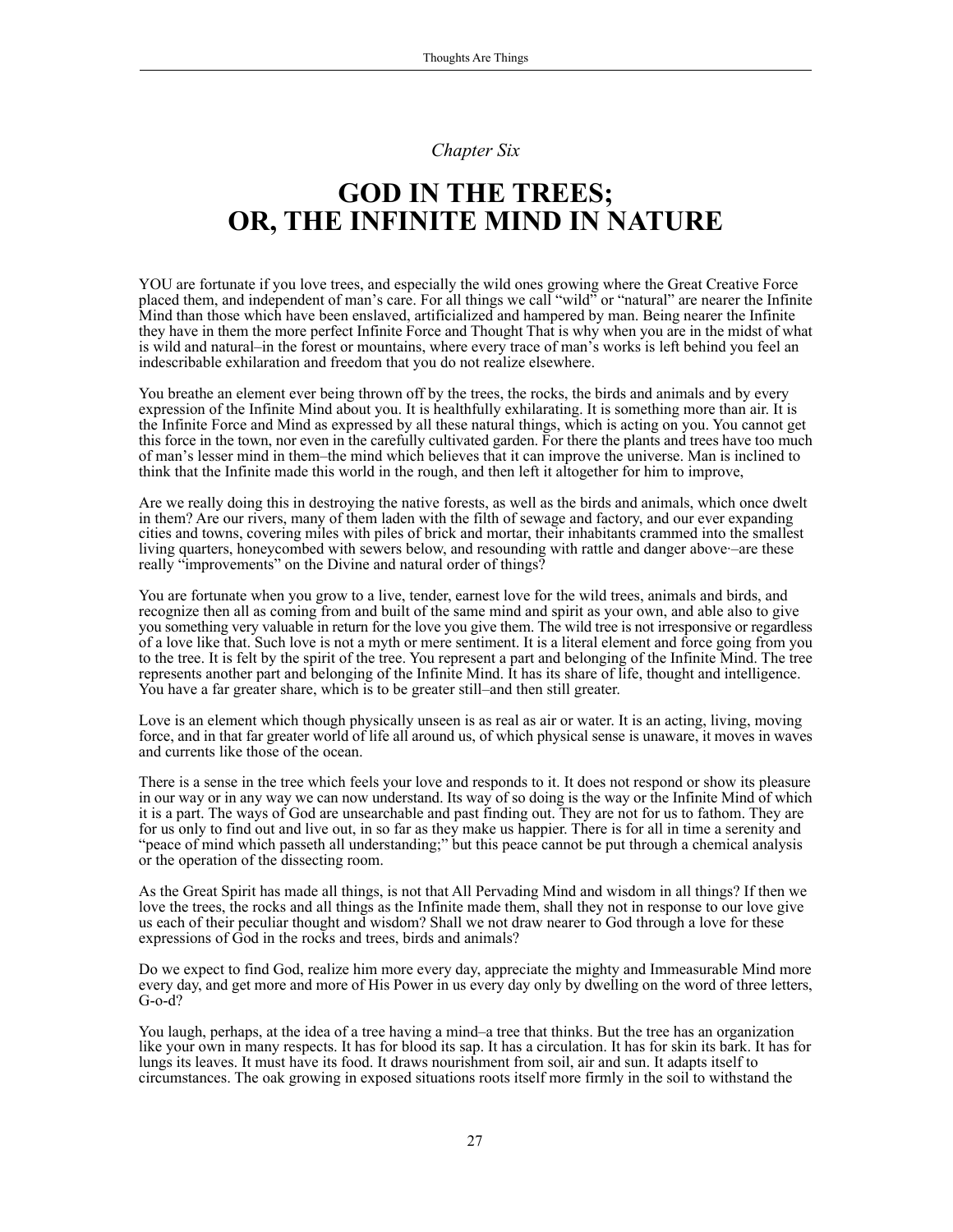tempest. The pines growing thickly together take little root, for they depend on numbers to break the wind's force. The sensitive plant recoils at the approach of man's hand; many wild plants, like Indians, will not grow or thrive in artificial conditions.

Yet with all these physical resemblances to your own body, you deny the tree or plant such share of mind as the Infinite gives it? No, not that. The tree is a part of the Infinite Mind, even as you are. It is one of the All Pervading Mind's myriads of thoughts. We see only such part or form of that thought as is expressed in trunk, root, branch and leaf, even as with ourselves we see only our physical bodies. We do not see our spiritual part. Nor do we see in the tree its spiritual part.

The tree is then literally one of God's thoughts. That thought is worth our study. It contains some wisdom we have not yet got hold of. We want that wisdom. We want to make it a part of ourselves. We want it, because real wisdom or truth brings us power. We want power to give us better bodies, sounder bodies, healthier bodies. We want entire freedom from sickness. We want lighter hearts and happier minds. We want a new life and a new pleasure in living for each day. We want our bodies to grow lighter, not heavier with advancing years. We want a religion which will give us certainty instead of hopes and theories. We want a Deity it is simply impossible to doubt. We want to feel the Infinite Mind in every atom of our beings. We want with each day to feel a new pleasure in living and, commencing where we left off yesterday, to find something new in what we might have thought to be "old" and worn out yesterday. When we come into the domain of the Infinite Mind and are ever drawing more of that mind to us and making it a part of us, nothing can seem "flat, stale and unprofitable."

We want powers now denied the mortal. We want to be lifted above the cumbrousness of the mortal body–above the pains of the mortal body–above the death of the mortal body.

Can the trees give us all this? They can help very much so to do when we get into their spirit; when we recognize and realize more and more the reality of that part of the Infinite which they express, and when we can cease to look on them as inanimate creatures.

If you can look on trees as fit only for lumber and firewood you get very little life from them. They feel then toward you as you would feel towards a person who regarded you as a thing without mind or sense and fit only to he sawed into lumber or firewood.

When we come really to love God or the Infinite Spirit of Good, we shall love every part of God. A tree is a part of God. When we come to send out our love to it, it will send its love back, and that love–that literal mind and element coming from the tree to us will enter our beings, add itself to them and give us its knowledge and power. It will tell us that the mind and force it represents of the Infinite has far better uses for man than to be turned into fuel or lumber. Their love will tell us that the forests piercing the air as they do with their billions of branches, twigs and leaves, are literal conductors for a literal element which they bring to the earth. This element is life giving to man, in proportion to his capacity for receiving it.

The nearer we are to a conception of the Infinite Mind–the clearer is it seen by us that this mind pervades all things–the closer we feel our relationship to the tree, bird or animal as a fellow creature, the more can we absorb of the vitalizing element given out by all these expressions of mind. The person who looks on trees as fit only for fuel and lumber, can get but little of this element, which to the finer mind is an elixir of life.

The mind which sees in tree, bird, animal, fish or insect only a thing lacking intelligence and fit only to destroy or enslave for amusement, repels from all of these a spirit or element, which, if recognized, would be received or absorbed, and, if absorbed, would bring a new life and power to mind and body.

We get the element of love only in proportion as we have it in us. We can only draw this element from the Supreme Power. We draw it in proportion as we admire every expression of the Infinite, be that expression tree, or shrub, or insect, or bird, or other form of the Natural, We cannot destroy or mutilate what we realty love. The more of these things we really love, the more of their element of love flows to us. That element is for us life as real Is the tree itself. The more of that life we are receiving and absorbing, the more shall we realize a power in life, which can only be expressed as miraculous.

Destroy the forests, and you lessen temporarily the quantity of this element given out by them. Replace the wild tree by exotics or cultivated varieties, and such element is adulterated, and the vigour it can give is lessened. Cover the whole earth with cities, towns, villages and cultivated fields, and we interfere with a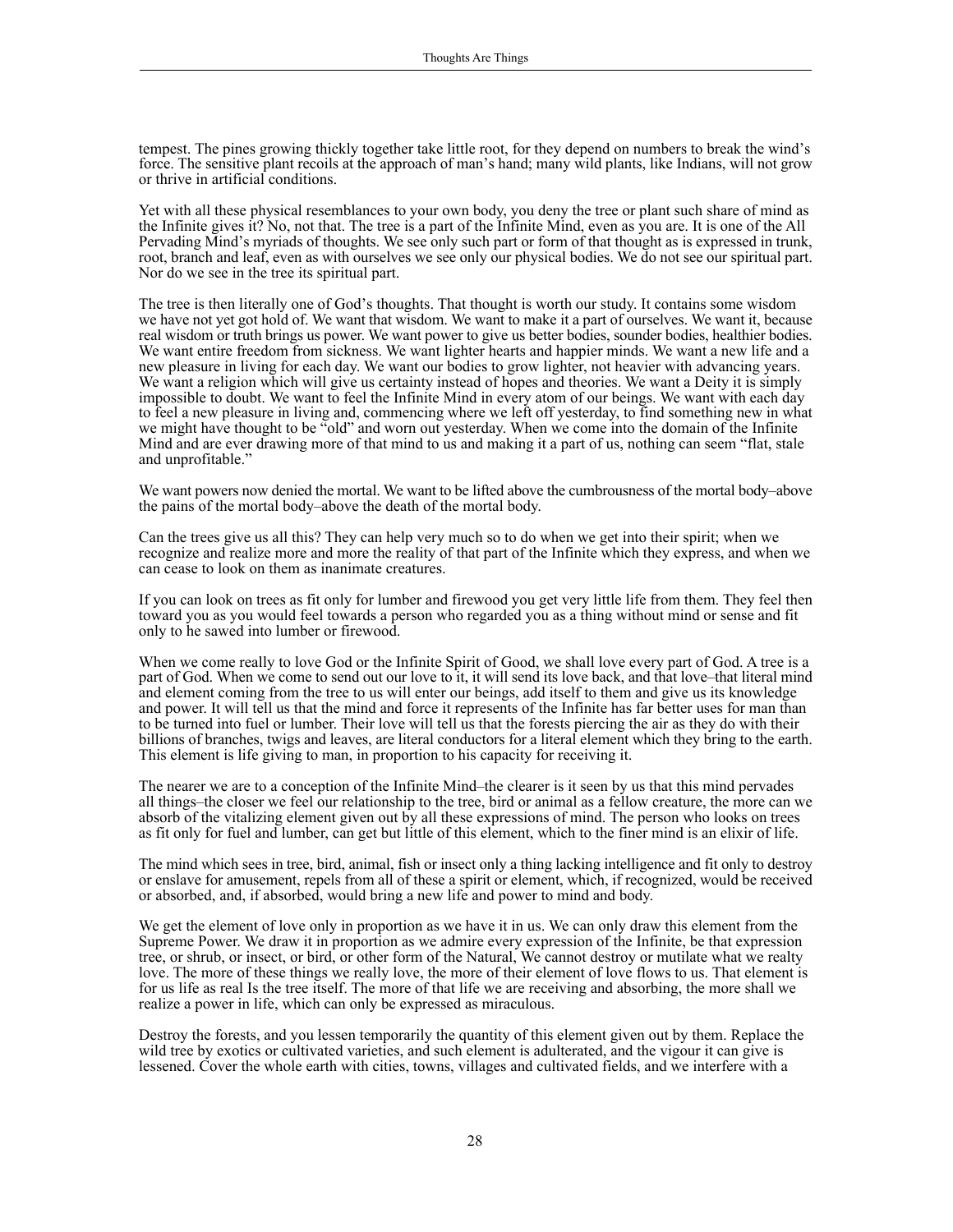supply of life-giving element which the forests in their natural state only can furnish. Keep ourselves dead to the recognition of the tree as a part of the Infinite Spirit, and we are dead and unable to absorb of the Infinite Spirit working in and through the tree.

The trees are always giving out an element of life as necessary to man as the air he breathes. Man's works, as soon as finished, are giving out dust and decay. In our great cities we take in dust with every breath. Nothing in this Universe is still or in absolute rest. Our miles of stone, brick and mortar are ever in movement, slowly and imperceptibly grinding to an impalpable dust. Cloth, leather, iron, and every material worn and used by man is ever wearing into dust. Look at the dust which in a single day accumulates in your room, on shelf and table, or fine garment, even when its windows are not opened. A gigantic ever-moving force is at work there taking everything to pieces in it. Let a sunbeam enter through a shutter's crack and see the innumerable motes floating in it. Think of the myriads of these, too minute to rank even as atoms that you cannot see.

All this is second-hand element which is breathed and absorbed into both body and spirit. But trees and all natural things send out element full of life.

Our bodies also are ever throwing off through the skin matter they can no longer use. In the great city thousands on thousands of bodies are throwing out disused element too fine to rank even as dust. It is thrown off by sick bodies, and many are sick on their feet. This we breathe. We breathe each other over and over again.

This unseen cloud of matter pervading crowded cities is not life sustaining. It has in it a certain life as all things have life, but it is not fit for man's growing life.

When we get eternal life, health and unalloyed happiness, the attitude of our minds will be entirely changed toward tree, bird, animal, and everything in Nature. We shall see that when we really love all these expressions of the Infinite Mind, tree, plant, bird and animal, and leave them entirely alone, they will send out to us in love their part and quality of the Infinite. It will flow to us a new life, and the source of a life of far greater power and happiness than the present one.

"But how shall we live," one asks," unless we cut down the tree for fuel and lumber, slay bird and beast for food?" Do you think there is no other life or way of life than the one we now live? Do you think in the exalted and refined mental condition we call "Heaven" that there will be killing of animals, mutilation of trees and destruction of any material expression of the Supreme Wisdom? Do you think we can grow into that higher and happier state of mind without knowledge of the laws by which only it can be attained? As well expect to sail a ship around the world without knowledge of seamanship or navigation. We are not to drift into Heaven in the way a cask rolls down hill.

We cannot cease immediately from the enslavement or slaughter of tree, bird or animal, nor from the eating of animal food. So long as the body craves and relishes such food, it should have it. When the body is changed by our spirit and belief to finer elements, the stomach and palate will reject meat of every description. It will not abide the taste or smell of slaughtered creatures. When the spirit settles these matters it does so definitely and forever. Man's error in the past has often been that of endeavouring to spiritualize or change himself of his own individual will into higher and finer conditions. To this end he has enforced on himself and others fasts and penances, and abstinence from pleasures which his nature craved. He has never by such methods saved himself from sickness, decay and physical death. He has never by this method regenerated or renewed his body. He has lost his body eventually even as the glutton and drunkard lost theirs.

The ascetic has not trusted in the Supreme to raise him higher in the scale of being, but in himself and his own endeavour. This is one of the greatest sins, because it cuts such a person off temporarily from the Supreme and the life, the Supreme will send when trusted. There is no way out of any sin, any excess, any injurious habit, but through an entire dependence on the Supreme Power to take away the gnawing, the craving, the desire peculiar to that habit. Otherwise the man may seem reformed outwardly. He is never reformed inwardly. Repression is not reform.

The bigot of every age and creed has been the person thinking he could of himself make himself an angel. Such belief makes the man stand still in his tracks. The Supreme is always saying, "Come to me. Demand of me. Find me in all created things and then I shall be ever sending you new thoughts, new things, new ideas, new element which shall change your tastes, your appetites–which shall gradually take away grossness, eliminate gradually fierce, insatiate, lawless desire and hurricane of passion, and bring to you pleasures you cannot now realize."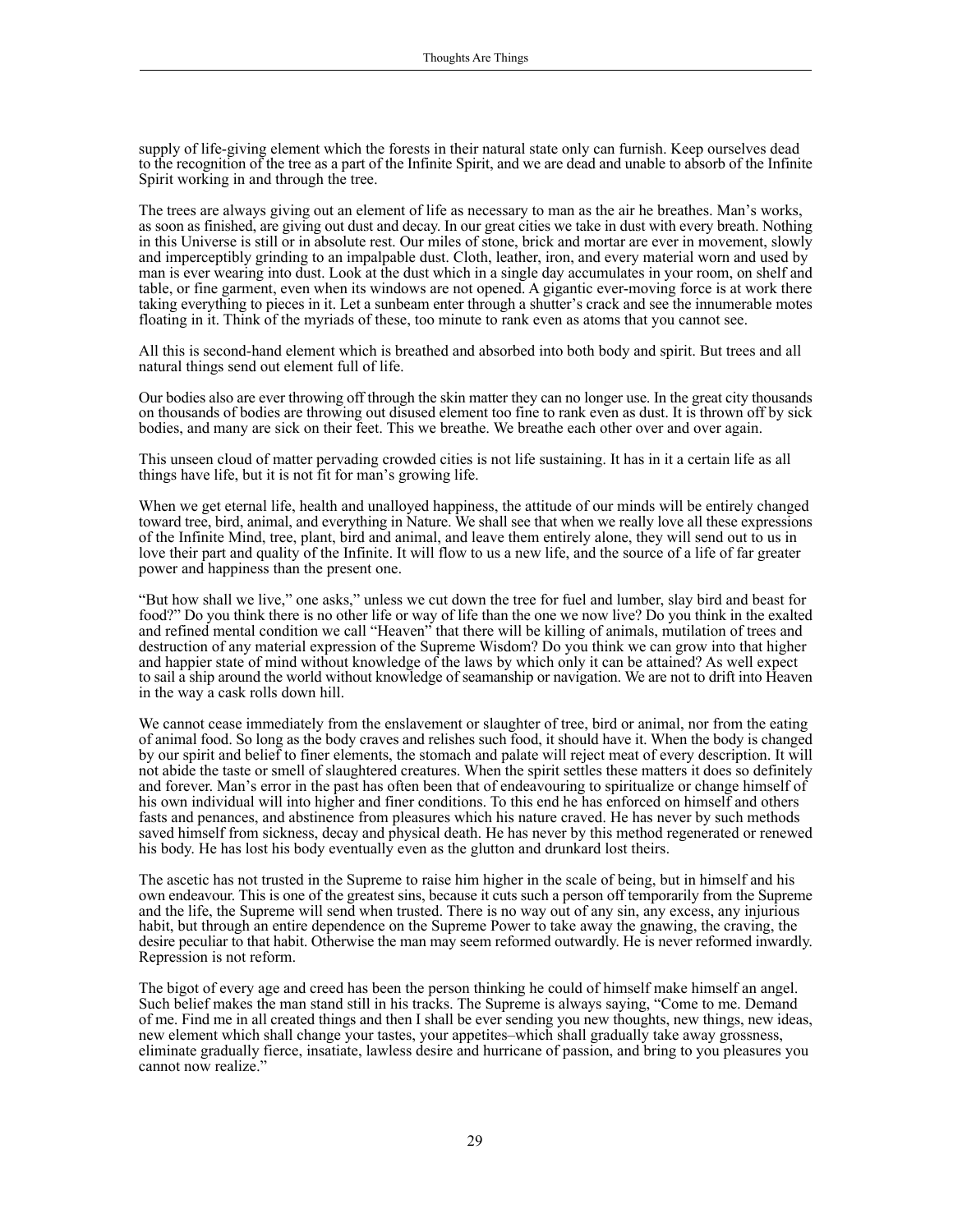We shall see more and more clearly in time that when we get the higher, finer and more enduring life (to which all must grow), we shall have the greatest possible inducement to give the trees, plants, birds, animals and all other expressions of the Infinite their lives and their fullest liberty. We shall be compelled to love them. What we really love we cannot abuse, kill or enslave.

We cage a bird for our own pleasure. We do not cage the bird for its pleasure. That is not the highest love for the bird.

The highest love for all things is for us a literal source of life. The more things in the world of Nature to which we can give the higher love, the more of their natural love and life shall we get in return. So, as we grow, refine and increase this power of recognizing and loving the bird, the animal, the insect or, in other words, the Infinite in all things, we shall receive a love, a renewed life, strength, vigour, cheer and inspiration from not only these, but the falling snow-flake, the driving rain, the cloud, the sea, the mountain. And this will not be a mere sentiment, but a great means for recuperating and strengthening the body, for this strengthens the spirit with a strength which comes to stay, and what strengthens the spirit must strengthen the body.

We cannot make of ourselves this capacity for so loving and drawing strength from all things. It is our belonging, but must be demanded of the Supreme Power.

It is natural to ask, "But why did not the Supreme Power implant at first this higher love in us? Why has that power so long permitted man to go on slaughtering and marring nature? Why are tempests and earthquakes and wars and so much in the forces of Nature and the forces of man allowed to go on and bring so much catastrophe and misery?"

We do not undertake to answer for the Infinite Wisdom. It is enough for us to know that there is a road leading away from all we call evil. It is enough for us to know that the time is to come when as new beings with changed minds we shall forget absolutely that such evils ever existed. We shall see in the forces of Nature, be they fire or tempest, or aught else, only what is good and what can bring us happiness. We are not always to be of the material which can be injured by fire or tempest. The fiery furnace did not affect the three jewish children who walked through it, nor was the tempest of any inconvenience to the Christ of Judea when he walked on the waters. What history has shown to be possible for some is possible for all.

Communion with Nature is something far above a sentiment. It is a literal joining with the Infinite Being. The element received in such joining and acting on mind and body, is as real as anything we see or feel.

The ability so to join ourselves with God through His expressions in the cloud, the tree, the mountain and sea, the bird and animal, is not possessed by all in equal degree. Some are miserable when alone in the forest, plain or mountain. These are literally out of their element or current of thought. They can live with comfort only in the bustle of the town or the chatter of the household. They can find life only in artificial surroundings. Their spirits are covered with a parasitical growth of artificiality. This cuts them off from any sense of God's expressions in the solitude of Nature. So cut off they feel lonesome in the woods. Nature seems wild, savage and gloomy to them.

Whoever can retire for periods to Nature's solitudes and enjoy that solitude, feeling no solitude at all, but a joyous sense of exhilaration, will return among men with more power and new power. For he or she has literally "walked with God" or the Infinite Spirit of Good. The seer, the prophet, the miracle workers of the Biblical history so gained their power. The Christ of Judea retired to the mountains to be reinforced by the Infinite. The Oriental and the Indian, through whom superior powers have been expressed, loved Nature's solitudes. They could live in them with pleasure. They could muse by rock or rivulet or the ocean for hours, almost unconscious of immediate surroundings, because their spirits had strayed far from their bodies, and were dreamily absorbing new ideas of the Infinite. You will rarely find a person who as ruler, soldier, inventor, discoverer, poet or writer left his impress on the race, but loved communion where God is most readily found. There inspiration is born. The poet cannot sing of the city laid out at right angles, with sewer beneath and elevated road above, as he can of the rugged mountain wrapped "like Jura in her misty shroud."

We cannot train ourselves to this capacity for enjoyment of the natural things of earth or for drawing strength from them. To assume a virtue when we have it not, is to be forced, "gushy" and sentimentally silly. But when we demand persistently of the Infinite the new mind, which can find and feel God in the forest or on the sea, in the storm and tempest, and feel not only safety, but absorb power and strength, when Nature's forces seem in their most angry mood, that mind with that capacity will gradually take place of the old one, and with the "new mind" all things will become new.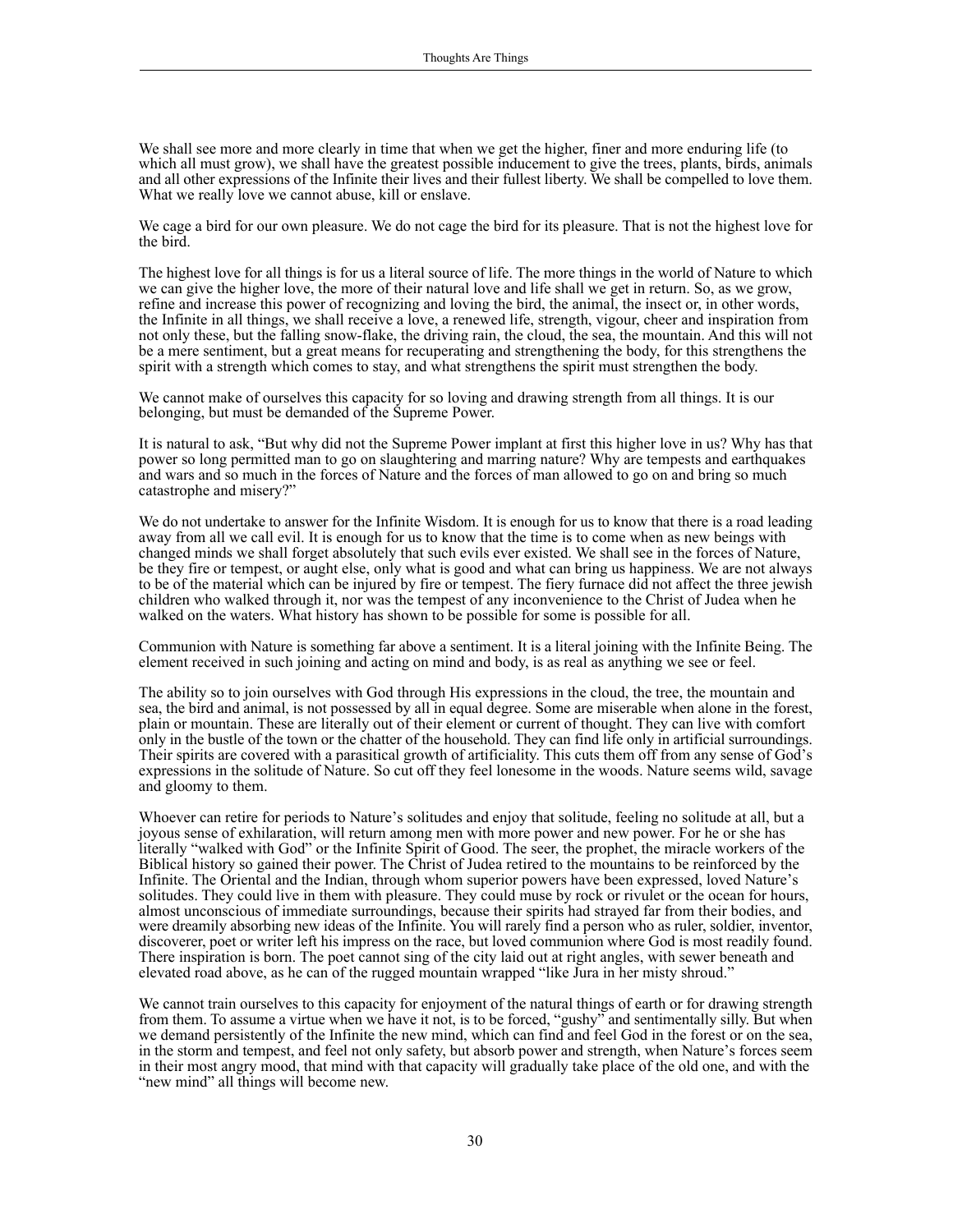#### *Chapter Seven*

## **SOME LAWS OF HEALTH AND BEAUTY**

YOUR thoughts shape your face, and give it its peculiar expression. Your thoughts determine the attitude, carriage, and shape of your whole body.

The law for beauty and the law for perfect health is the same. Both depend entirely on the state of a your mind; or, in other words, on the kind of thoughts you most put out and receive.

Ugliness of expression comes of unconscious transgressions of a law, be the ugliness in the young or the old. Any form of decay in a human body, any form of weakness, anything in the personal appearance of a man or woman which makes them repulsive to you, is because their prevailing mood of mind has made them so.

Nature plants in us what some call "instinct," what we call the higher reason, because it comes of the exercise of a finer set of senses than our outer or physical senses, to dislike everything that is repulsive or deformed, or that shows signs of decay. That is the inborn tendency in human nature to shun the imperfect, and seek and like the relatively perfect. Your higher reason is right in disliking wrinkles or decrepitude, or any form or sign of the body's decay, for the same reason you are right in disliking a soiled or torn garment. Your body is the actual clothing, as well as the instrument used by your mind or spirit. It is the same instinct, or higher reason making you like a well-formed and beautiful body, that makes you like a new and tasteful suit of clothes.

You and generations before you, age after age, have been told it was an inevitable necessity, that it was the law and in the order of nature for all times and all ages, that after a certain period in life your body must wither and become unattractive, and that even your minds must fail with increasing years. You have been told that your mind had no power to repair and recuperate your body–to make it over again, and make it newer and fresher continually.

It is no more in the inevitable order of Nature, that human bodies should decay as peoples' bodies have decayed in the past, than that man should travel only by stage-coach as he did sixty years ago; or that messages could be sent only by letter as they were fifty years ago, before the use of the electric telegraph; or that your portraits could be taken only by the painter's brush as they were half a century ago, before the discovery that the sun could imprint an image of yourself, an actual part of yourself, on a sensitive surface prepared for it.

It is the impertinence of a dense ignorance for any of us to say what is in or what is to be in the order of nature. It is a stupid blunder to look back at the little we know of the past, and say that it is the unerring index finger telling us what is to be in the future.

If this planet has been what geology teaches it has been,–a planet fuller of coarser, cruder, and more violent forces than now; abounding in forms of coarser vegetable, animal, and even human life and organization than now; of which its present condition is a refinement and improvement as regards vegetable, animal, and man,–is not this the suggestion, the hint, the proof, of a still greater refinement and improvement for the future; a refinement and improvement going on now? Does not refinement imply greater power, as the greater power of the crude iron comes out in steel; and are not these greater and as yet almost unrecognized powers to come out of the highest and most complex form of known organization, man; and are all of man's powers yet known?

Internally, secretly, among the thinking thousands of this and other lands, is this and many other questions now being asked: "Why must we so wither and decay, and lose the best that life is worth living for, just as we have gained that experience and wisdom that best fits us to live?" The voice of the people is always at first a whispered voice. The prayer or demand or desire of the masses is always at first a secret prayer, demand, wish, or desire, which one man at first dare scarcely whisper to his neighbour for fear of ridicule. But it is a law of Nature, that every demand, silent or spoken, brings its supply of the thing wished for in proportion to the intensity of the wish, and the growing numbers so wishing; who, by the action of their minds upon some one subject, set in motion that silent force of thought, not as yet heeded in the world's schools of philosophy, which brings the needed supply.

Millions so wished in silence for means to travel more rapidly, to send intelligence more rapidly; and this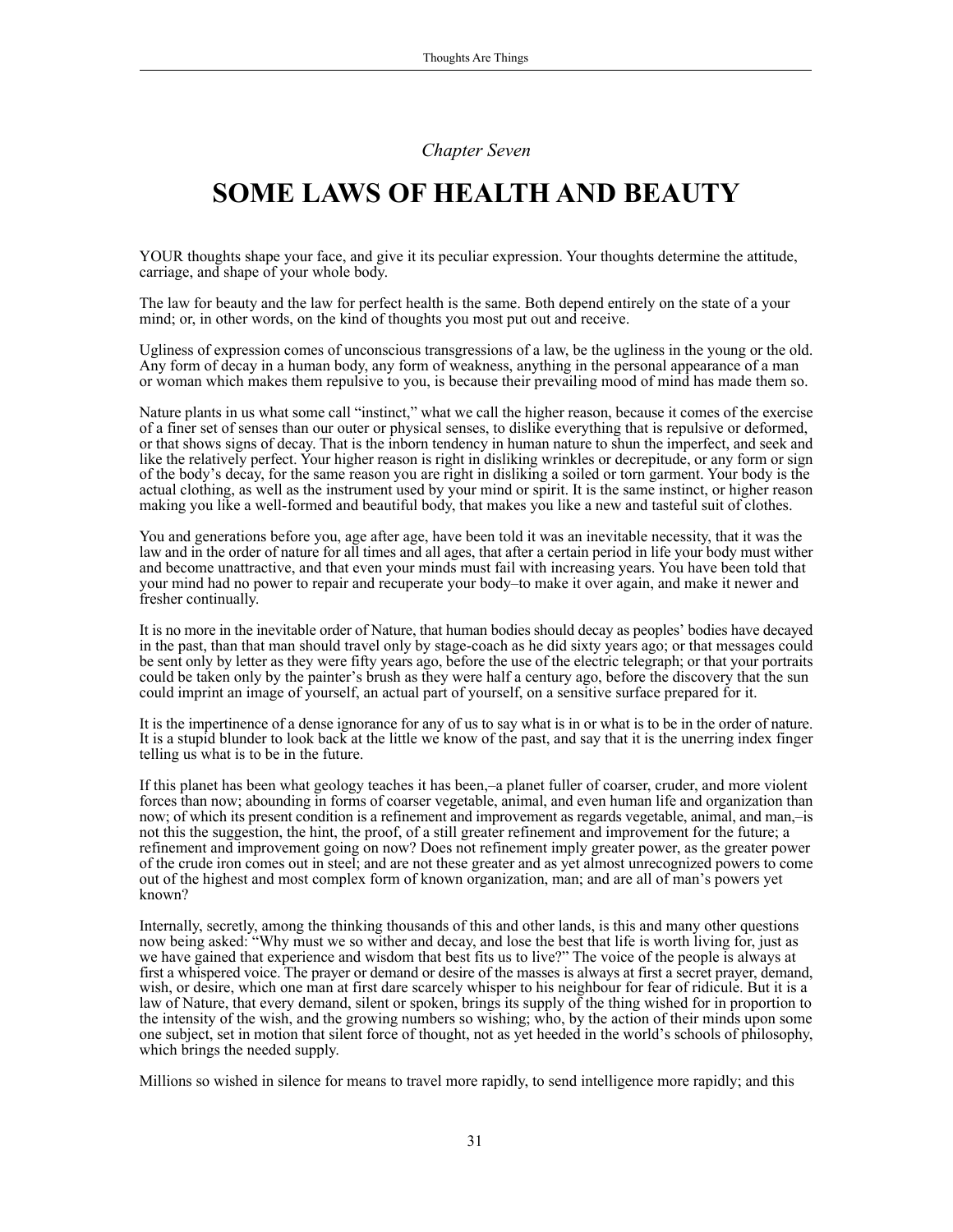brought steam and the electric telegraph. Soon other questions and demands are to be answered, questions ever going out in silence from multitudes; and, in answering them, in at first attempting to carry out and prove the answers and the means shown to accomplish or realise many things deemed impossible or visionary, there will be mistake and stupidity, and blunder and silliness, and breakdowns and failures, and consequent ridicule; just as there were ten smashes on railways, and ten bursted boilers in the earlier era of the use of steam, to one of today. But a truth always goes straight ahead despite mistake and blunder, and proves itself at last.

There are two kinds of age,–the age of your body, and the age of your mind. Your body in a sense is but a growth, a construction, of today, and for the use of today. Your mind is another growth or construction millions of years old. It has used many bodies in its growth. It has grown from very small beginnings to its present condition, power, and capacity in the use of these many bodies. You have, in using these bodies, been far ruder and coarser than you are now. You have lived as now you could not live at all, and in forms of life or expression very different from the form you are now using; and each new body or young body you have worn has been a new suit of clothes for your mind; and what you call "death" has been and is but the wearing out of this suit through ignorance of the means, not so much of keeping it in repair, as of building it continually into a newer and newer freshness and vitality.

You are not young relatively. Your present youth means that your body is young. The older your spirit, the better can you preserve the youth, vigour, and elasticity of your body. Because the older your mind, the more power has it gathered from its many existences. You can use that power for the preservation of beauty, of health, of vigour, of all that can make you attractive to others. You can also unconsciously use the same power to make you ugly, unhealthy, weak, diseased, and unattractive. The more you use this power in either of these directions, the more will it make you ugly or beautiful, healthy or unhealthy, attractive or unattractive; that is, as regards unattractiveness for this one existence. Ultimately you must, if not in this in some other existence, be symmetrical; because the evolution of the mind, of which the evolution of our bodies from coarser to higher forms is but a crude counterpart, is ever toward the higher, finer, better, and happier.

That power is your thought. Every thought of yours is a thing as real, though you cannot see it with the physical, or outer eye, as a tree, a flower, a fruit. Your thoughts are continually moulding your muscles into shapes and manner of movement in accordance with their character.

If your thought is always determined and decided, your step in walking will be decided. If your thought is permanently decided, your whole carriage, bearing, and address will show that if you say a thing you mean it.

If your thoughts are permanently undecided, you will have a permanently undecided gesture, address, carriage, or manner of using your body; and this, when long continued, will make the body grow decidedly misshapen in some way, exactly as when you are writing in a mood of hurry, your hurried thought makes misshapen letters, and sometimes misshapen ideas; while your reposeful mood or thought makes well-formed letters and graceful curves as well as well-formed and graceful ideas.

You are every day thinking yourself into some phase of character and facial expression, good or bad. If your thoughts are permanently cheerful, your face will look cheerful. If most of the time you are in a complaining, peevish, quarrelsome mood, this kind of thought will put ugly lines on your face; they will poison your blood, make you dyspeptic, and ruin your complexion; because then you are in your own unseen laboratory of mind, generating an unseen end poisonous element, your thought; and as you put it out or think it, by the inevitable Law of nature it attracts to it the same kind of thought-elemunt from others. You think or open your mind to the mood of despondency or irritability, and you draw more or less of the same thought-element from every despondent or irritable man or woman in your town or city. You are then charging your magnet, your mind, with its electric thought-current of destructive tendency, and the law and property of thought connects all the other thought-currents of despondency or irritability with your mental battery, your mind. If we think murder or theft, we bring ourselves by this law into spiritual relationship and rapport with every thief or murderer in the world.

Your mind can make your body sick or well, strong or weak, according to the thought it puts out, and the action upon it of the thought of others. Cry "Fire!" in a crowded theatre, and scores of persons are made tremulous, weak, paralyzed by fear. Perhaps it was a false alarm. It was only the thought of fire, a horror acting on your body, that took away its strength.

The thought or mood of fear has in cases so acted on the body as to turn the hair white in a few hours.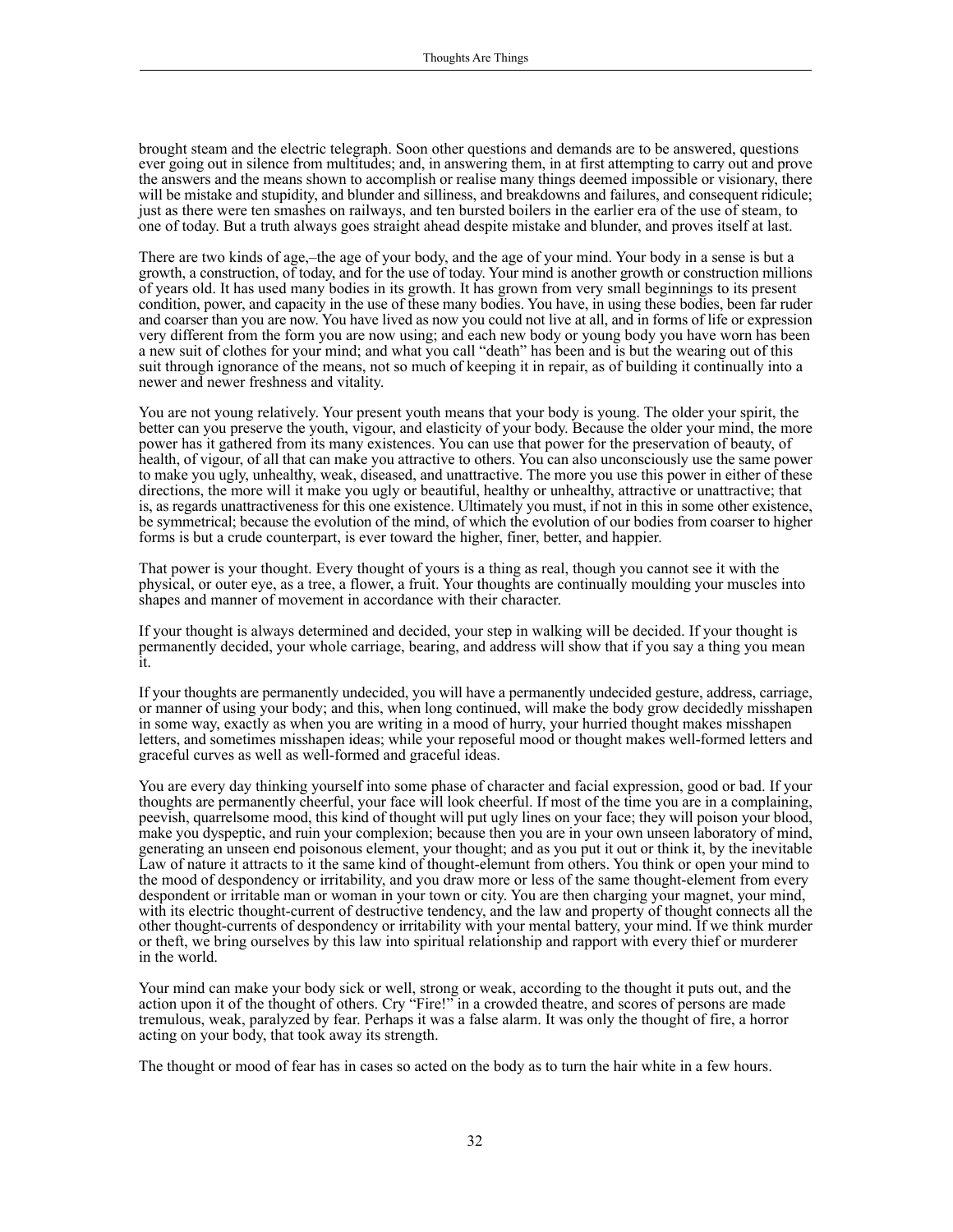Angered, peevish, worried, or irritable thought effects injuriously the digestion. A sudden mental shock may lose one's whole appetite for a meal, or cause the stomach to reject such meal when eaten. The injury so done the body suddenly, in a relatively few cases, by fear or other evil state of mind, works injury more gradually on millions of bodies all over the planet.

Dyspepsia does not come so much of the food we eat, as of the thoughts we think while eating it. We may eat the healthiest bread in the world; and if we eat it in a sour temper, we will put sourness in our blood, and sourness in our stomachs, and sourness on our faces. Or if we eat in an anxious frame of mind, and are worrying all the time about how much we should eat or should not eat, and whether it may not hurt us after all, we are consuming anxious, worried, fretful thought-element with our food and it will poison us. If we are cheerful and chatty and lively and jolly while eating, we are putting liveliness and cheer into ourselves, and making such qualities more and more a part of ourselves. And if our family group eat in silence, or come to the table with a sort of forced and resigned air, as if saying, each one to him or herself, "Well, all this must be gone over again;" and the head of the family buries himself in his business cares, or his newspaper, and reads all the murders and suicides and burglaries and scandals for the last twenty-four hours; and the queen of the household buries herself in sullen resignation or household cares, then there are being literally consumed at that table, along with the food, the thought-element of worry and murder and suicide and the morbid element, which loves to dwell on the horrible and ghastly; and, as a result, dyspepsia, in some of its many forms, will be manufactured all the way down the line, from one end of the table to the other.

If the habitual expression of a face be a scowl, it is because the thoughts behind that face are mostly scowls. If the corners of a mouth are turned down, it is because most of the time the thoughts which govern and shape that mouth are gloomy and despondent. If a face does not invite people, and make them desire to get acquainted with its wearer, it is because that face is a sign advertising thoughts behind it which the wearer may not dare to speak to others, possibly may not dare to whisper to himself.

The continual mood of hurry, that is, of being in mind or spirit in a certain place long before the body is there, will cause the shoulders to stoop forward; because in such mood you do literally send your thought, your spirit, your real though invisible self, to the place toward which your power, your thought, is dragging your body head first and through such life-long habit of mind does the body grow as the thought shapes it. A "selfcontained" man is never in a hurry; and a self-contained man keeps or contains his thought, his spirit, his power, mostly on the act or use he is making at the present moment with the instrument his spirit uses, his body; and the habitually self-possessed woman will be graceful in every movement, for the reason that her spirit has complete possession and command of its tool, the body; and is not a mile or ten miles away from that body in thought, and fretting or hurrying or dwelling on something at that distance from her body.

When we form a plan for any business, any invention, any undertaking, we are making something of that unseen element, our thought, as real, though unseen, as any machine of iron or wood. That plan or thought begins, as soon as made, to draw to itself, in more unseen elements, power to carry itself out, power to materialize itself in physical or visible substance. When we dread a misfortune, or live in fear of any ill, or expect ill luck, we make also a construction of unseen element, thought,–which, by the same law of attraction, draws to it destructive, and to you damaging, forces or elements. Thus the law for success is also the law for misfortune, according as it is used; even as the force of a man's arm can save another from drowning, or strike a dagger to his heart. Of whatever possible thing we think, we are building, in unseen substance, a construction which will draw to us forces or elements to aid us or hurt us, according to the character of thought we think or put out.

If you expect to grow old, and keep ever in your mind an image or construction of yourself as old and decrepit, you will assuredly be so. You are then making yourself so.

If you make a plan in thought, in unseen element, for yourself, as helpless, and decrepit, such plan will draw to you of unseen thought-element that which will make you weak, helpless, and decrepit. If, on the contrary, you make for yourself a plan for being always healthy, active, and vigorous, and stick to that plan, and refuse to grow decrepit, and refuse to believe the legions ot people who will tell you that you must grow old, you will not grow old. It is because you think it must be so, as people tell you, that makes it so.

If you in your mind are ever building an ideal of yourself as strong, healthy, and vigorous, you are building to yourself of invisible element that which is ever drawing to you more of health, strength, and vigour. You can make of your mind a magnet to attract health or weakness. If you love to think of the strong things in Nature, of granite mountains and heaving billows and resistless tempests, you attract to you their elements of strength.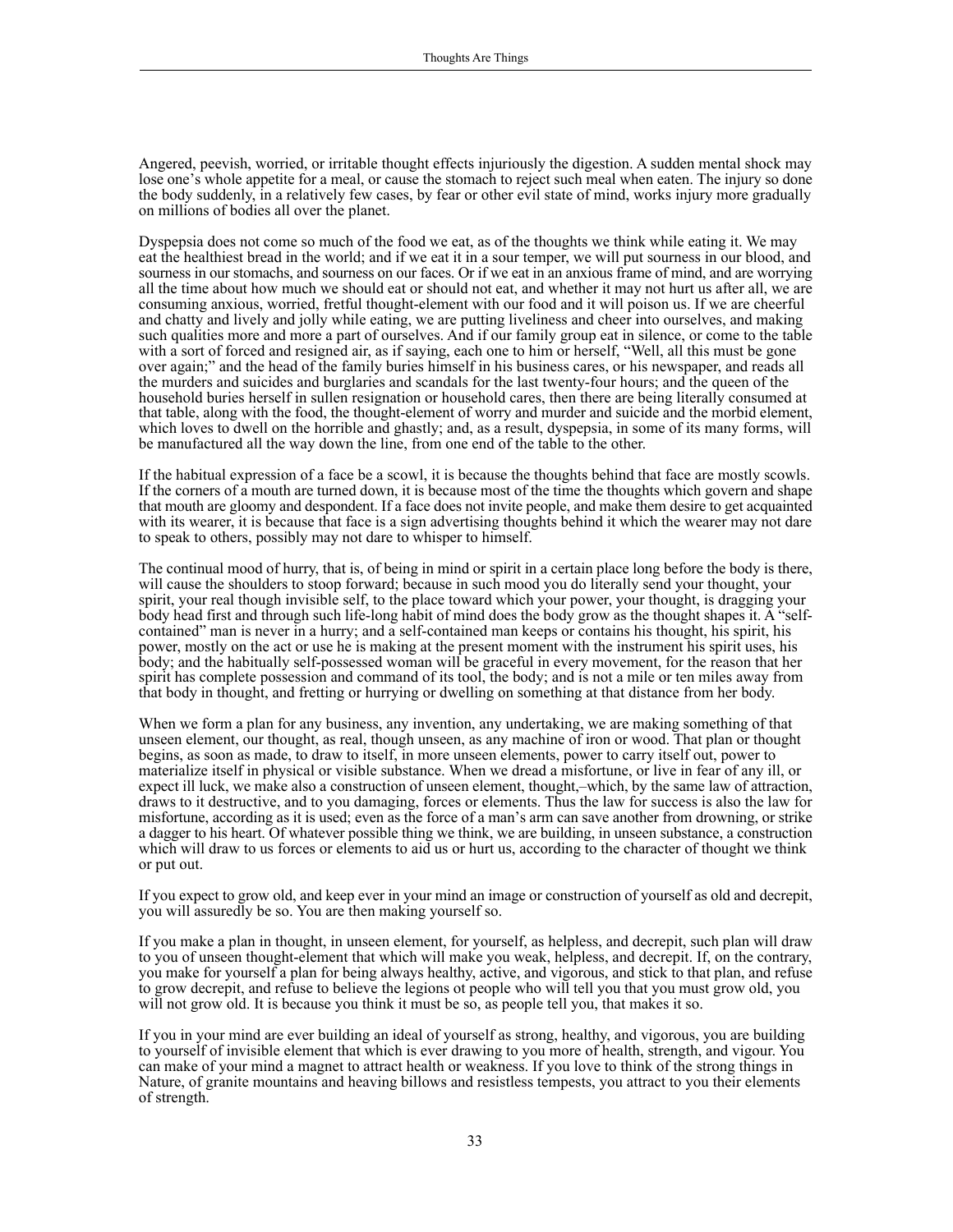If you build yourself in health and strength today, and despond and give up such thinking or building tomorrow, you do not destroy what in spirit and of spirit you have built up. That amount of element so added to your spirit can never be lost but you do, for the time, in so desponding, that is, thinking weakness, stop the building of your health-structure; and although your spirit is so much the stronger for that addition of element, it may not be strong enough to give quickly to the body what you may have taken from it through such despondent thought.

Persistency in thinking health, in imagining or idealizing yourself as healthy, vigorous, and symmetrical, is the cornerstone of health and beauty. Of that which you think most, that you will be, and that you will have most of. You say "No." But your bed-ridden patient is not thinking, "I am strong;" he or she is thinking, "I am so weak." Your dyspeptic man or woman is not thinking, "I will have a strong stomach." They are ever saying, "I can't digest anything;" and they can't, for that very reason.

We are apt to nurse our maladies rather than nurse ourselves. We want our maladies petted and sympathized with, more than ourselves. When we have a bad cold, our very cough sometimes says to others, unconsciously, "I am this morning an object for your sympathy. I am so afflicted!" It is the cold, then, that is calling out for sympathy. Were the body treated rightly, your own mind and all the minds about you would say to that weak element in you, "Get out of that body!" and the silent force of a few minds so directed would drive that weakness out. It would leave as Satan did when the man of Nazareth imperiously ordered him. Colds and all other forms of disease are only forms of Satan, and thrive also by nursing. Vigour and health are catching also as well as the measles.

What would many grown-up people give for a limb or two limbs that had in them the spring and elasticity of those owned by a boy twelve years old; for two limbs that could climb trees, walk on rail fences, and run because they loved to run, and couldn't help running? If such limbs so full of life could be manufactured and sold, would there not be a demand for them by those stout ladies and gentlemen who get in and out of their carriages as if their bodies weighed a ton? Why is it that humanity resigns itself with scarcely a protest to the growing heaviness, sluggishness, and stiffness that comes even with middle age? I believe, however, we compromise with this inertia, and call it dignity. Of course a man and a father and a citizen and a voter and a pillar of the State–of inertia–shouldn't run and cut up and kick up like a boy, because he can't. Neither should a lady who has grown to the dignity of a waddle run as she did when a girl of twelve, because she can't, either. Actually we put on our infirmities as we would masks, and hobble around in them, saying, "This is the thing to do, because we can't do anything else." Sometimes we are even in a hurry to put them on; like the young gentleman who sticks an eye-glass to his eye, and thereby the sooner ruins the sight of a sound organ, in order to look tony or bookish.

There are more and more possibilities In Nature, in the elements, and in man and out of man; and they come as fast as man sees and knows how to use these forces in Nature and in himself. Possibilities and miracles mean the same thing.

The telephone sprung suddenly on "our folks" of two hundred years ago would have been a miracle, and might have consigned the person using it to the prison or the stake: all unusual manifestations of Nature's powers being then attributed to the Devil, because the people of that period had so much of the Devil, or cruder element, in them as to insist that the universe should not continually show and prove higher and higher expressions of the higher mind for man's comfort and pleasure.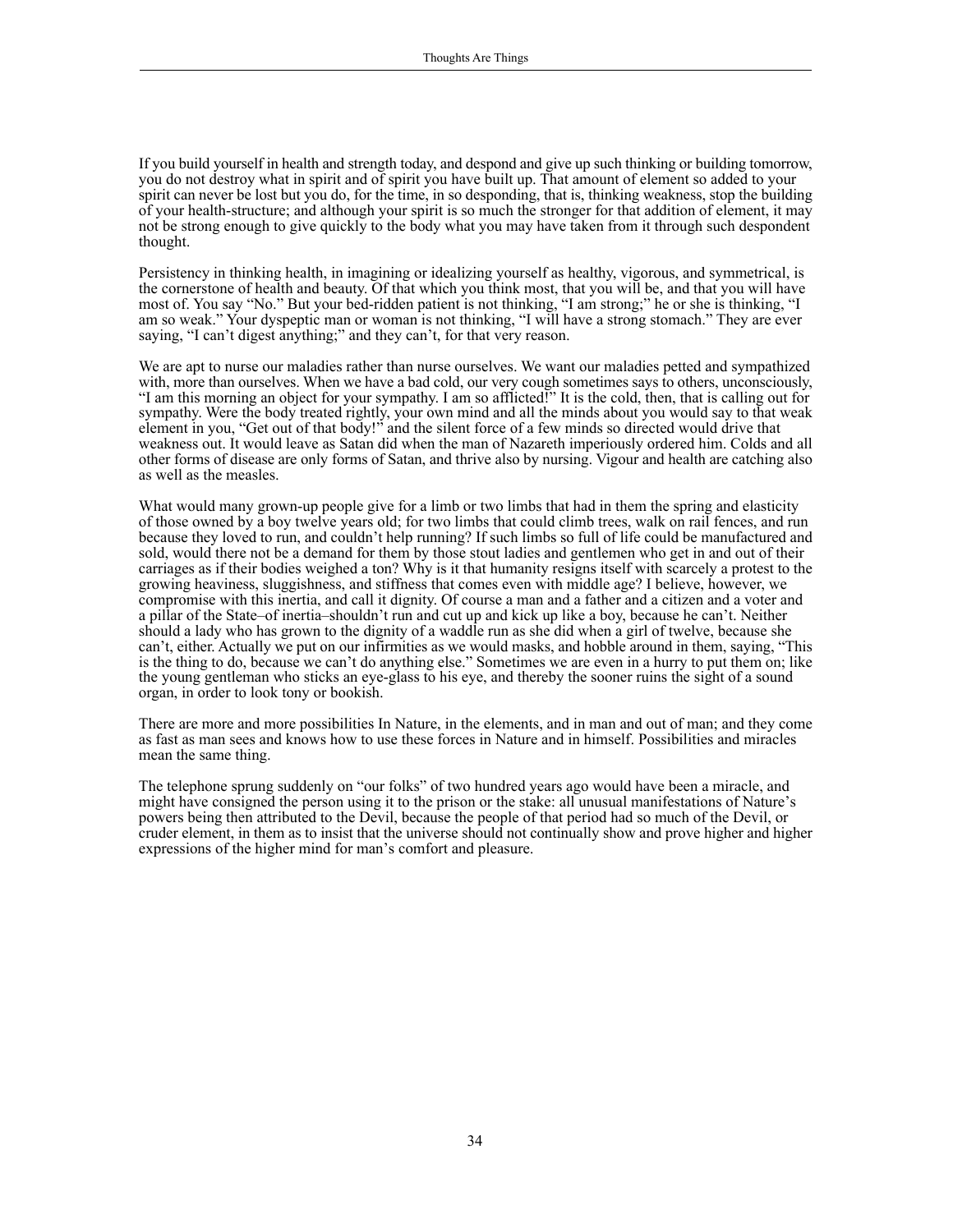#### *Chapter Eight*

## **MUSEUM AND MENAGERIE HORRORS**

A MENAGERIE of beasts and birds means a collection of captured walking and flying creatures, taken from their natural modes of life, deprived permanently of such modes, and suffering more or less in consequence. The bird, used to the freedom of forest and air is imprisoned in the most limited quarters. Its plumage there is never as fresh and glossy as in its natural state. It does not live as long. The captive life of the many species brought from the tropics is very short, especially of the smaller and more delicate species.

Bears, lions, tigers, deer, wolves and all other animals like liberty and freedom of range as well as man. In the menagerie they are deprived of it. The air they breathe is often fetid and impure. To the burrowing animal, earth is as much a necessity and comfort as a comfortable bed is to us. The captured burrower is often kept on a hard board floor, which, in its restless misery to get into its native earth, it scratches and wears away in cavities inches in depth.

Monkeys by the thousand die prematurely of consumption, because forced to live in a climate too cold and damp for them, and no amount of artificial heat can supply the element to which they have been accustomed in the air of their native tropic groves and jungles.

Seals are kept in tanks of fresh water, when salt water is their natural element. Their captive lives are always short.

There is no form of organized life but is a part and belonging of the locality and latitude where in its wild state it is born. The polar bear is a natural belonging of the Arctic regions. The monkey is a belonging and outgrowth of tropical conditions. When either of these is taken from climes native to them, and out of which they do not voluntarily wander, pain is inflicted on them.

Go to the cheap "museum," now so plentiful, and regard the bedraggled plumage and apparent sickly condition of many of the birds, natives of distant climes, imprisoned there. You see them but for an hour. Return in a few months and you will not find them. What has become of them. They have died, and their places are supplied by others likewise slowly dying. The procession of captives so to suffer and die prematurely never ceases moving into these places. Ships are constantly bringing them hither. An army of men distributed all over the world, and ranging through the forests of every clime, is constantly engaged in trapping them. For what reasons are all these concentrations of captured misery, now to be found in every large town and city of our country? 7 Simply to gratify human curiosity. Simply that we may stand a few minutes and gaze at them behind their bars. What do we then learn of their real natures and habits in these prisons? What would be learned of your real tastes, inclinations and habits were you kept constantly in a cage?

Is the gratification of this curiosity worth the misery it costs?

If a bird wooed by your kindness comes and builds its nest in a tree near your window, and there rears its brood, is not the sight it affords from day to day worth a hundred times more than that of the same bird, deprived of its mate and shut up in a cage? Will you not, is in its freedom you study its real habits and see its real and natural life, feel more and more drawn to it by the tie of a common sympathy, as you see evidenced in that life so much that belongs to your own? Like you, it builds a home; like you, it has affection and care for its mate; like you, it provides for its family; like you, it is alarmed at the approach of danger; like you, it nestles in the thought of security.

Yet so crude and cruel still is the instinct in our race, that the ruin of the wild bird's home, or its slaughter or capture, is the ruling desire with nineteen boys out of twenty as they roam the woods; and "cultured parents" will see their children leave the house equipped with the means for this destruction without even the thought of protest.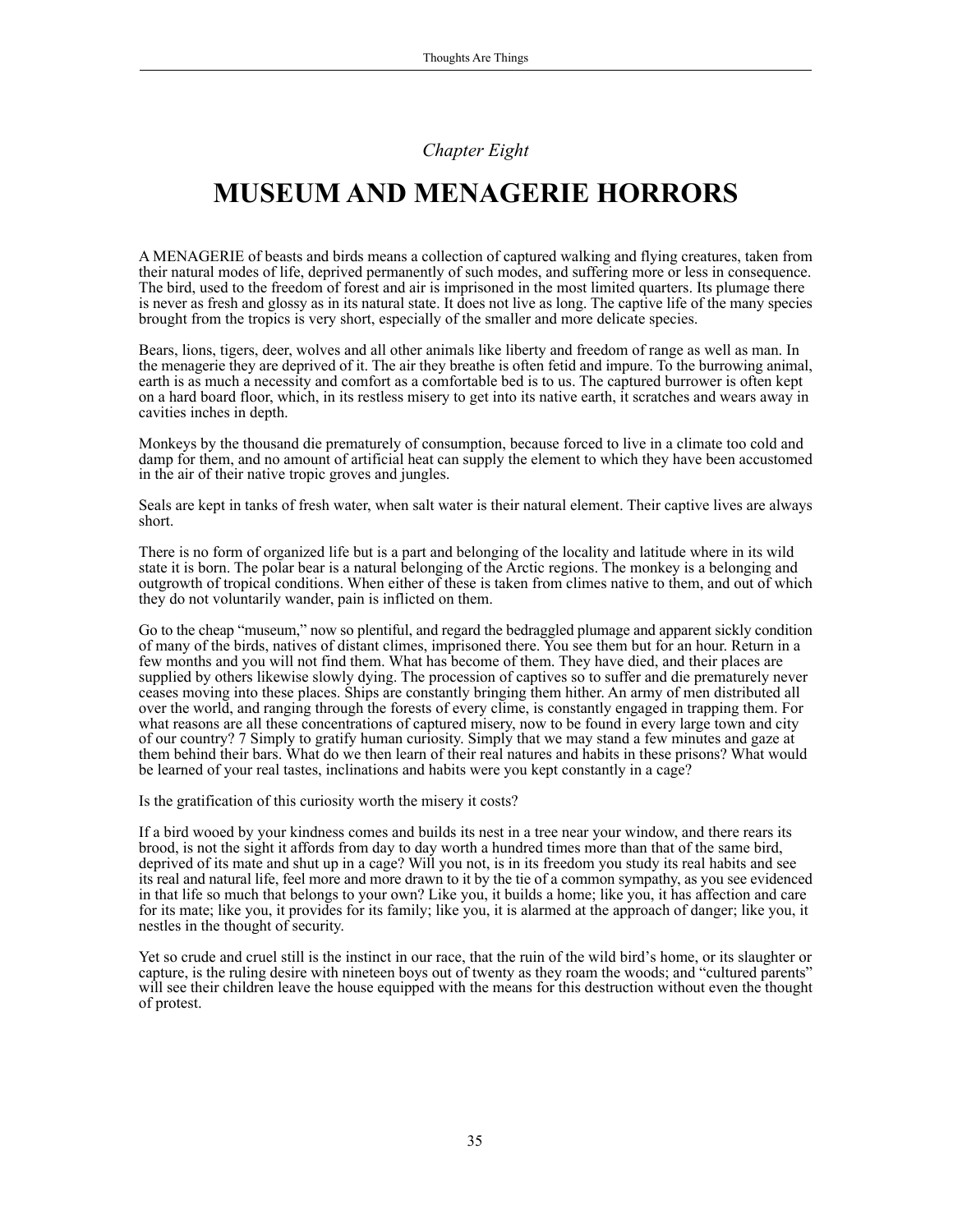#### *Chapter Nine*

## **THE GOD IN YOURSELF**

As a spirit, you are a part of God or the Infinite Force or Spirit of good. As such part, you are an ever-growing power which can never lessen, and must always increase, even as it has in the past through many ages always increased, and built you up, as to intelligence, to your present mental stature. The power of your mind has been growing to its present quality and clearness through many more physical lives than the one you are now living. Through each past life you have unconsciously added to its power. Every struggle of the mind–be it struggle against pain, struggle against appetite, struggle for more skill in the doing of anything, struggle for greater advance in any art or calling, struggle and dissatisfaction at your failings and defects–is an actual pushing of the spirit to greater power, and a greater relative completion of yourself,–and with such completion, happiness. For the aim of living is happiness.

There is today more of you, and more of every desirable mental quality belonging to you, than ever before. The very dissatisfaction and discontent you may feel concerning your failings is a proof of this. If your mind was not as clear as it is, it could not see those failings. You are not now where you may have been in a mood of self-complacency, when you thought yourself about right in every respect. Only you may, now, in looking at yourself, have swung too far in the opposite direction; and, because your eyes have been suddenly opened to certain faults, you may think these faults to be constantly increasing. They are not. The God in yourself–the ever-growing power in yourself–has made you see an incompleteness in your character; yet that incompleteness was never so near a relative completion as now. Of this the greatest proof is, that you can now see what in yourself you never saw or felt before.

You may have under your house a cavity full of vermin and bad air. You were much worse off before the cavity was found, repulsive as it may be to you; and now that it is found, you may be sure it will be cleansed. There may be cavities in our mental architecture abounding in evil element, and there is no need to be discouraged as the God in our self shows them to us. There is no need of saying, "I'm such an imperfect creature I'm sure I can never cure all my faults." Yes, you can. You are curing them now. Every protest of your mind against your fault is a push of the spirit forward. Only you must not expect to cure them all in an hour, a day, a week, or a year. There will never be a time in your future existence, but that you can see where you can improve yourself. If you see possibility of improvement, you must of course see the defect to be improved. Or, in other words, you see for yourself a still greater completion, a still greater elaboration, a finer and finer shading of your character, a more and more complicated distribution of the Force always coming to you. So you will cease this fretting over your being such an imperfect creature when you find, as you will, that you are one of the "temples of God" ever being built by yourself into ever-increasing splendour.

No talent of yours ever stops growing any more than the tree stops growing in winter. If you are learning to paint or draw or act or speak in public or do anything, and cease your practice entirely for a month or a year or two years, and then take it up again, you will find after a little that an increase of that talent has come; that you have new ideas concerning it, and new power for execution.

You ask, "What is the aim of life?" In a sense, you cannot aim your own life. There is a destiny that aims it,-a law which governs and carries it. To what? To an ever-increasing and illimitable capacity for happiness as your power increases, and increase it must. You cannot stop growing, despite all appearances to the contrary. The pain you have suffered has been through that same growth of the spirit pressing you harder and harder against what caused you misery, so that at last you should take that pain as a proof that you were on some wrong path, out of which you must get as soon as possible; and when you cry out hard, and are in living earnest to know the right way, something will always come to tell you the right way; for it is a law of nature that every earnest call is answered, and an earnest demand or prayer for anything always brings the needed supply.

What is the aim of life? To get the most happiness out of it; to so learn to live that every coming day will be looked for in the assurance that it will be as full, and even fuller, of pleasure than the day we now live in; to banish even the recollection that time can hang heavily on our hands; to be thankful that we live; to rise superior to sickness or pain; to command the body, through the power of the spirit, so that it can feel no pain; to control and command the thought so that It shall ever increase in power to work and act separate, apart, and afar from our body, so that it shall bring us all that we need of house or land or food or clothes, and that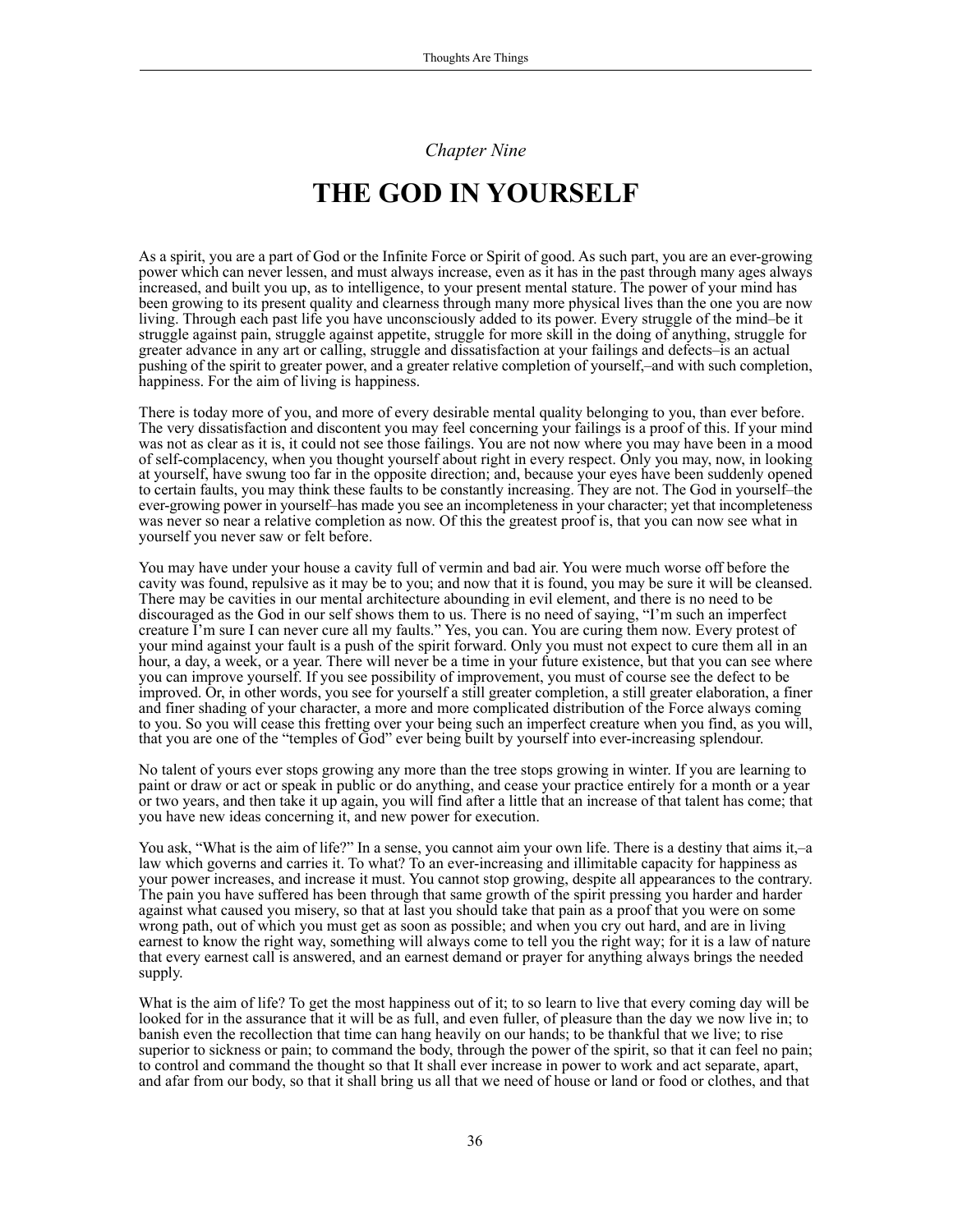without robbing or doing injustice to anyone; to gain in power so that the spirit shall ever recuperate, reinvigorate, and rejuvenate the body so long as we desire to use it, so that no part or organ shall weaken, wither, or decay; to be learning ever new sources of amusement for ourselves and others; to make ourselves so full of happiness and use for others, that our presence may ever be welcome to them; to be no one's enemy and every one's friend,–that is the destiny of life in those domains of existence where people as real as we, and much more alive than we, have learned, and are ever learning, how to get the most of heaven out of life. That is the inevitable destiny of every individual spirit.

You cannot escape ultimate happiness and permanent happiness as you grow on and on in this and other existences; and all the pains you suffer, or have suffered, are as prods and pokes to keep you out of wrong paths,–to make you follow the law. And the more sensitive you grow, the more clearly will you see the law which leads away from all pain, and ever toward more happiness, and to a state of mind where it is such an ecstasy to live, that all sense of time is lost,–as the sense of time is lost with us when we are deeply interested or amused, or gaze upon a thrilling play or spectacle,–so that in the words of the biblical record, "a day shall be as a thousand years, and a thousand years as a day."

The Nirvana of the Hindus suggests all the possibilities of life coming to our planet,–"Nirvana" implying that calmness, serenity, and confidence of mind which comes of the absolute certainty that every effort we make, every enterprise we undertake, must be successful; and that the happiness we realize this month is but the stepping-stone to the greater happiness of next. If you felt that the trip of foreign travel you now long for and wish for was as certain to come as now you are certain that the sun rose this morning; if you knew that you would achieve your own peculiar and individual proficiency and triumph in painting or oratory, or as an actor or sculptor, or in any art, as surely as now you know you can walk downstairs, you would not of course feel any uneasiness. In all our relatively perfected lives we shall know this, because we shall know for an absolute certainty that when we concentrate our mental force or thought on any plan or pursuit or undertaking, we are setting at work the attractive force of thought-substance to draw to us the means or agencies or forces or individuals to carry out that plan, as certainly as the force of muscle applied to a line draws the ship to its pier.

You worry very little now as to your telegram reaching its destination, because, while you know next to nothing as to what electricity is, you do know that when it is applied in a certain way it will carry your message; and you will have the same confidence that when your thought is regulated and directed by a certain method, it will do for you what you wish. Before men knew how to use electricity there was as much of it as today, and with the same power as today; but so far as our convenience was concerned, it was quite useless as a message-bearer. We lacked knowledge to direct it. The tremendous power of human thought is with us all today very much in a similar condition. It is wasted, because we do not know how to concentrate and direct it. It is worse than wasted, because, through ignorance and life-long habit, we work our mental batteries in the wrong direction, and send from us bolt after bolt of ill-will toward others, or enviousness or snarls or sneers or some form of ugliness,–all this being real element wrongly and ignorantly applied, which may strike and hurt others, and will certainly hurt us.

Here is the cornerstone of all successful effort in this existence or any other. Never in thought acknowledge an impossibility. Never in mind reject what to you may seem the wildest idea with scorn; because, in so doing, you may not know what you are closing the door against. To say anything is impossible because it seems impossible to you, is just so much training in the dangerous habit of calling out "Impossible!" to every new idea. Your mind is then a prison full of doors, barred to all outside, and you the only inmate. "All things" are possible with God. God works in and through you. To say "Impossible!" as to what you may do or become is a sin. It is denying God's power to work through you. It is denying the power of the Infinite Spirit to do through you far more than what you are now capable of conceiving in mind. To say "Impossible!" is to set up your relatively weak limit of comprehension as the standard of the universe. It is as audacious as to attempt the measurement of endless space with a yard-stick.

When you say "Impossible!" and "I can't" you make a present impossibility for yourself. This thought of yours is the greatest hindrance to the possible. It cannot stop it. You will be pushed on, hang back as much as you may. There can be no successful resistance to the eternal and constant betterment of all things (including yourself).

You should say, "It is possible for me to become anything which I admire." You should say, "It is possible for me to become a writer, an orator, an actor, an artist." You have then thrown open the door to your own temple of art within you. So long as you said "Impossible!" you kept it closed. Your "I can't" was the iron bolt locking that door against you. Your "I can" is the power shoving back that bolt.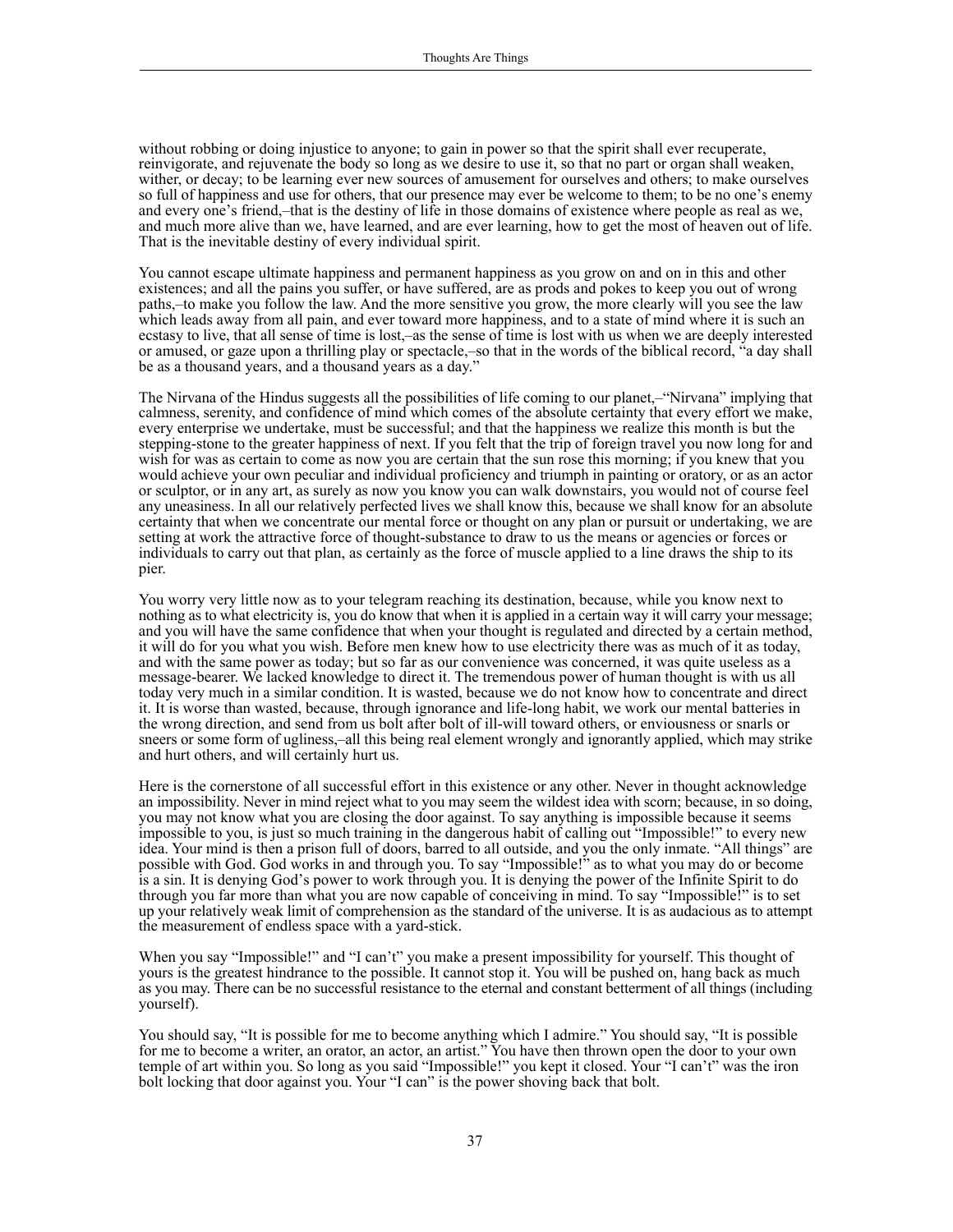Christ's spirit or thought had power to command the elements, and quiet the storm. Your spirit as a part of the great whole has in the germ, and waiting for fruition, the same power. Christ, through power of concentrating the unseen element of his thought, could turn that unseen element into the seen, and materialize food,–loaves and fishes. That is a power inherent in every spirit, and every spirit is growing to such power. You see today a healthy baby-boy. It cannot lift a pound; but you know there lies in that feeble child the powers and possibilities which, twenty years hence, may enable it to lift with ease two hundred pounds. So the greater power, the coming spiritual power, can be foretold for us, who are now relatively babes spiritually. The reason for life's being so unhappy here in this region of being is, that as we do not know the law, we go against it, and get thereby its pains instead of its pleasures.

The law cannot be entirely learned by us out of past record or the past experience of anyone, no matter to what power they might have attained. Such records or lives may be very useful to us as suggesters. But while there are general principles that apply to all, there are also individual laws that apply to every separate and individualized person. You cannot follow directly in my track in making yourself happier and better, nor can I in yours; because every one of us is made up of a different combination of element, as element has entered into and formed our spirits (our real selves) through the growth and evolution ages. You must study and find out for yourself what your nature requires to bring it permanent happiness. You are a book for yourself. You must open this book page after page, and chapter after chapter, as they come to you with the experience of each day, each month, each year, and read them. No one else can read them for you as you can for yourself. No one else can think exactly as you think, or feel just as you feel, or be affected just as you are affected by otter forces or persons about you; and for this reason no other person can judge what you really need to make your life more complete, more perfect, more happy so well as yourself.

You must find out for yourself what association is best for you, what food is best for you, and what method in any business, any art, any profession brings you the best results. You can be helped very much by conferring with others who are similarly interested. You can be very much helped by those who may have more knowledge than you of general laws. You can be greatly helped to get force or courage or new ideas to carry out your undertakings, by meeting at regular intervals with earnest, sincere, and honest people who have also some definite purpose to accomplish, and talking yourself out to them, and they to you. But when you accept any man or any woman as an infallible guide or authority, and do exactly as they say, you are off the main track; because then you are making the experiments of another person, formed of a certain combination of elements or chemicals, and the result of that person's experiments, the rule for your own individual combination of element, when your combination may be very different, and differently acted on by the elements outside of it.

You have iron and copper and magnesia and phosphorus, and more of other minerals and chemicals, and combination and re-combination of mineral and chemical, in your physical body than earthly science has yet thought of. You have in your spirit or thought the unseen or spiritual correspondences of these minerals still finer and more subtle; and all these are differently combined, and in different proportions, from any other physical or spiritual body. How, then, can anyone find out the peculiar action of this your individual combination, save yourself?

There are certain general laws; but every individual must apply the general law to him or herself. It is a general law that the wind will propel a ship. But every vessel does not use the air in exactly the same fashion. It is a general law that thought is force, and can effect, and is constantly effecting, results to others far from our bodies; and the quality of our thought and its power to affect results depends very much on our associations. But for that reason, if yours is the superior thought or power, and I see that through its use you are moving ahead in the world, I should not choose your character of associates or your manner of life. I can try your methods as experiments; but I must remember they are only experiments. I must avoid that so common error,–the error of slavish copy and idolatry of another.

The Christ of Nazareth once bade certain of his followers not to worship him. "Call me not good," said he. "There is none good save God alone." Christ said, "I am the way and the life," meaning, as the text interprets itself to me, that as to certain general laws of which he was aware, and by which he also as a spirit was governed, he knew and could give certain information. But he never did assert that his individual life, with all the human infirmity or defect that he had "taken upon him," was to be strictly copied. He did pray to the Infinite Spirit of Good for more strength, and deliverance from the SIN OF FEAR when his spirit quailed at the prospect of his crucifixion; and in so doing, he conceded that he, as a spirit (powerful as he was), needed help as much as any other spirit; and knowing this, he refused to pose himself before his followers as God, or the Infinite, but told them that when they desired to bow before that almighty and never-to-be-comprehended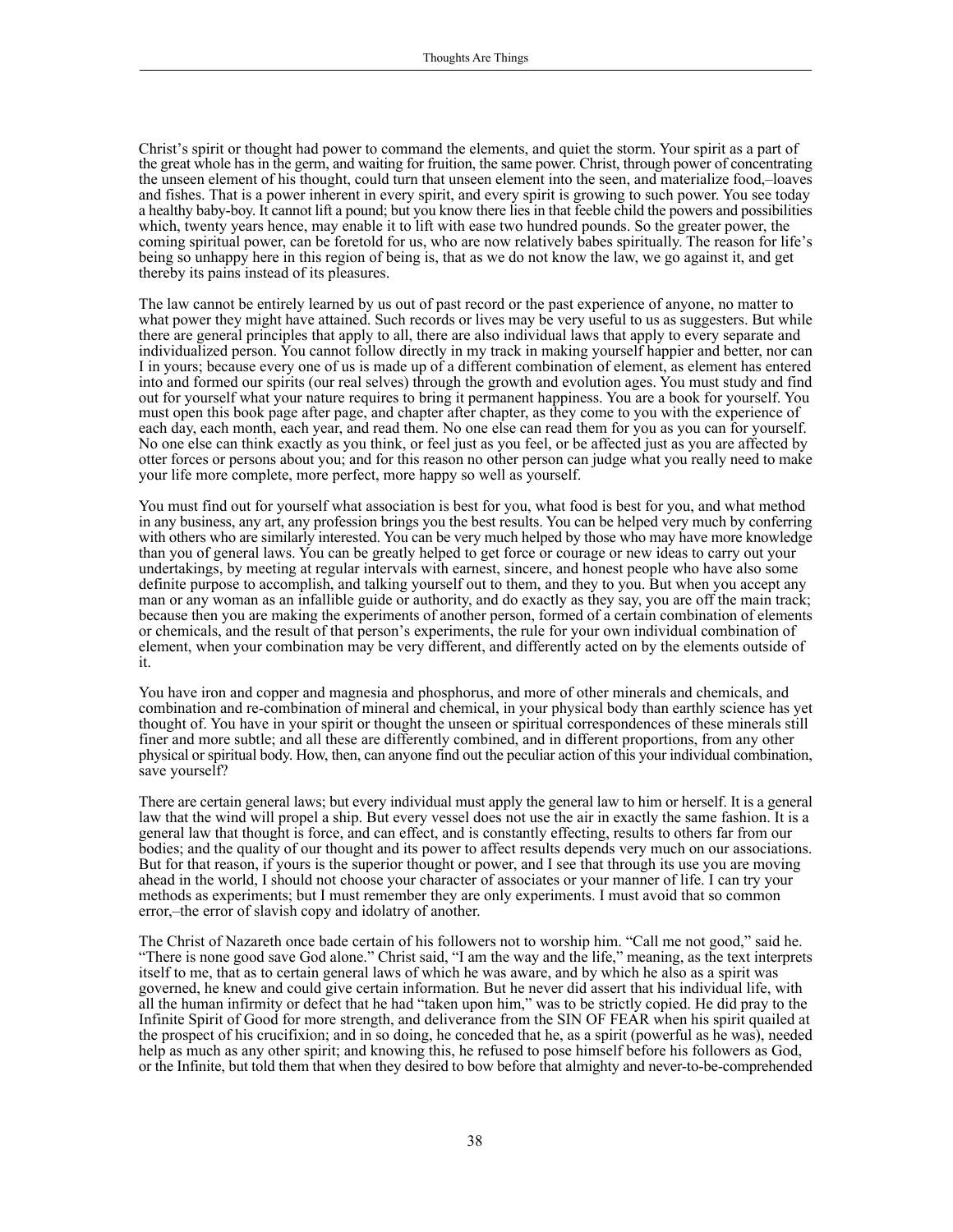power, out of which comes every good at the prayer or demand of human mind, to worship God alone,–God, the eternal and unfathomable moving power of boundless universe; the power that no man has ever seen or ever will see, save as he sees its varying expressions in sun, star, cloud, wind, bird, beast, flower, animal, or in man as the future angel or archangel, and ascending still to grades of mind and grades of power higher and higher still; but ever and ever looking to the source whence comes their power, and never, never worshipping any one form of such expression, and by so doing making the "creature greater than the Creator."

That power is today working on and in and through every man, woman, and child on this planet. Or, to use the biblical expression, it is, "God working in us and through us." We are all parts of the Infinite Power,–a power ever carrying us up to higher, finer, happier grades of being.

Every man or woman, no matter what may be their manner of life or grade of intellect, is a stronger and better man or woman than ever they were before, despite all seeming contradiction. The desire in human nature, and all forms of nature or of spirit expressed through matter, to be more and more refined is, up to a certain growth of mind, an unconscious desire. The god desire is at work on the lowest drunkard rolling in the gutter. That man's spirit wants to get out of the gutter. Ii is at work on the greatest liar, prompting him, if ever so feebly, that the truth is better. It is at work on people you may call despicable and vile. When Christ was asked how often a man should be forgiven any offence, he replied in a manner indicating that there should be no limit to the sum of one man or woman's forgiveness for the defects or immaturity in another. There should be no limit to the kind and helpful thought we think or put out toward another person who falls often, who is struggling with some unnatural appetite. It is a great evil, often done unconsciously, to say or think of an intemperate man, '' Oh, he's gone to the dogs. It's no use doing anything more for him!" because, when we do this, we put hopeless, discouraging thought out in the air. It meets that person. He or she will feel it; and it is to them an element retarding their progress out of the slough they are in, just as some person's similar thought has retarded us in our effort to get out of some slough we were in or are in now,–slough of indecision; slough of despondency; slough of ill-temper; slough of envious, hating thought.

Yet the spirit of man becomes the stronger for all it struggles against. It becomes the stronger for struggling against your censorious, uncharitable thought, until at last it carries a man or woman to a point where they may in thought say to others, "I would rather have your approbation than your censure. But I am not dependent on your approbation or censure, for my most rigid judge and surest punishment for all the evil I do comes of my own mind,–the god or goddess in myself from whose judgment, from whose displeasure, there is no escaping." Yet as the spirit grows clearer and clearer in sight, so does that judge in ourselves become more and more merciful for its own errors; for it knows that, in a sense, as we refine from cruder to finer expression, there must be just so much evil to be contended against, fought against, and finally and inevitably overcome. Every man and woman is predestined to a certain amount of defect, until the spirit overcomes such defect; and overcome it must, for it is the nature of spirit to struggle against defect. It is the one thing impossible for man to take this quality out of his own spirit–the quality of ever rising toward more power and happiness.

If you make this an excuse to sin, or commit excess, or lie or steal or murder, and say, "I can't help it; I'm predestined to it," you will be punished all the same, not possibly by man's law, but by natural or divine law which has its own punishments for every possible sin,–for murder or lust or lying or stealing or evil thinking or gluttony; and these punishments are being constantly inflicted, and today thousands on thousands are suffering for the sins they commit in ignorance of the law of life; and the pain of such punishment has grown so great, and bears so heavily on so many, that there is now a greater desire than ever to know more of these laws; and for that very reason is this desire being met, and these questions are being answered; for it is an inevitable law of nature that what the human mind demands, that it, in time, gets; and the greater the number of minds so demanding, the sooner is the demand met, and the questions answered. Steam but a few years ago relatively met the demand of human mind for greater speed in travel. Electricity met a demand for greater speed in sending intelligence from man to man. These are but as straws pointing to the discovery and use of greater powers, not only in elements outside of man, but in the unseen elements which make man and woman; in the elements unseen which make you and me.

Henceforth our race will commence to be lifted out of evil or cruder forms of expression, not by fear ot the punishments coming through violation of the law, but they will be led to the wiser course through love of the delight which comes of following the law as we discover it for ourselves. You eat moderately, because experience has taught that the greater pleasure comes of moderation. You are gentle, kind, and considerate to your friend, not that you have constantly before your mind the fear of losing that friend if you are not kind and considerate, but because it pleases you, and you love the doing of kind acts. Human law, and even divine law as interpreted by human understanding, have ever been saying in the past, "You must not do this or that,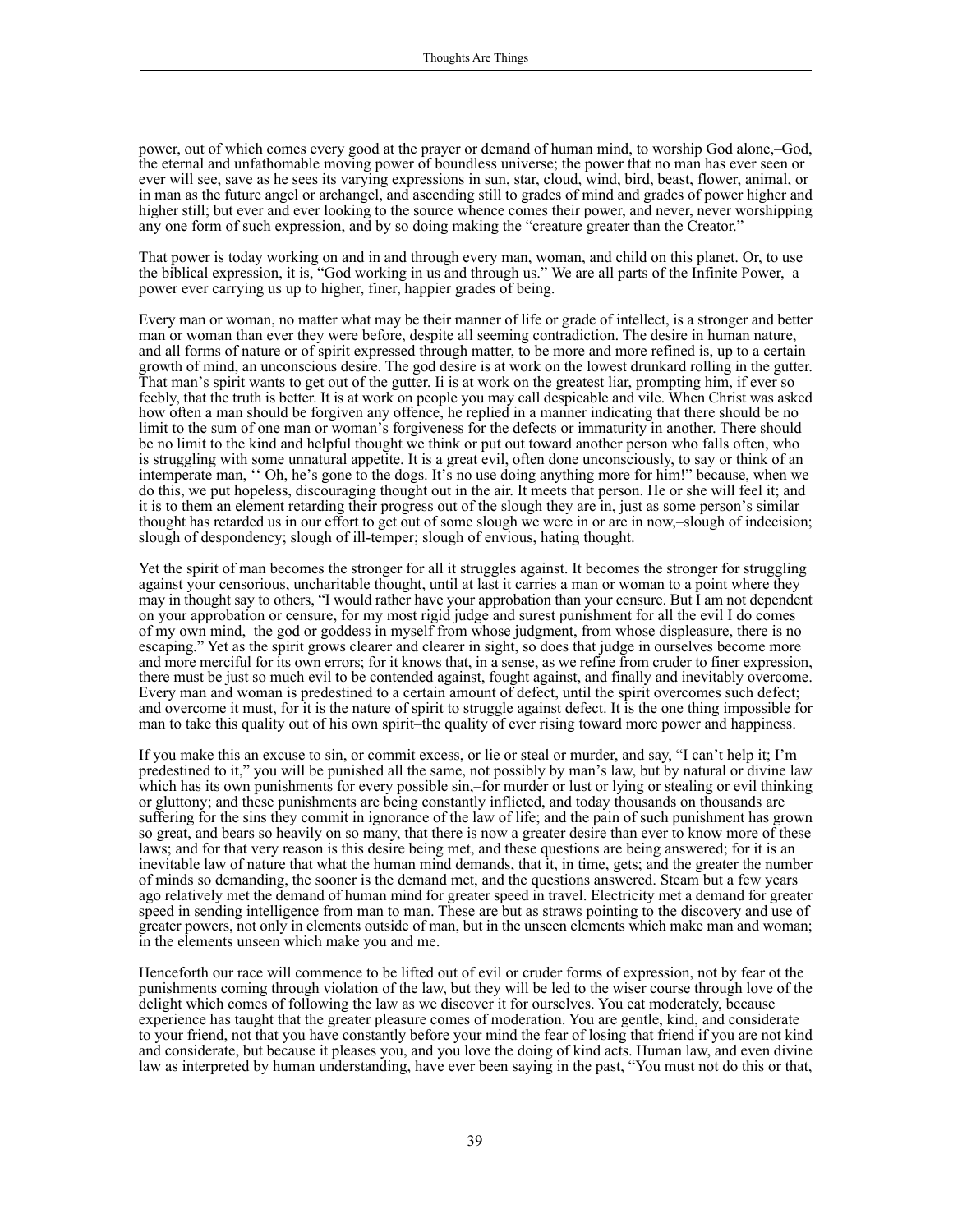or you'll feel the rod." God has been pictured as a stern, merciless, avenging deity. The burden of the preacher's song has been Penalty and Punishment! Punishment and Penalty! Humanity is to forget all about penalty and punishment, because it is to be won over, and tempted to greater goodness, to purity and refinement by the ever-increasing pleasures brought us as we refine. The warning of penalty was necessary when humanity was cruder. It could only be reached by the rod. The race was blind, and as a necessity of its condition it had to be kept somewhere near the right path by a succession of painful prods and pokes with the sharp goad of penalty. But when we begin to see clearer, as now the more quickened and sensitive of our race do begin to see, we need no rod, anymore than you need a man with a club to prevail on you to go to a feast.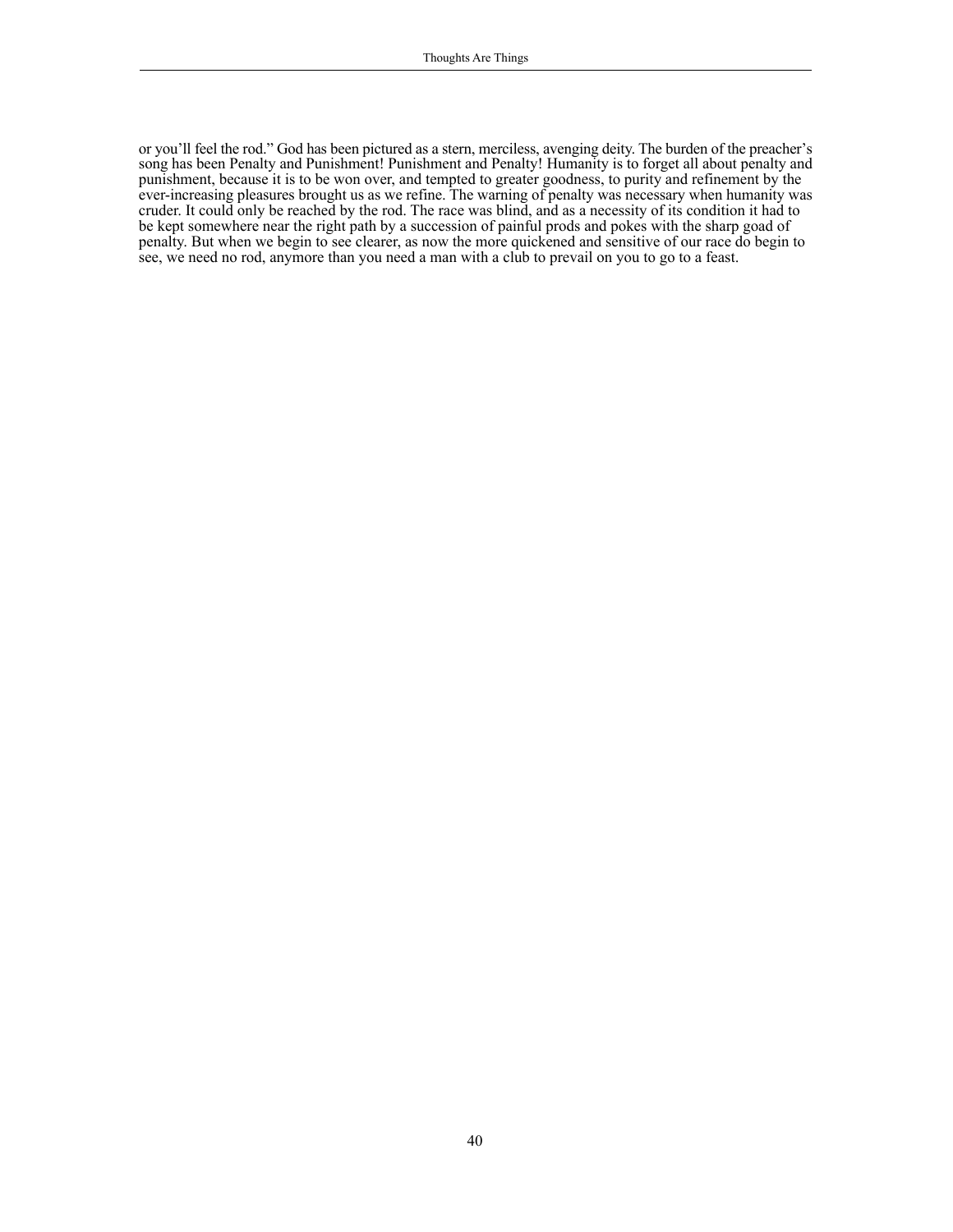#### *Chapter Ten*

## **THE HEALING AND RENEWING FORCE OF SPRING**

YOUR body is acted on in its growth and changes by the same laws and elements which govern the growth and enter into all other organized bodies, such as trees, plants, birds, and animals.

In the early spring of every year, there comes and acts on this planet a force from the sun which affects all organized forms of life,–trees, birds, animals, and, above all, man. Man's being the highest, most complicated, and most powerful mental organism on the planet, absorbs the most of this power, and will absorb far more in the future, and to far greater advantage than at present, as he learns to place himself in the best states to receive it.

Material science calls this force "heat''; but the quality known as heat is only its outward or physical manifestation. The quality known as heat which comes from the sun is not converted into heat until it reaches our planet and acts on the earth elements. There is little or no heat a few miles above the earth's surface. Were this force in the form of heat on leaving the sun, or during its passage, the air on the mountain tops would be as warm as that of the valleys. As we know, on the highest peaks snow and ice are perpetual, for the sunforce at such elevation is not sufficiently mingled with earth elements to convert it into that degree of heat felt in the valleys and plains.

This force causes the the increased movement and circulation of sap in the trees, which commences as soon as the sun of the new year acts on them. The sap is a new life to the tree, from which later comes its buds, blossoms, and fruitage. The inflowing of this unseen sun-force gives the tree power to draw new supplies of nourishing elements through its roots from the earth. It gives it power also to cast off any dead leaves remaining of the last year's crop which have hung on during the winter, as you may see in forests of oak or hickory.

This force acts also in the later winter and earlier spring months on animals and birds, especially if in their wild or natural state, causing them to shed their last year's coats of fur or feathers. But this casting off of old visible matter is but a relatively small part of the change going on within them. There is also a casting out or shedding of old invisible matter throughout the bird or animal's entire body. It goes off through the pores or other passages in various forms, some visible, others invisible, and is succeeded by new elements within, as the new fur, hair or feather is grown without.

Your body is governed by the same law. During the later winter and earlier spring months, you are "moulting." You are casting off old, dead matter, and taking in new, providing you give this force opportunity to act on you to the best advantage, by ceasing to be active either with mind or body when they call for rest, as do birds and animals during their moulting period, or process of casting off the old elements and receiving the new.

This element or force received at this time by you and them is invisible to the physical eye, as all force is invisible. The new fur, the new plumage of the bird, the new skin and tissues without and within your body, if received, the new buds, leaves, and twigs, are all materialized expressions of this force. They are new crystalizations coming of a new solution of invisible chemicals, in which bird, animal, tree, and your body are bathed. All of last year's solution or elements so absorbed have been used up. The tree or other visible organization of bird, animal, or your body, stands in the same relation to this re-clothing solution as does the slip of metal in the solution of mineral which attracts out of such solution the crystallizations which form on it.

There is no great dividing line betwixt what we call matter and spirit. Matter is but a form of spirit or thought seen of the physical eye. Matter is force temporarily materialized, as in the lump of coal which, when set on fire, sends off the force bound up in it to move the engine. The lump passes then mostly into element invisible. So all about us we find force ever passing from physical visibility into invisibility, and vice versa. Millions on millions of tons of invisible matter may be on a clear day suspended over our heads one hour, the next to fall in the visible form of rain or snow, which a few hours after may be drawn upward again, but invisible.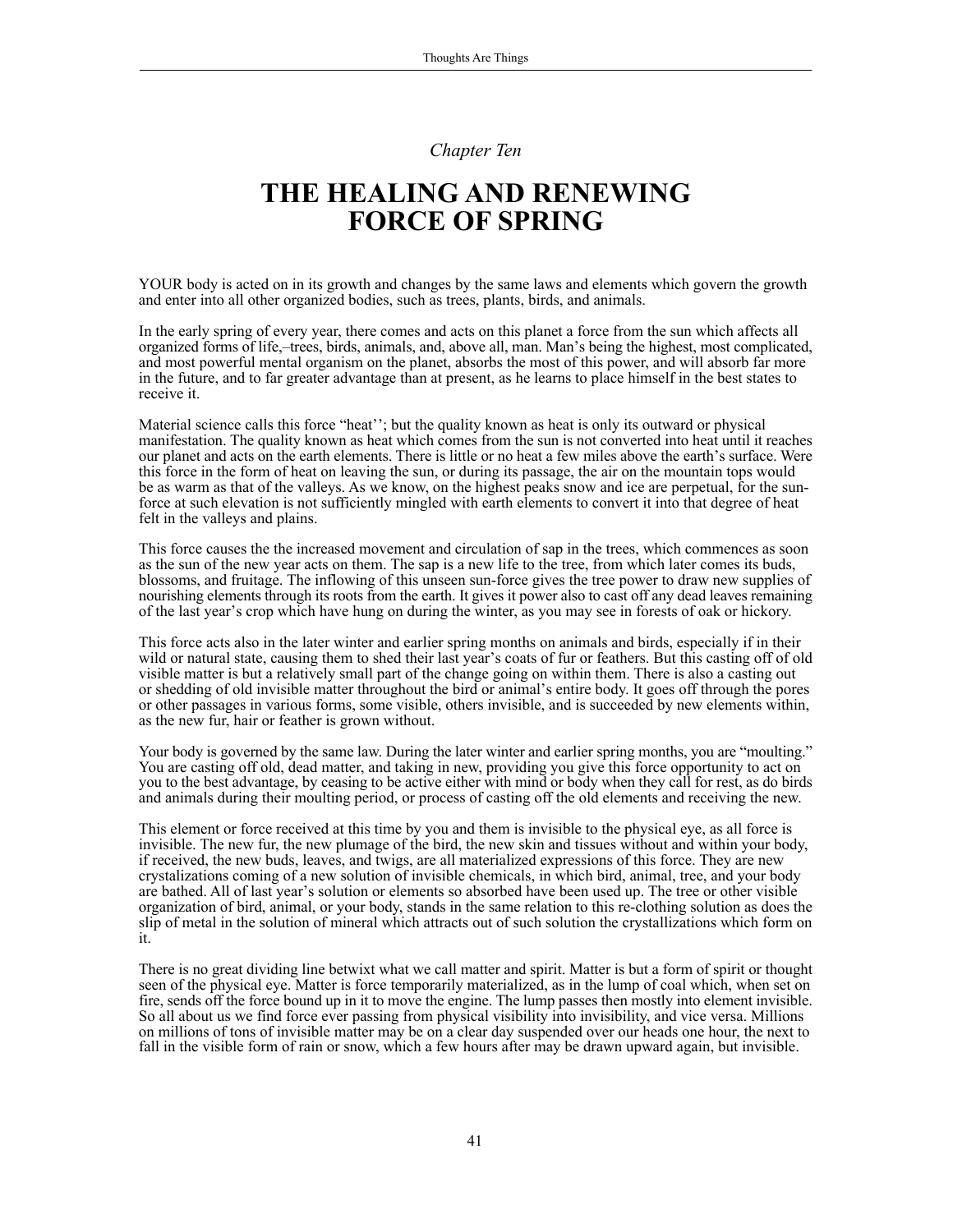The Indian called February and March the "weak months," recognizing, as he did, being a closer observer of nature than we, the tendency to sluggishness and inactivity in animal and man, which always prevails when this power is recuperating, and renewing any organized body.

The most perfect crystallizations out of mineral element come of the solution kept most free from agitation. Your body is governed by the same law in this spring renewing and re-crystallization of its elements. To receive the fullest benefit of the heating and renewing element of spring, you should rest whenever you feel like resting, whether it be the middle of the day or the middle of the night. If you keep the body or mind at work against their inclination–if you force your muscles to exertion through mere strength of will–if you work with either mind or body to the verge of utter exhaustion, not knowing how depleted you are of strength until your work is over, as thousands on thousands do and are compelled to do, through our unnatural system of life and the arbitrary demands of "business," you prevent this healing and recuperative power from acting to life and the arbitrary demands of "business," you prevent this healing and recuperative power from acting to its fullest extent on the body. You prevent the new element, which is renewing the tree and causing the buds to swell, from assimilating with your body. You hold on to worn-out element which should be cast off as the oak has cast all its dead leaves before the winter is over; you carry, then, this dead element, a "dead weight," about with you, instead of the new and upward rising life. It is this, among other causes, which stoops the shoulders, bleaches the hair, and furrows the face with wrinkles, through shrinkage of tissues.

The decay of the physical body which we call "old age," is owing entirely to man's neither believing nor knowing that he can place himself in the proper conditions to receive a never-ceasing supply of force, which would reclothe the spirit constantly with new material. Mere muscular strength and constant activity of body are not always signs of the most perfect health. In the delirium of fever a relatively weak man may require two or three others to hold him. When this delirium has passed away, he is weak as an infant, yet often, the crisis being passed, is pronounced out of danger. In a manner somewhat similar in the walks of business, in the keen, almost fierce competition of trade, thousands of people lead a feverish, excited life. They are always on a tension. They demand to be in this state. They cannot work unless "strung up" to a certain pitch. If, at times, through nature's own demand for rest, their nerves are relaxed and they feel languid, they mistake this friendly signal for some form of disease, and treat it accordingly.

Even in these cases, when laid for weeks or months on sick-beds, and nursed through what is called a "dangerous illness," and believing it to be one, they sometimes come out at last better and stronger than they had been for a long period previous. Why? Because through this enforced cessation from physical or mental activity, nature was working as well as she could under certain unfavourable circumstances, rebuilding a worn-out body, and as a result the man arose with new, fresh element in his bones, muscles, and nerves, put there because nature had then his body laid up in quiet, so that it could be repaired.

If you will but entertain this idea of spring's renewing force respectfully, though you cannot believe it thoroughly at first, you will receive much help by such respectful entertainment; for if you do not kick a live truth out of your mind when it first presents itself, it will take root and live there, and prove itself by doing you good.

Men, through incessant physical toil, wear out far sooner than is generally realized. The hardy sailor's "hardiness" often lasts but a few years. He is often an old man at forty-five. The toiling farmer, who works the year round from early dawn till dark, and thinks work to be the greatest virtue in the world, is often a mass of bony knobs and rheumatism at fifty. The average duration of lives of hard labour is much less than those given to occupations requiring less physical lugging, straining, and fagging, hour after hour, when the body is really exhausted.

In the mines of California, where I swung a pick for years, and worked with gangs of men, lifting, wheeling, and shovelling, I noted that the last three hours of a day's work of ten and sometimes twelve hours' length, was done by the men, strong as they might be, with far less spirit than the earlier day's labour,–in fact it was often a mere pretence of work, unless the watchful eye of the "boss" was constantly on his men. Why? Because physically they were no longer fit to work. It was only will that was urging muscle to exertion. And of the stout, "hardy" miners, aged twenty- five or thereabout, who were so working in 1860, and who persisted in such drudgery, a large majority are dead, and of those who are alive today, four-fifths are broken-down men.

In the kingdom of nature, we find periods of rest constantly alternating with periods of activity. Trees rest during the winter. The circulation of sap is sluggish. There is no creation of leaf, blossom or fruit. Wild birds and animals after the summer breeding season, do little save eat and sleep. Some animals and reptiles sleep during the entire winter. Even soil must rest to bring the best crop. Where it is forced, through constant artificial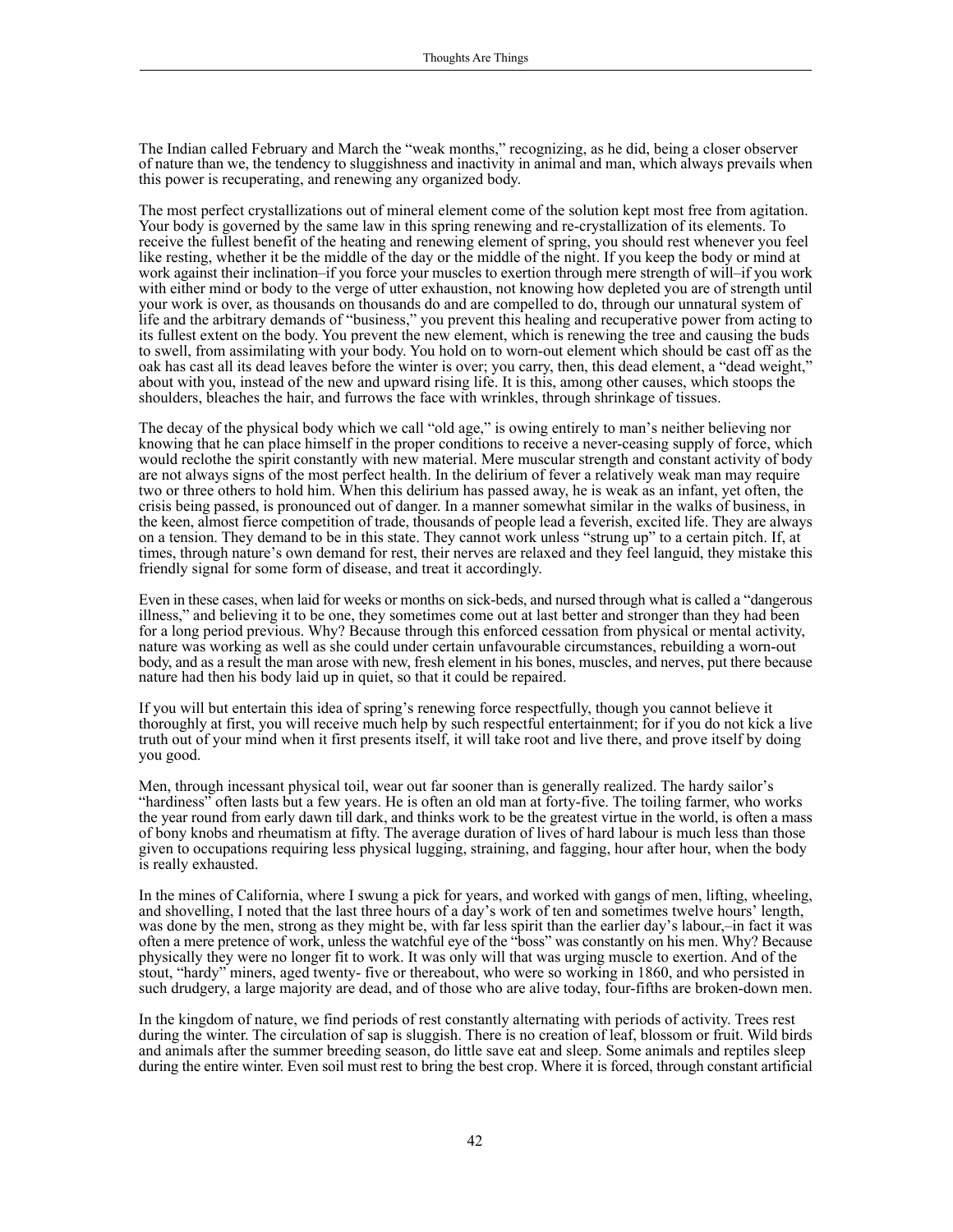fertilization, the product is inferior in flavour and nourishing quality to that raised on "virgin soil." Disease, blight, and destructive insects some unknown to vegetation in its natural state. When man recognizes the fact that he cannot use his body year after year, from the budding strength of youth to the age of forty or fifty under such a full, unceasing pressure of nerve or will power without great injury, and when he does recognize the fact that through placing himself oftener in restful and receptive states, as do tree, bird, and animal in their natural state, he will then, through receiving far more of this element, enjoy a far greater health of body, elasticity of muscle, vigour and brilliancy of mind. He would also have other senses and powers awakened within him, whose existence is still doubted by most people.

Some Oriental and Indian races have, to an extent, the uses of these senses and powers, partly by reason of their more restful lives and their living like tree and animal, more in conformity to the influence on them of the seasons. They have not our domineering, aggressive force, which invades and conquers for a time, as England has conquered India, and our own people have subdued and almost exterminated the Indian. But mark: this force does not conquer in the end. The thought-power which works most while the body is relatively inactive, is really the strongest and ultimately prevails. It is subtle, noiseless, unseen. Working with the highest motive, it refines and polishes the rude, warlike, conquering races, by grafting on them the civilization of the conquered. In such manner was the art and civilization of conquered Egypt transferred to the Assyrian. Centuries afterward the conquered Assyrian transferred this power to conquering Greece. Greece fell before Rome, yet Grecian civilization held sway in Rome. Rome fell physically before the Goths and Vandals, the then savage races of Northern Europe; but in the kingdom of mind it is the influence of ancient Italy which has been the great factor in refining the Goth, Hun, and Vandal of ages ago into the modem German, Frenchman, Spaniard and Italian. Every convulsion, agitation, and conquest has made this power take root on a wider field.

Today the best English mind is seriously studying the laws which at last it has recognized in India, and that force is in a sense to subdue England, for she is already sitting at the feet of India, receiving her first lessons in the alphabet of laws and force, hitherto quite unrecognized by her learned men.

"What power is this?" you ask–"How gained? How developed?" It is the power coming of minds united on one purpose, in perfect concord, and who do not use it all in physical activity. For if you put all your thought or force in the working of the members of your body, in working with your hands at any calling day in and day out, year in and year out, with no regard to the impulses and instincts of times or seasons, you keep all that force working merely the Instrument–the body–and wearing it out. You prevent it from operating at a distance from the body. You prevent also the inflowing and assimilation of this recuperative power of spring. You breed the habit of keeping the body always in motion. You prevent yourself from getting that order of sleep which would bring your body the most strength for the waking hours. For if the body or mind is fagged out day after day, the same order of thought prevails and is fagging it out by night. You breed the belief and error that you are accomplishing nothing unless at work with body or brain. You cannot get into that state of repose when your thought-power could work at a distance and apart from your body, and bring you in time a hundred-fold more of beneficial result than can ever be realized through mere physical exertion.

The quality in the plant's leaf, root, or berry, which, when taken as medicine, acts on the internal organs, is the force in that plant, liberated through the digestive process. The strength you get from bread or meat is force liberated from the food in the same manner. Digestion is a slow burning up of the material taken in the body, as coal is burned in the boiler, and the force freed by such burning you use to work the body as the engineer uses heat to run the engine. The newer the bud, the more tender is its outward material formation, yet that bud, when used medicinally, contains the most active force, principle, and quality of the plant. The choicest and strongest tea is made of the topmost and tenderest buds of the plant. In California, the bud of the poison oak affects some people though they only stand near it, so great is an injurious force it sends out in the air. The tender buds of spring contain that force which, later on, will make the more solid leaf or branch. In your own organization in the spring are the same tender, budding elements. So, if your body is weak in the spring, it is a sign that the new buds, so to speak, within you are forming. They are full of force. But that force has not had time to act on your material organization and form the new bone, muscle, and sinew which will come at a later period. providing such budding or new crystallization be not agitated, disturbed, and possibly destroyed by undue exertion of mind or body, where the same relative damage is done your body as would be done the budding tree by a hurricane.

Possibly you say, "But how can I carry on my business and earn my bread if I so lay my body up for nature's repairs?" We answer, "'The laws of man's business are not the laws of nature. If nature says 'Rest' and man says 'Work,' and will work or must work, man always gets the worst of it." What society calls vicious practices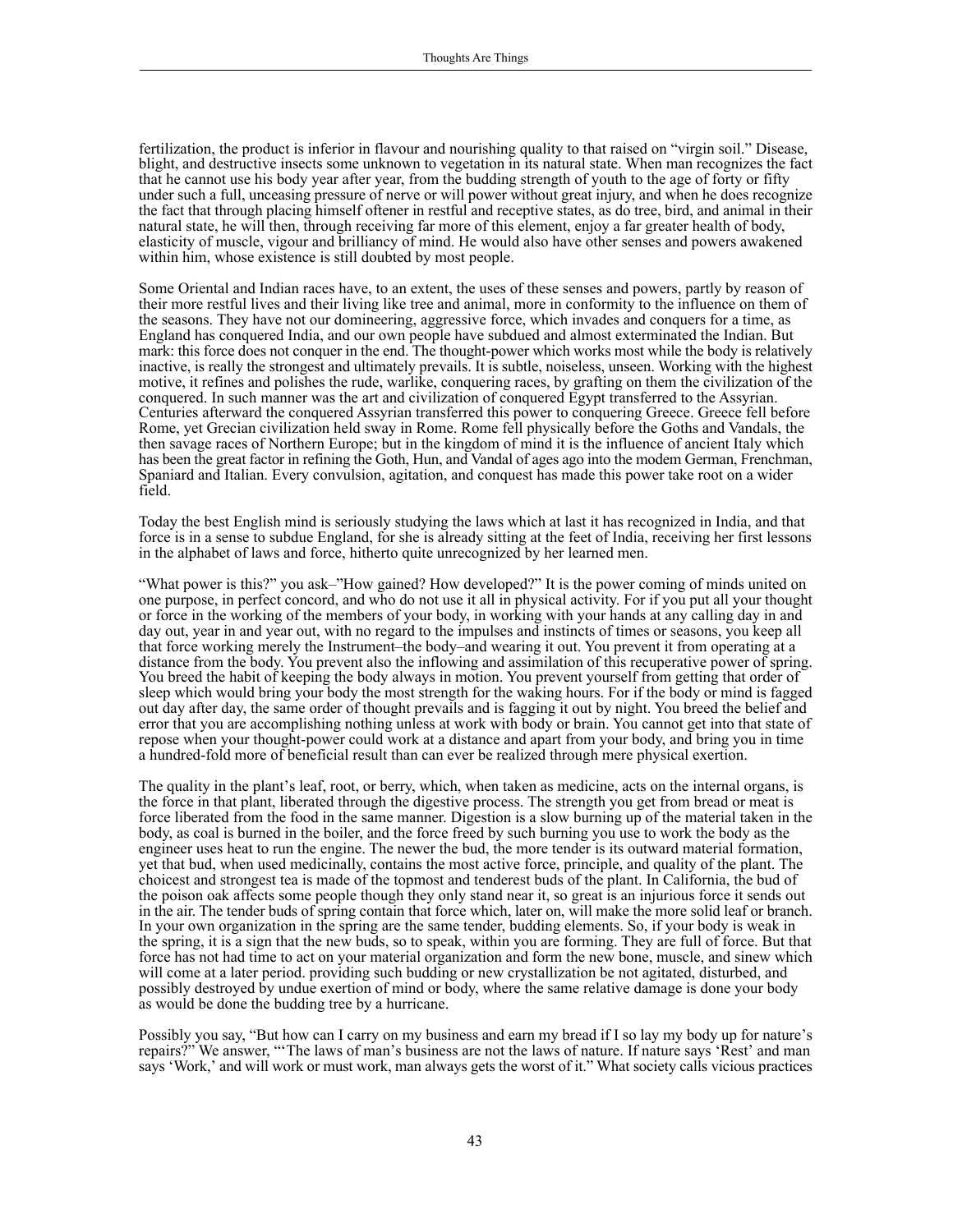or habits are nor the only agencies which bring disease, pain, and death. Thousands perish annually in lingering agony on respectable beds, and in the "best society." Consumption, cancer, insanity, dropsy, rheumatism, scrofula, fevers, rage are ever raging among the most correct people, from the conventional standpoint. Why is this?

If you are in conditions of life where at present it is impossible to give yourself needed rest and you feel thoroughly the need of such rest, you may rely upon it that your persistent desire, your prayer, your imperious demand that you shall have opportunity to receive and profit by nature's restoring forces, will bring you in some way the opportunity to so profit by them. When any need is thoroughly felt, the thought and desire coming of such feeling is itself a prayer–a force which will bring you helps and take you out of injurious surroundings and modes of life. We repeat this assertion often. It needs frequent repetition. It is the mainspring of all growth and advance into a happier and more healthful life. The Christ of Judea embodied this great law in the words, "Ask, and ye shall receive: seek, and ye shall find, knock, and it shall be opened unto you." He wisely made no attempt to explain this mystery whereby earnest human thought, desire, or aspiration always in time brings the thing or result desired. For this and other mysteries are inexplicable, and so fast as any alleged cause is given for any certain result in nature's workings, do we find a deeper mystery in the very cause.

We say, "wind is air in motion." What sets it in motion, and keeps it in motion? Once we "explained" the tides on the theory of the moon's attraction. But apart from the tides, what power keeps in motion the gigantic system of currents ever traversing the oceans, revealed more fully during the last forty years? What power keeps our lungs breathing day and night, or the blood running to every part of the body? Are not all of these of the power of God, or the infinite spirit or force of good, working within you as it works in everything that lives and grows? Only to us is at last given the knowledge to work this power intelligently. The body of the tree, animal, and bird decays at last, through lack of such intelligence. So, in the past, has man's material part decayed. But this is not always to be. ''The last great enemy to be destroyed," says Paul, "is death"; implying that as man's knowledge and faith in the wonderful forces about him and in him increased, he would discover better and better how to place himself in the line of the working of these forces, and in so doing make the mortal part immortal, through incessant renewal of finer and finer elements.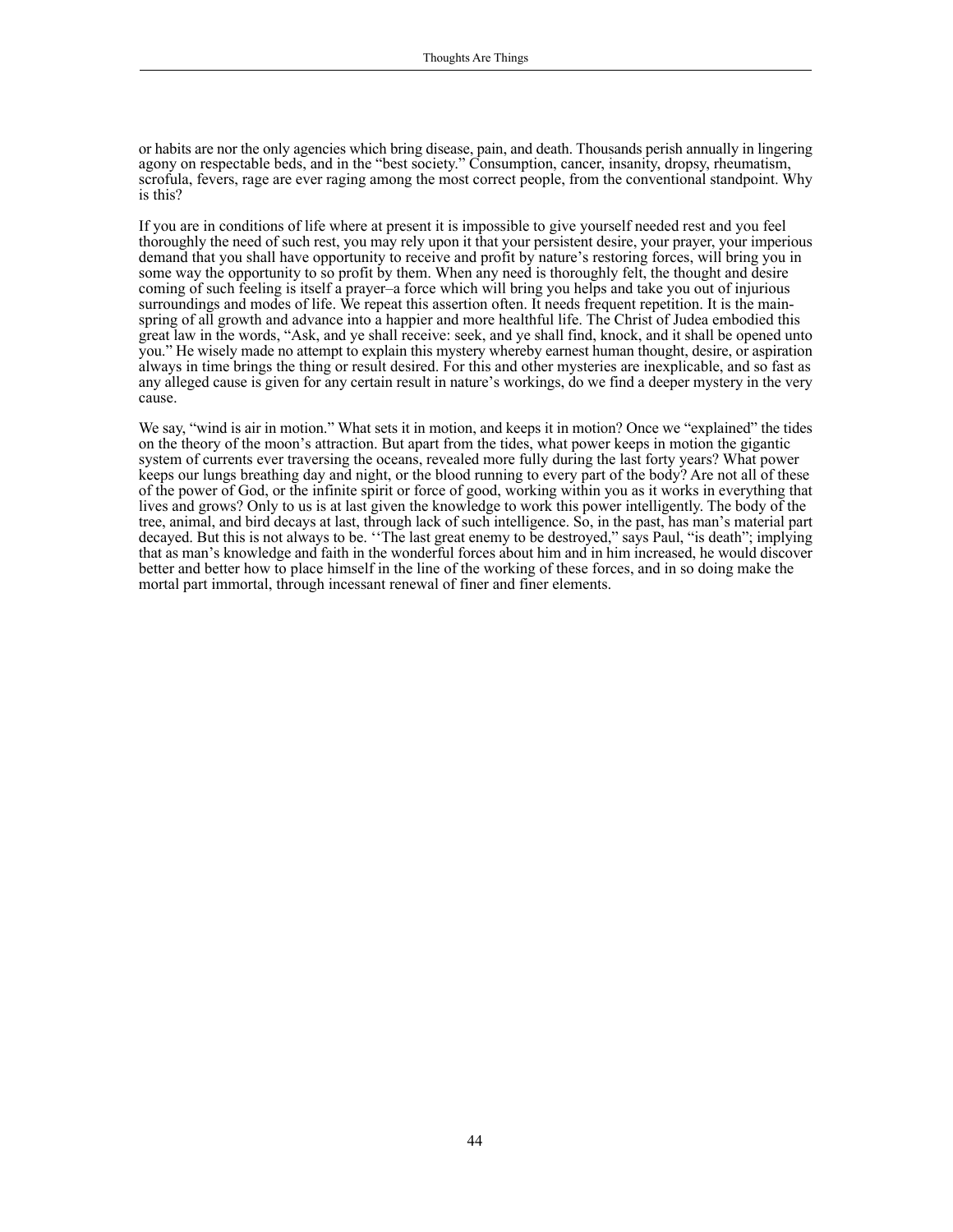#### *Chapter Eleven*

## **IMMORTALITY IN THE FLESH**

WE believe that immortality in the flesh is a possibility, or, in other words, that a physical body can be retained so long as the spirit desires its use, and that this body instead of decreasing in strength and vigour as the years go on will increase, and its youth will be perpetual.

We believe that the reputed fables in the ancient mythologies referring to the "immortals" or beings possessed of powers other and greater than "mortals" have a foundation in fact.

This possibility must come in accordance with the law that every demand or prayer of humanity must bring supply. There is now a more earnest demand than ever for longer and more perfect physical life, because now more minds see the greater possibilities of life. They appreciate more than ever the value of living in the physical. Such demand often takes this form of expression, "I have just learned how to live and it is nearly time for me to die."

The body will grow to these results through a gradual series of spiritual processes, operating on and everchanging, spiritualizing and refining the material. These processes do not retain the body a person may have now. They retain "a body," and an ever changing and refining body.

All disease (lack of physical ease) or sickness comes of a spiritual process, the aim of which is reconstruction of the physical body, first in the receiving of new elements, and second in the casting out of old ones.

Back of this physical reconstruction, however, there is going on the far more important reconstruction of the spirit out of which is built the body. These processes are continually going on with the body, operating through the skin, the stomach, and other organs, as well as in the periods of physical prostration or indisposition above referred to.

All sickness is an effort of the spirit renewed by fresh influx of force to cast off old and relatively dead matter. But as this intent has not been recognized by the race, the spiritual process or effort with its accompanying pain and discomfort has been held and feared as a signal or approach of death. So with no knowledge of spiritual law, and judging everything by the material, the temporary and necessary weakness of body accompanying the process has been considered an unmitigated ill. Such belief has in the past only aided the spirit to pile on itself more and more of belief in the untruth that after a certain term of years no power or force in the universe could prevent the physical body from "aging," shrivelling, weakening, and finally perishing.

The body is continually changing its elements in accordance with the condition of the mind. In certain mental conditions, it is adding to itself elements of decay, weakness and physical death; in another mental condition, it is adding to itself elements of strength, life and perpetual life. That which the spirit takes on in either case are thoughts or beliefs. Thoughts and beliefs materialize themselves in flesh and blood. Belief in inevitable decay and death brings from the spirit to the body the elements of decay and death. Belief in the possibility of an ever-coming inflowing to the spirit of life brings life.

If new life is being thus added to you, there must also be an accompanying throwing off of the old or relatively dead matter of the body, just as when an influx of new life comes to the tree in the spring it casts off the dead leaves which may have clung to it all winter.

Through similar inflowing of new life or force does the animal and bird yearly shed the old fur or feathers and take on the new, and correspondent changes take place throughout the whole organization of bird, animal and man.

This spiritual law works in all forms and organizations of the cruder form of spirit we call "matter." In the human being this influx of force is greater than in the lower forms of life. It does not flow equally to all human beings. Some receive more than others. But in the course of advancement men and women are to come who will receive so much of this influx as to be obliged to see these further possibilities of existence, and also to realize them.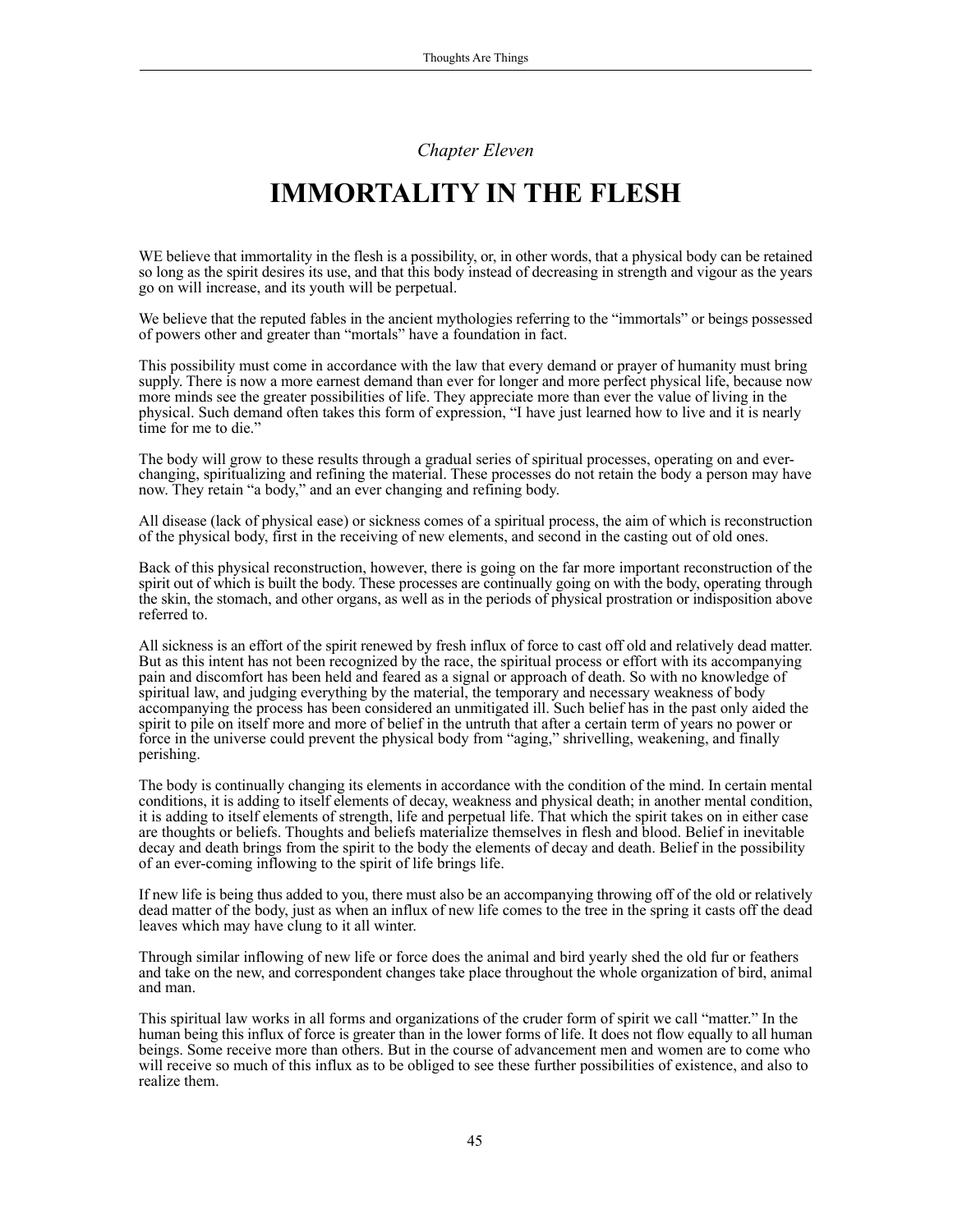When new ideas or thoughts are received by our higher mind or self, they are warred against by our lower or material mind. The body is the battle ground between these two forces, and therefore suffers. As minds come to trust even to a small extent in the Supreme Power and entertain the idea that physical disease and physical death are not absolute necessities, the higher Power must prevail. Some old error will be cast out; some new idea will come to stay; the body will be better and stronger after each succeeding struggle, and these struggles will also gradually become less and less severe, until they cease altogether.

People have in the past lost their physical bodies, because, being in ignorance of the fact that sickness is a process for the spirit to throw off the old material thought and take on new, they have used their forces in the wrong way to retain such thought. They retain it by their belief. Your belief will make your sickness a benefit or an evil to you. If you can but entertain the belief that it is a spiritual process for getting rid of old wornout elements, you assist greatly the mind in the performance of this process. If, however, you believe that sickness is entirely a physical condition, and that no benefit and only evil comes of it, you are using force only to load down the spirit with more and more error of which your flesh and blood will be in quality an expression, until at last your spirit rejects the body it has been trying to carry, and drops its burden. It rejects at last the whole body through the same laws by which it rejects a part of it when that part is spiritually dead.

If you receive with scorn the thought that your physical body through fresher and fresher renewal of Its substance can be made perpetual, you close to yourself an entrance for life, and open another to decay and death.

We do not argue that you "ought" to believe this. You may be so mentally constituted that you cannot now believe it. There are many things to be in the future which none of us have now the power to believe. But we can if the thing deemed impossible be desirable, pray or demand a faith which shall give us a reason for believing, and such faith will come in response to demand.

Faith means power to believe in the true, or the capacity for the mind to receive true thoughts. The faith of Columbus in the existence of a new continent was a power in him to entertain such idea greater than others of his time. People who to use the common expression "have faith in themselves," have also an actual power for carrying our their undertakings greater than those who have no faith in themselves. When you demand faith in possibilities for yourself that now seem new and strange; you demand, also, the power and ability to draw to you the capacity to see or feel reasons for truths new to you. If you demand persistently the truth and only the truth you will get it, and the whole truth means power to accomplish seeming impossibilities.

"Thy faith hath made thee whole" said the Christ of Judea to a man who was healed. To us this passage interprets itself as meaning that the person healed had an innate power of believing that he could be healed. This power which was of his own spirit (and not of Christ's) so acted on his body as instantly to cure his infirmities. Christ was a means of awakening this power in that man's spirit. But Christ himself did not give the person that power. It war latent in the person healed. Christ woke it into life, and probably only temporary life and activity, for we do not hear that any of the recorded cases of sudden healing in those times were permanent. They fell sick again and finally lost their bodies. Why? Because the faith or power they drew to themselves for a brief time did not come to stay. They had not learned to increase it continually through silent demand of the Supreme Power. Their spirits went back into the domain of material belief. When that belief again materialized a load on the spirit hard to carry, and they were sick, not one was at hand like the Christ to awaken it into a temporary faith or power.

No person can become permanently whole (which implies among other powers, immortality in the flesh) and have entire and permanent freedom from disease, who is ever trusting, or leaning on any other save the Supreme to gain the power of faith. In this respect every mind must stand entirely alone. You cannot draw the highest power if you depend always for help from another or others. If you do you are only borrowing or absorbing their faith. Such borrowed faith may work wonders for a time, but it does not come to stay. When that of which you borrow is cut off, you will fall into the slough of despond and disease again. You had really never drawn from the right source–the Supreme.

Our most profitable demand or prayer made consciously or unconsciously is "Let my faith be ever increased."

When you reverse your mental attitude regarding sickness and do but entertain the belief that it is an effort of the spirit to throw off errors in thought which as absorbed and received from earliest infancy are materialized in your flesh, you gradually cease to load up with error. You commence also the process of unloading and casting out all former errors in thought. The sickness you had many years ago in fear of death has in a sense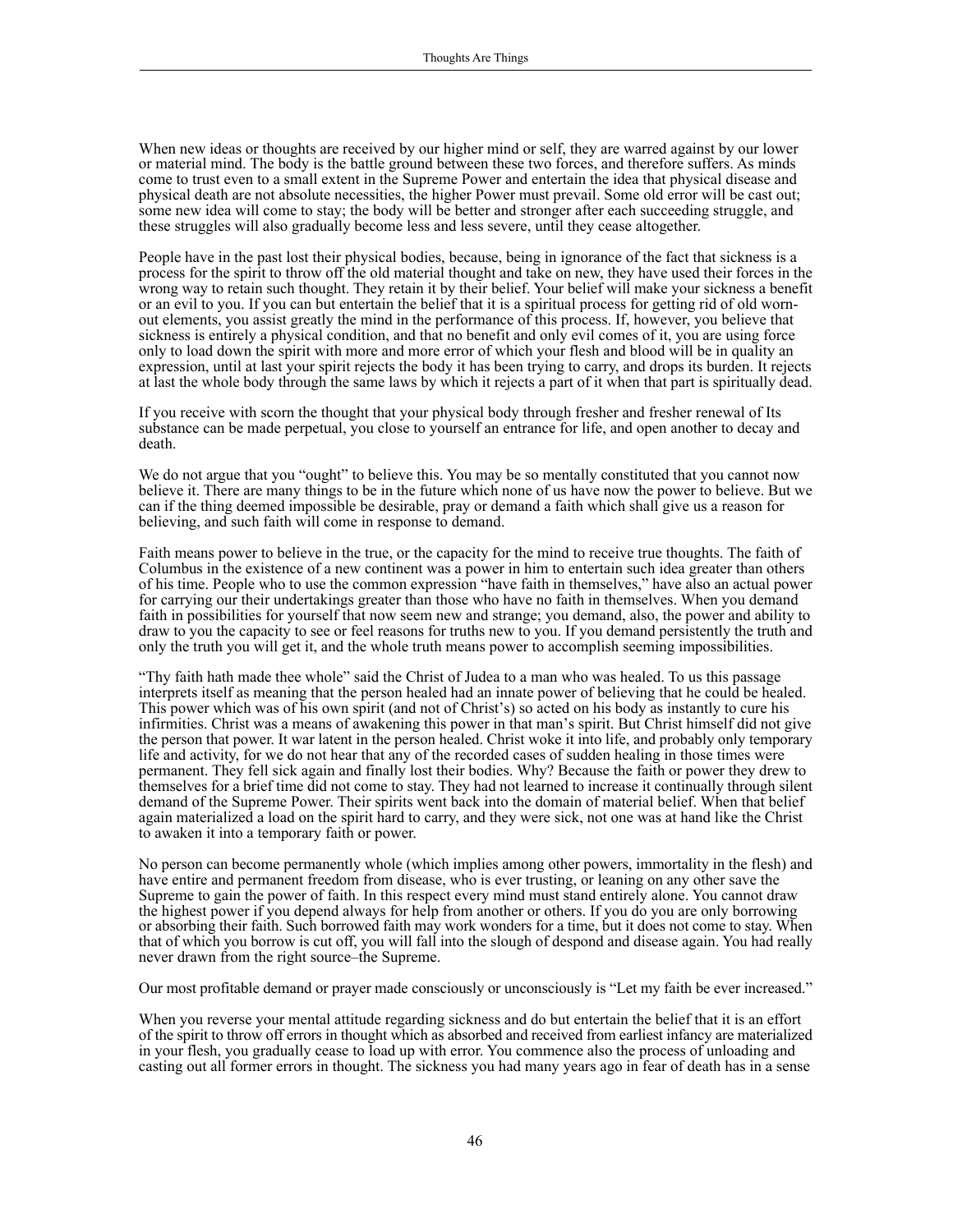packed away that particular remembrance of such mood of fear in your being, and with it the belief that accompanied such remembrance. That belief has been working against you all these years as all wrong belief must work against you.

It is literally a part of your real being, as all past individual remembrances and experiences are a literal part of our beings. It is retained in your spiritual memory, although its material remembrance may have faded out. That remembrance is in thought a reality. But it is the remembrance of a false belief, teaching that death and decay can never be overcome. This belief, the reversed action and state of your mind will cast out. But such casting out must have a correspondent expression in the flesh. The physical expressions of all your former coughs and colds, fevers and other illness must reappear, at first possibly severe, but gradually in a modified form. You are then unloading your old false beliefs. But if your belief is not reversed and you go on as before, regarding physical decay and death as inevitable, then with every illness in such mental condition you pack away another error, another untruth, and another addition to the load of untruths, whose certain effect, added to the rest, is to weaken, crush, and finally cause the body to perish.

There is no period in the "physical life" too late for receiving or entertaining the truth. There is no period too late for such truth to commence its process of physical renewal, and though that particular physical life may not be perpetuated, yet the spirit in receiving such truth receives a force which will be of priceless value to it on the unseen side, and by its aid it may be able the sooner to build for itself a more perfect spiritual body, and the ultimate of the relatively perfected spiritual body is the power to be and live in the physical and spiritual realms of existence at will.

If you hold to the idea that mankind are always to go on as in the past, losing their bodies, and are also to remain without the power to keep those bodies in perfect health, then you set your belief against the eternal fact that all things in this planet are ever moving forward to greater refinement, greater powers, and greater possibilities.

Medicine and material remedies may greatly assist the throwing-off process. A skilled and sympathetic physician of any school may be of much assistance. Everything depends on the mind and belief in which you take the medicine and the physician's advice. If you regard both as aids to your spirit in throwing off a load and building for you a new body, you give in such belief great help to the spirit, so to throw off and build. But if you regard both medicine and physician as aids only to the body, and a body also which you hold must at best weaken and perish some time during the next thirty, forty or fifty years, you will load up with belief in error faster than you cast it off, and the load becomes at last too heavy for the spirit to carry.

What causes the man or woman to be "bowed down by age?" What causes the stooping shoulders, the weakened knees, the tottering gait? Because they believe only in the earthly and perishable. The spirit is not earthly nor perishable. But you can load it down literally with an earthy quality of thought which will "bow it down toward the earth with such burden."

It is not the physical body of the old person that is bent and bowed down. It is that part which is the force moving the body, that is, his or her spirit loaded with material thought which it cannot appropriate or assimilate, which becomes so bent, bowed and weak. The body is always an external correspondence of your mind or spirit.

A body thus ever renewing, beautifying, freshening and strengthening means a mind behind it ever renewing with new ideas, plans, hope, purpose and aspiration. Life eternal is not the half dead life of extreme old age.

The person who can see only the physical side and temporary expression of life, who eats and drinks in the belief that only the body is affected by less eating and drinking, who believes that the body is sustained only by force, generated within itself, and that it is not fed of an unseen element coming from the spiritual realm of element, and who believes that nothing exists but what he can see, hear and feel with the physical sense (that is the material which is always the temporary and perishable), draws to himself mostly those forces and elements which cause the temporary and perishable, and these acting in his body make it temporary and perishable.

Death of the body begins with thousands many years before they are in their coffins. The pale face, and parchment-coloured skin, means a half dead skin. It means a portion of the body on which the spirit works the casting-out process of dead element, and taking on of the new very imperfectly. In the freshness of infancy and early youth, the spirit cast out and took on more vigorously. As years went on untruth was absorbed by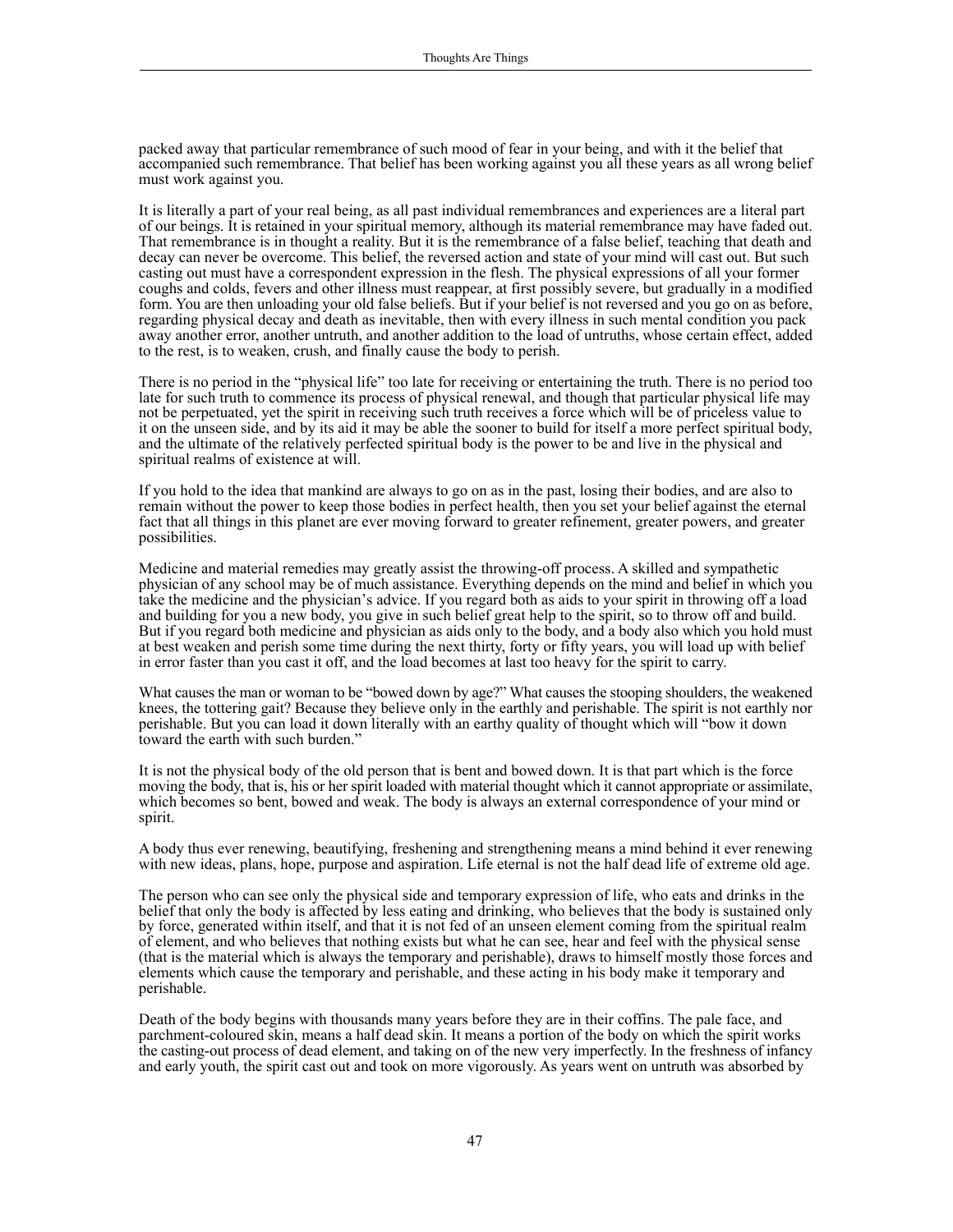that spirit. Its growth in knowledge was more and more retarded. Responding physical changes became slower and slower. The body commences to show "signs of age," that is to die. Because such spirit was less and less fed of that element which brings constant renewal of new thought which is new life.

So far does the belief and faith in weakness and decay prevail with the race that wisdom is often allegorically portrayed as an old man, gray, baldheaded, bowed and sustained by a staff. That means a wisdom which cannot prevent its own body from falling to pieces. In that form of being we call the child (a spirit or mind having come in possession of a new body), there is for a period a greater spiritual wisdom than when the child is physically more matured. It is the unconscious wisdom of intuition. It is for a time more open to the truth. For such reason, up to the age of eighteen or twenty, the spiritual casting off and taking on processes with the body are more perfectly performed. These relatively rapid changes in the physical maintain the bloom and freshness of youth. Sooner or later, however, the higher spiritual process ceases gradually to operate. Beliefs in the false, as taught or absorbed from others, materialize themselves in the body despite all the resistance of the higher mind as expressed in pain and sickness. The load of belief in the earthy and perishable accumulates. The body assumes an appearance in correspondence with such thought. At last the higher mind refuses longer to carry such a burden, flings it off, and leaves a dead body.

The death of the body is then the final process for casting off cruder element from the spirit which it can no longer use or appropriate. But it is very desirable for the spirit to be able to keep a physical body which shall refine as the spirit refines, because in such equality of refinement between the spirit and its instrument, our increase in happiness is greatly advanced, and the relatively perfected rounding out of our powers cannot be realized until this union between spirit and body is effected.

When the Christ of Judea said to the elders of Israel of the little child, "Except ye become as this child ye cannot enter the Kingdom of Heaven," he meant as the text interprets itself to us, that they should become as open to that inflowing of force as that spirit (the child) was at that period of its existence. Were such influx maintained, the youth of the body would be perpetual.

The child is more "led of the spirit" than the grown-up person. It is more natural. It discards policy. It shows openly whom it likes and whom it does not. It has often more intuition. It will dislike a bad man or a bad woman when its parents see no evil in that person. It knows or rather feels far more regarding life than its parents give it credit for. But it cannot voice its thoughts in words. Yet the thoughts are still there. It has not learned to train itself to the double-faced custom of the world which smiles in your face and sneers behind your back. It is relatively natural. Its spirit for a time gives itself free expression. When the spirit loses this freedom of expression when we pretend what we are not, when we say "Yes" outwardly and think "No" inwardly, when we court only to gain a favour, when we feel anger or disappointment or irritation within and pretend content and happiness without, we become more and more unnatural in all tastes and desires. We blunt and for a time destroy all the higher spiritual senses and powers. We become unable to distinguish truth from falsehood. We are unable to feel spiritually what faith means, much less to draw this great and indispensable power to us, and without this drawing power the physical body must be cast off by the spirit.

The body in dying does not "give up the ghost." It is the ghost (the spirit) that rejects the material body. Its spirit, through casting off unbelief, becomes more and more accessible to thoughts and things that are true, and, therefore, grows to more and more power, it will, acting in all parts and functions of the body, operate the casting-off process more and more quickly, as it does in the material youth. It will refuse or reject through the physical senses of touch or taste anything which would injure or adulterate it. It can attain to such power that an active poison if accidentally placed in the mouth would be instantly detected and rejected, or it swallowed would be instantly cast from the stomach.

It is not the physical stomach which rejects food unfit for it or casts out the nauseous dose. It is the spirit which moves the organ to such action through a knowledge of its own, that the cast-out substance is unfit for it. It is so unfit because there is no spirit nor quality in the rejected element which can assimilate with and help the spirit. As your spirit grows in power this sensitiveness to all things which can do it evil, be they of the seen or unseen world of things, will increase. It grows keener and keener to the approach or presence of everything evil, and casts it off. It will warn you instantly of the evil or designing person. It will tell you what is safe and fit for your association. It will at last cast out or refuse to receive all evil thoughts which now you may daily receive unconsciously, and which work more harm than anything material can do, for by them the spirit is poisoned.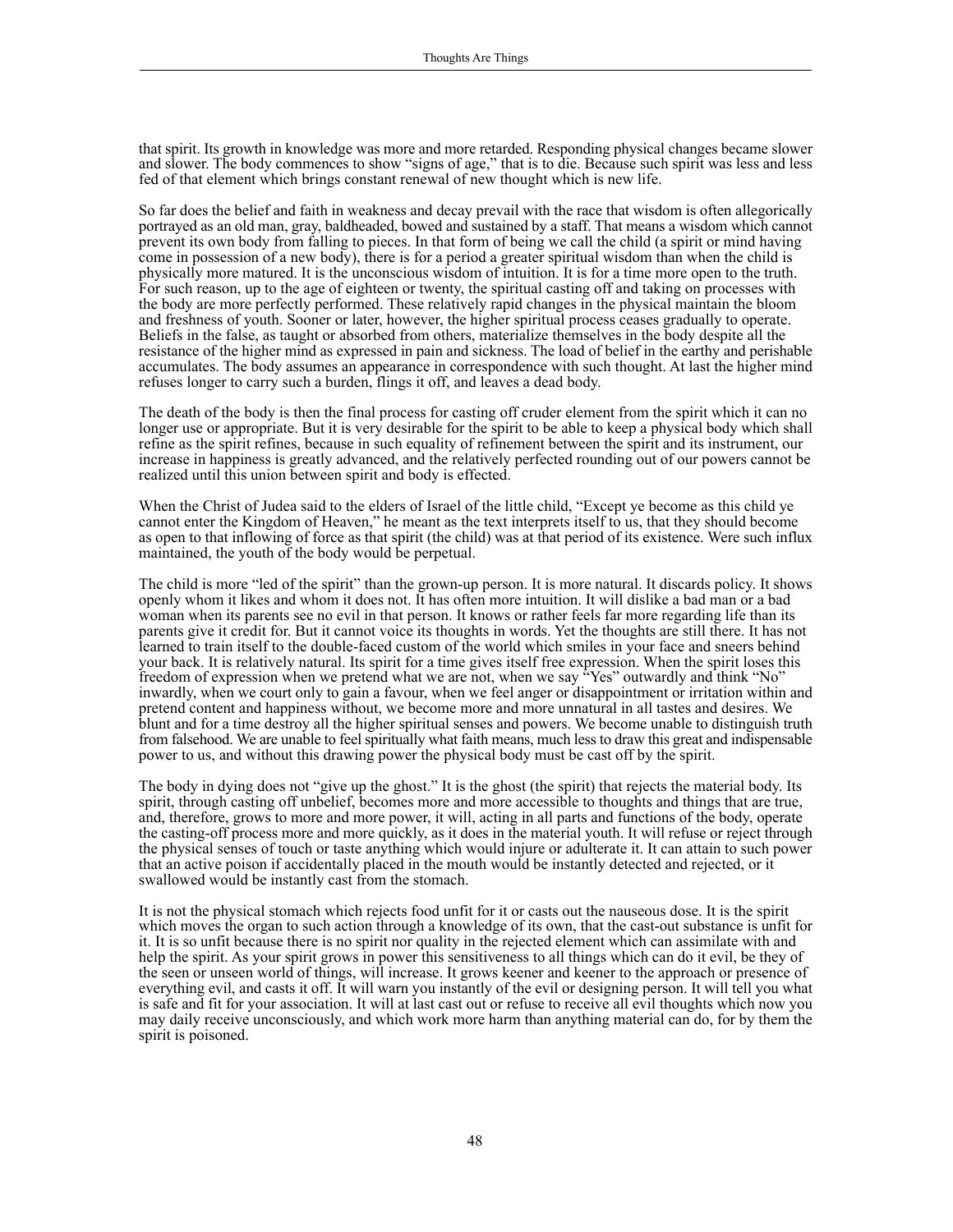As faith increases many material aids will be called in by the spirit which will greatly help the renewing processes. These aids will come in the selection of foods, in choosing proper associations and other changes of habit and custom. But it is the spirit which must prompt and direct these material aids. When such prompting comes you will be obliged to follow it. The food to be avoided, you will not be able to eat. Your taste will reject it. The association injurious to you, you will not be able to keep company with. The habit to be changed will drop off easily and naturally.

But if you make any rigid rules for yourself in these matters in the hope they will tend to spiritualize you, you are allowing the material self to take the matter in hand. The material or lower mind is then trying to give the law and rule and refine the spiritual or higher self. Let the spirit increased in faith, do the work, and when the time comes for you to reject any animal food or any of the grosser element in any form, the desire and relish for these will have gone.

In stating our belief that immortality in the flesh is a possibility, we do not infer that it is one which any now, physically alive, may realize. Neither do we infer it is one they cannot realize. Nor do we argue that people should immediately set to work in any material sense in order to "live forever." We hold only that it is one result which must come sooner or later of that spirit evolution or growth from the cruder to the finer, which has always been operating on this planet and on every form of matter. Matter is spirit temporarily materialized so as to be evident to correspondent physical sense.

As we grow in the faith of these spiritual processes for casting out the old and taking in the new, and consequently realize the accompanying greater refinement or spiritualization of the body, we shall aid more and more those who are nearest us in the unseen side of life. For as we become more spiritualized in the flesh they are helped to materialize more of the spirit. In other words, we shall become physically tangible each to the other, because in the material thought we cast off there exists an element which they can appropriate to make themselves more material. Their spiritual bodies are also under the same laws as regards the throwing off and taking-on process. What they throw off as coarser to them is the finer and fit for us, This element we spiritually absorb. It is for the time and condition a certain spiritual food and life for us. Through what they throw off we are aided to spiritualize the body. Through what we throw off they are aided to materialize the spirit.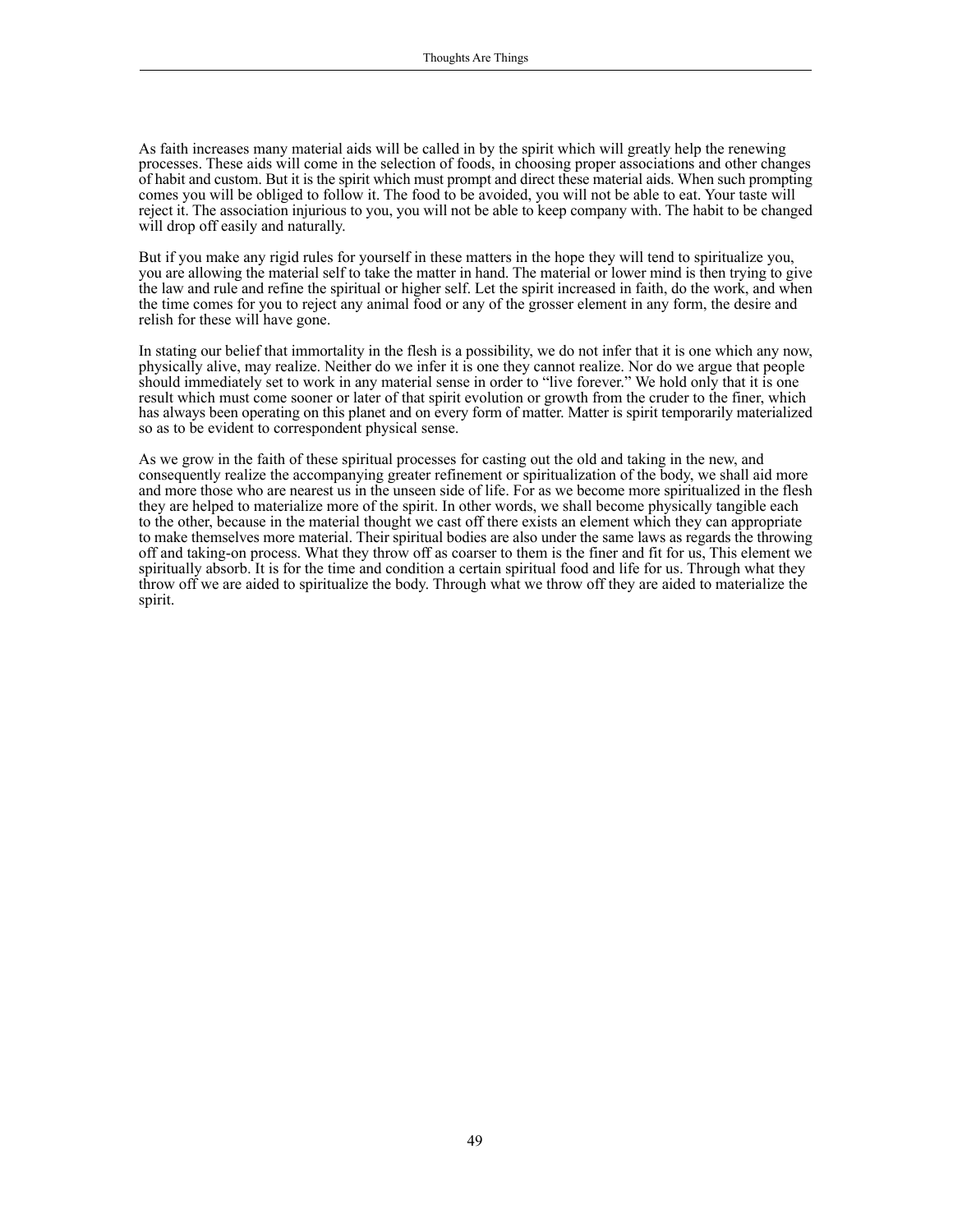#### *Chapter Twelve*

## **THE ATTRACTION OF ASPIRATION**

WHY may we not maintain a level of serenity of mind? Why are we so subject to periods of depression?

It is because, no matter how well-positioned you are in accord with your ideal of living, you are still to a greater or less degree affected by the discordance which reigns about you. Are you gentle and humane toward the animal creation? The wild birds, your free pets who come and build their nests in the grove, are murdered for sport or gain before your eyes and you are quite helpless to prevent it. You live amid a scene of incessant cruelty and slaughter. The animals fostered by man's care are bred under artificial conditions and thereby developed into unnatural and really unhealthy growths for his amusement or profit. This refers to all manner of "fancy breeding." Nature when left alone does best for bird or animal, and the birds or animals have their individual rights as well as man. A strained and morbid taste will grow an enlarged and diseased liver in a goose to make thereof a certain dish. Your race are so growing disease all about you. Disease means mental as well as physical unhappiness. Directly and indirectly this unhappiness affects you.

The finer your organization and the more open is it to a finer life, the more easily annoyed is it here by the many ills about it. You can hardly go abroad without suffering mental or physical pain. Your houses, cars and boats in winter are overheated and full of noxious vapours from the fuel used, as well as emanation from the human bodies packed in them. You may be obliged to sleep in rooms where this unhealthy heat is partly relied on to warm your when at rest. You must breathe it when in the unconscious state of recuperation, and awake with it incorporated into your being. You are liable to eat staleness and decay at the best of your public tables. You are pained by scenes of cruelty, brutality and injustice. That is the predominant thought active in the atmosphere of the crowd, and it affects your thought.

There is thought, or if you please so to call it, mental action embodied in every material thing about you, and the brightness or darkness of the thought depends on the condition of the material thing. The eating of stale fruit or vegetables may indirectly give you the blues. The live fresh fruit gives you life. Decay is the disorganization of matter. You want to feed on the perfect organization, neither over nor under ripe. You want it, if possible, when the article fed upon is at its fullest stage of life, so that you may receive that life.

You violate ignorantly, unconsciously, and even for the time, necessarily, many laws of physical and mental health. Relative to food, air, warmth, as spoken of above, you may always have been dependent on artificial props. You were born so dependent. You may have come into the world with a body, the partial development of artificial and improper food, and an artificial life brought down to you through the blood of many generations.

This artificial life must in some way bring pain. Your alcoholic stimulant brightens for the moment but leaves a much longer period of pain behind it. But the evil of alcohol is really small as compared with scores of causes for human ills in daily active operation about you in places crowded with people, and all the more dangerous from being quite unknown.

You ask, why even in solitude you cannot maintain a certain evenness and serenity of mind of which you realize sufficient to long for?

Assuming that in the past you have been diseased physically, and of course mentally, do you expect to be instantly cured of such a long illness? Certain habits of thought cannot be otherwise than gradually removed. So with certain habits of body consequent on such habits of thought, such as the habit of hurry, the habit of worry, the habit of laying undue stress on things not the most needful for the hour; the habit of trouble borrowing and many others, which permeate and influence every act of life. Their combined effect is exhaustion, and exhaustion is the real mother of most of the ills flesh is heir to.

Whatever exhausts the body, be the motive for effort of good or ill, benevolence or selfishness, lessens the power to resist these many causes for pain and consequent depression of spirits.

So long as earthiness or grosser spirit has the ascendancy, we see mostly on the earth side. We sense mostly the repulsive in the individual. We are slow to see the good. We can like but few. We dislike many. But when spirit gains the ascendancy, this is reversed. We see then clearly the good in all. We are thereby attracted more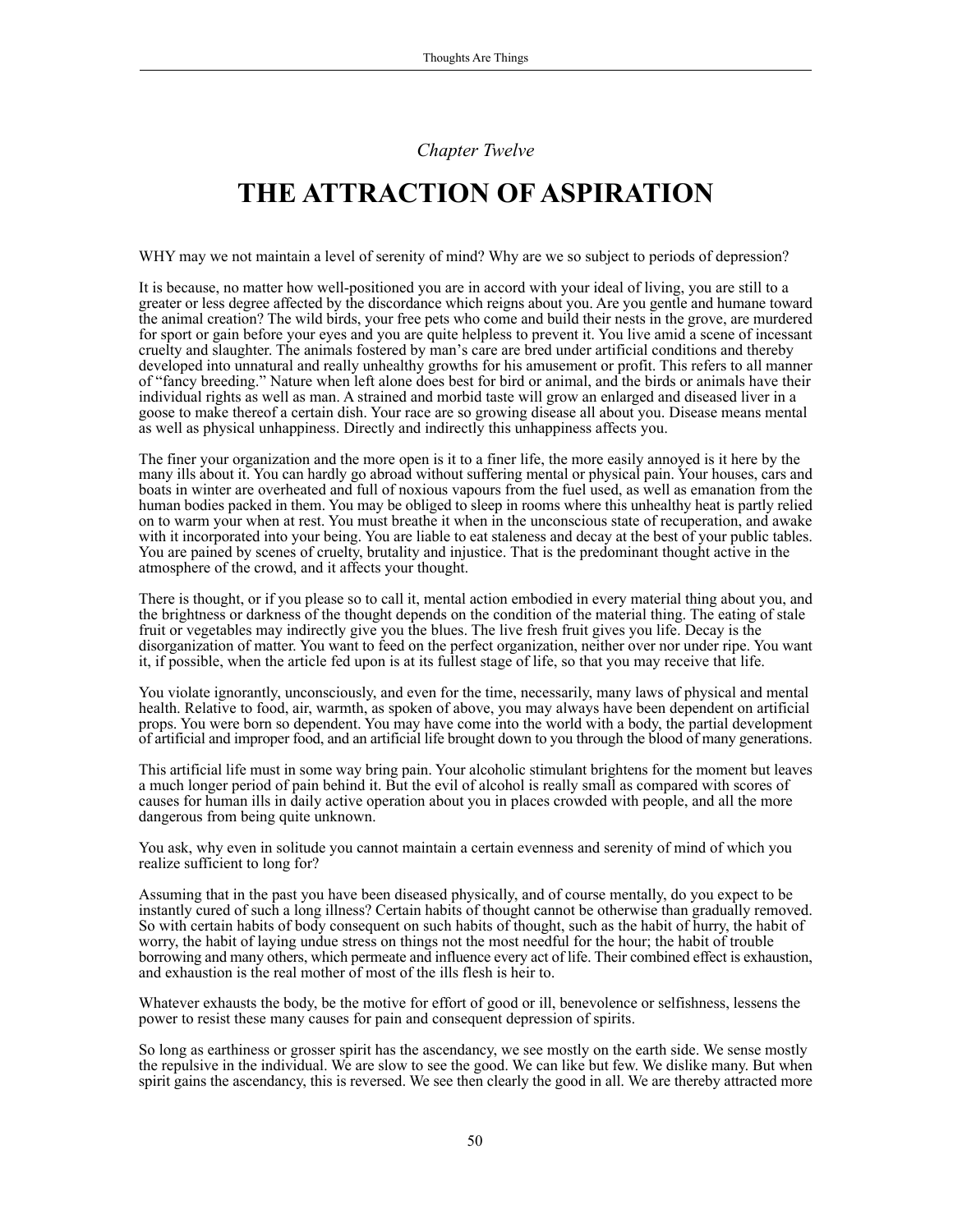or less to all. And as we find the good in all, we get good, from all. We cease then to be so strongly repelled by individual prejudices. We love more than we hate. While earthiness prevails we hate more than we love. We see more to loathe and detest than to admire. We are blinded to the good and too sensitive to the evil. Seeing and feeling then more of evil than good, we are injured by it. To hate, to be strongly prejudiced, to be unable to hear mention of the loathed person's name without a thrill of indignation or disgust, is to be continually inflicting wounds on self. To be able to admire, to have the clear sight to detect the good in the lowest nature and to keep the evil out of sight, is a source to us of strength, of health, of continual increase of power. Love is power. You are always the stronger when In a condition of admiration.

Attraction is the Law of Heaven, repulsion that of Earth. Spirituality is attracted to what it finds of itself anywhere. It sees the diamond in the rough, though embedded in the coarsest mould. It sees the germ of superior quality in the coarsest nature. It can fix its eye on that germ, and hide from itself the coarser elements. In so doing it throws its power on that germ, and warms it into life. The basest nature mounts to its highest level in the presence and under the influence of the higher. There is little need for the true missionary to preach in words. He or she exhales an atmosphere of divinity which is felt by all. Precepts need to be felt more than heard. The prejudiced against the sinner is only a spiritual porcupine. He stings all he touches.

So long as we feel that strong repulsion, through seeing only the defects in another, so long are we ruled by such sentiment. We are in fetters. We are in his or her presence so full of hatred as to be unable to assert the better part of ourselves. All our own evil is called out and comes to the front. There is only the clashing of opposing wills. In such case, we, though in reality the more powerful party, become the weaker for the time being. We are obliged to allow the pupil whom we should teach by example to domineer over us. Cynicism is born of repulsion and personal prejudice carried to its extreme. The cynic ends by finding everybody unbearable and at last hates himself. No cynic was ever in good health. Cynicism is blood poisoning. The cynic is ever hunting for the ideal without. He should find it within. This when once found would be ever creating ideals from all without. His own loving spirit would graft and build itself or all with whom he came in contact.

Divinity is also contagious. That would be a poor Divine Plan which allowed only evil to be infectious. Goodness is catching. In good time the world will learn that health is also. But hitherto mankind have so much feared and even admired the devil, as to have accredited evil only with inoculating quality, while all manner of good is supposed to be drilled into poor human nature by painful and laborious processes.

There cannot be the highest health and vigour without aspiration and purity of thought. Pure thought brings the purest blood. Impure thought, despondent, hopeless, repining, fault-finding, fretful slanderous thought is certain to make the blood impure and fill the system with disease. Without aspiration your best care for the body will be relatively of little help. You may as to garb and person be scrupulously clean; you may pay the utmost attention to diet; yet after all you are but cleaning the outside of a vessel which within is ever filling up with uncleanliness.

With an ever increasing purity of thought, cleanliness and care for the body will come as a natural result. The vessel will clean itself. Proper care for the body in all respects will be a loving effort for that body. Bathing will not be an enforced task but a recreation. Diet will be regulated by the natural demand of appetite. Taste or relish will be the standard for acceptance or rejection. Excess will be impossible, so watchful will be the healthy palate to regard the first faint sign of sufficiency as the signal to cease any kind of indulgence. It is this aspiration for the highest and best that in time causes an actual new birth of the body–a total "reformation" throughout in the quality and composition of flesh, bone, blood, muscle and sinews; a change in the material organization corresponding with that of the spiritual. The flesh by it is spiritualized, that is, made up of finer elements. In all aspiring minds is this process going on. The rule of spirit over flesh brings perfect immunity from disease, intensifies every power, gives far greater capacity for effort in any field, and at the close of the Earth life ensures a painless passing out of the spirit–a simple falling to sleep of the earthly body and a waking up on the other, the spiritual side of life.

The path of self-healing lies in the calling for the elements of health and strength, to drive out disease. That is you pray for such elements and they come to you. Strength or vigour is an element of spirit or more refined matter. The more often is your will exercised in praying for it, the quicker will it come. This is the secret for the perpetual maintenance and increase of vigour or any other desired quality. When sensible–by signs quickly detected–of lack of power, call, pray, desire more. Its rapport with the elements causes such power immediately to flow in upon it. You may become weary. Your will put thus in operation causes an immediate influx of strength, as soon as it places itself in certain conditions for such inflowing.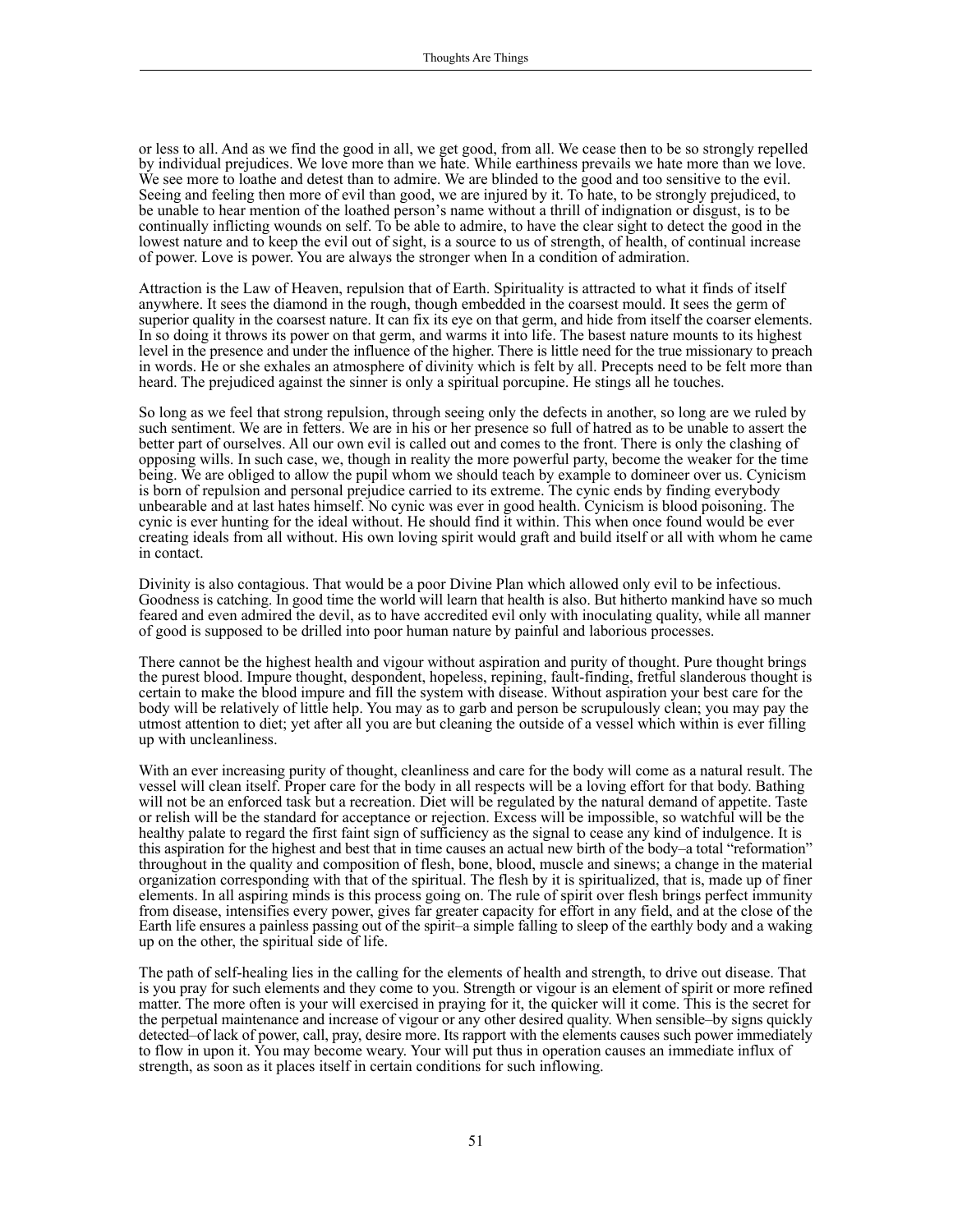Say you arise in the morning weak, languid, with no physical or mental energy. Keep your mind as much as you can from dwelling on your ailment. Keep it as much as you can on the thought of strength, vigour, health, activity. As aids to erect this frame of mind, fix it as much as you can on illustrations and symbols of Nature's force and power, on storm and tempest, on the heaving billow and majesty of the Ocean, on the Morning Sun rising in all his glory to refresh and invigorate man, animal and vegetation. If there be in prose or poetry any illustrations of this character which affect you strongly, recur to them. Read them, aloud or in silence. Because in so doing you are setting the mind in the right direction to receive strength. In brief think of strength and power and you will draw it to you. Think of health and you get it. Let your mind dwell on weakness, on never getting well, on the dark side, on everything of discouragement, gloom and darkness and you draw to you the contrary and hurtful elements.

As decay attracts and generates decay in the things we see, so does any weak decaying order of thought attract its like of the things we do not see. Unconsciously many sick and ailing people nurse their complaints more than they nurse the bodies carrying such complaints. They are always thinking of them and talking of them. They actually crave sympathy for the hurt more than for the body afflicted with it. And the sympathy so brought out from surrounding friends, actually nourishes the injury and increases the ailment, when the thought of patient and friends should be placed on a strong healthy body for the patient. The more of such thought concentrated on the patient from those about him or her, the more of drawing power you have to bring vigour to the one afflicted.

Bear in mind it is not here argued that such relief can always be immediate. A mind long unconsciously set in the opposite direction of dwelling on self weakness, cannot immediately reverse its movement and set itself in the contrary and strength-drawing direction. It may have become so habituated and trained to dwell on the dark side as to be almost unable to fix itself on any other. But as the attempt is made and persisted in, more and more power will come to put it in the desired strength attracting frame. The effort must be made. It may take time, but every atom of effort so made is an accretion of strength which can never be lost.

Do not demand arbitrarily or despotically that any member of your body get well of a hurt, that any organ or function become stronger. Your body is as a whole an individual separate from your spirit and with a peculiar physical life of its own, as a whole it is an organization made up of a number of other organizations, each charged with a specific duty, as the eye to see, the ear to hear, the tongue to taste, the stomach to digest, the lungs to breathe. All of these are in a sense individual organizations. Each is open to the enlivening, cheering effect upon it of the element called "love" and that element you can send it. Bandage a hurt, lovingly, tenderly and the element not only inspires the careful, tender treatment, but it goes into the hurt. It acts as a salve and a strength. It gradually binds and unites the ruptured parts. Bind it with indifference, bind or wash it as an irksome task and the sentiment inspires not only a careless and even rough treatment, but fails so to salve and strengthen it with the needed element–love. Bind it with actual hatred and you are self-poisoning the part affected. Hate is the element of poison, Love of healing.

The same principle and process applies to the weak eye, the deafened ear or any ailing or weak organ. Will at times your affection direct to the ailing member, and in that spirit ask it to recover its strength. Be not deterred by the apparent simplicity of this statement, but try it. If you are impatient or angry at eye, or ear, for not being perfect in their office, you do but throw that element of impatience on those organs. You fret and annoy them in their efforts to do their best. There is as yet no such thing as a relatively perfected life among our race. Because such a life means a life and a body without disease or pain, and also a life without the present form of death to the body. A relatively perfected life means a life whereby a mind or spirit has grown to, or gathered so much power by simply asking or praying for power; or in other words, setting that mind as a magnet in the proper attitude to attract power, that it shall be able constantly to recuperate or make over the body with fresher, newer and finer material, and also to put this body on or take it off, materialize it at pleasure, as did the Christ immediately after his crucifixion. The Jews had only destroyed his material body. The spirit of Christ had power to re-clothe itself with a new body. Of this another record illustration is the prophet Elijah's translation to Heaven. That which his companion Elisha saw was Elijah's spiritual or finer body, the counterpart of his material body, and this body was of such fine element that it had come into the domain of and could make use of an attraction not yet recognized by our scientists–the attraction or power which draws upward the opposite of the attraction of gravitation which draws downward or toward the earth. The Attraction of Aspiration.

Every thought or desire of ours to be nobler, more refined, more free from malice, ill-will to others, and to do others good without exacting conditions is a thing, a force of unseen element which does actually tend or draw upward, or in other words, away from the earth or any form of that cruder type of spirit seen of the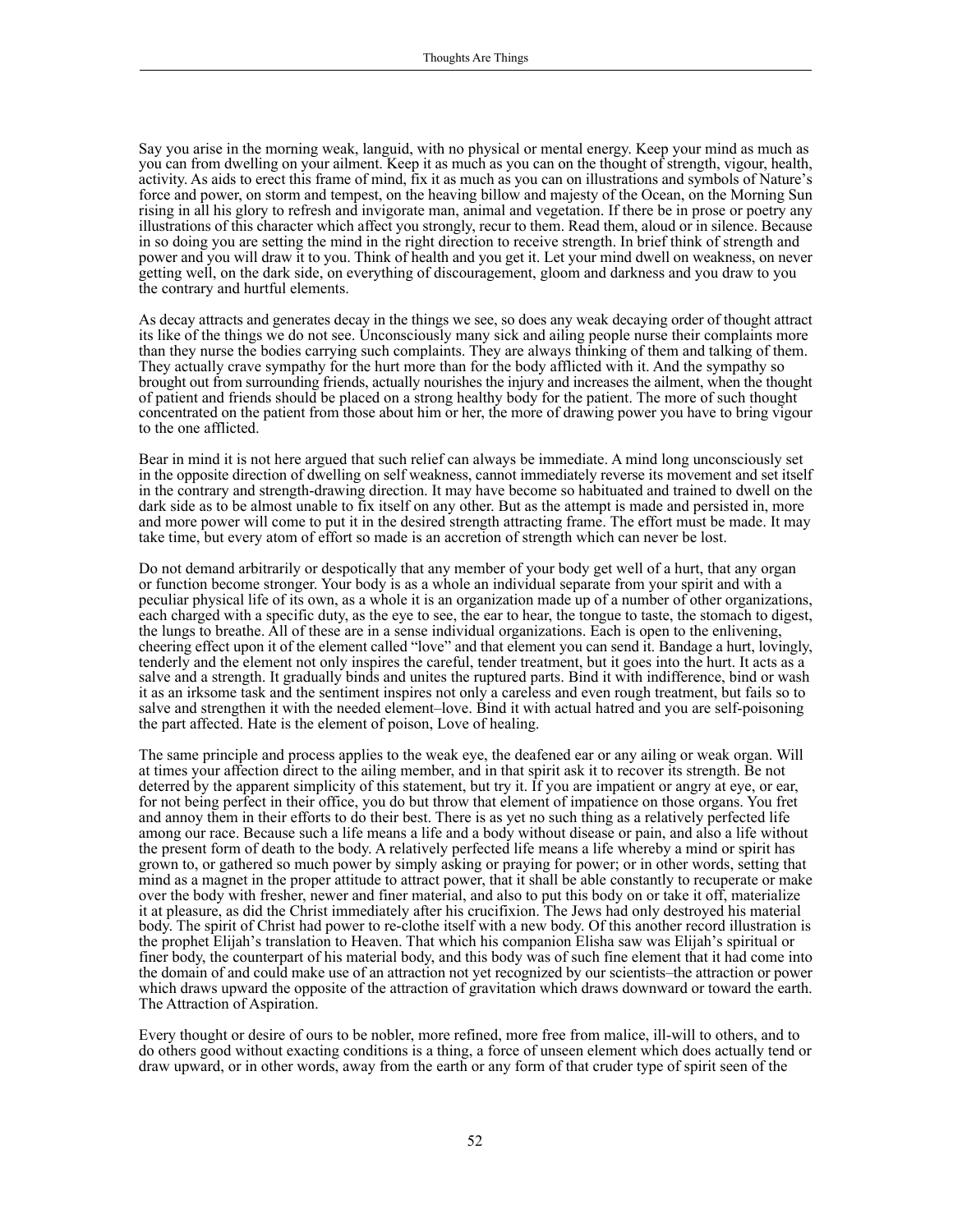physical eye, or apparent to the body's touch which we call matter. This the aspiring order of thought you draw from the higher realms of spirit or element every time you wish, pray, or desire it. You are drawing to you then, that of unseen element which incorporates itself with your body and spirit, and it then commences literally to draw you toward the realm and element of greater, broader, purer life existent in zones or bands about our planet. It will, as you persist in this aspiring thought, make you stand more erect. The phrase "the upright man" or woman implies that the effect of this unseen element so brought you of aspiration makes you physically as well as spiritually upright. It lifts every physical organ into place. It is the thought current drawing from above the mood of impure or immature thoughts the mood of unwise or personal selfishness which seeks only personal gratification without thought or care of others. The thought or mood of gloom, discouragement, self depreciation comes of the the overruling attraction of earthly seen or physical things.

When you are ruled by the attraction of gravitation, or, in other words, the attraction of material things, it will tend to make your shoulders rounded he and stooping, your head bowed and your eye down- cast. Your heart will also in some way be literally bowed down through grief, or worry, or anger, or some form of immature thought or attraction coming of seen things or cruder forms of spirit. Every organ of the body will be similarly displaced and tend toward the earth. There is always between things and forms material and things and forms spiritual, an exact and literal correspondence. The shape of every man and woman's body, the expression of the face, their every gesture and mannerism to the crook of a finger, and their physical health, is an exact correspondence of their spiritual condition or, in other words, of the state of their minds. It is a duplication in seen matter and movement of what they are thinking in unseen matter.

As you are ruled more and more by the attraction of aspiration, the desire to be more and more of a God or Goddess, the determination to conquer all the evil within you, which is the only way to conquer any and all evil outside of you, your form will in accordance grow more upright, your eye will be more open and uplifted, your heart will be "lifted up," your cheeks will bloom with fresher colour, your blood will fill more and more with a finer and powerful element, giving to your limbs strength, vigour, suppleness and elasticity of movement. You are then filling more and more with the Elixir of Life, which is no myth but a spiritual reality and possibility.

Our race hitherto has been dominated by the attraction of physical things or seen element. It has said there is nothing in existence but what can be seen or felt of the outer inferior or coarser senses, and consequently there has been nothing else to us. A man may perish of thirst surrounded by springs of cool water, and if he know not of such springs there are none for him. Our condition has been analogous to that.

With the more perfected race of the future on this planet there will be no painful death of the body as at present. Every such painful death is the direct result of sin and transgression of the Law of Life. The ending of the body of the future will be the birth or development of a new physical body for which the old one shall serve as a shell or envelope until the new one is ripe and ready to come forth in a manner analogous to the development of the moth or butterfly from the cocoon. Such growths and transitions will take place at lesser and lesser intervals, until at last the spirit will grow to such power that it can will and attract to itself instantly out of surrounding elements a body to use so long as it pleases on this stratum of life This is the condition foreseen by Paul when he said, "O Death, where is thy sting? O grave, where is thy victory?" And again where he writes, "The last great enemy which shall be overcome is Death." We quote Paul, because no ancient teacher has more plainly foreshadowed these possibilities than he. Undoubtedly they were known to others both of the recorded and unrecorded human history of this planet which stretches back to periods far more remote than those inferred in the Mosaic creation.

These truths, these possibilities for avoiding decay, death and pain, and growing into and taking on a newer and newer body, and newer, fresher and more vigorous life, vitally affect us of today. We must not regard these statements as affecting only a coming race of people of some far distant future They affect us. They are possibilities for us. We have belonging to us the powers for bringing to us new rife and new bodies. If you are not told of these your powers how can you ever use them? You are then as a pauper having, unknown to yourself, a thousand dollar bank note sewed up in the lining of your ragged coat. This knowledge is for you the "pearl of great price." You cannot sell this pearl. You cannot trade it for that of your neighbour's. You cannot accumulate your neighbour's powers; you can only grow and use yours alone.

You wonder perhaps and say, "Can these truths, these marvels belong to our common-place age and time? "But ours is not a common-place, or prosaic age and time. It is only our lack of seeing clearly which may make our time seem common-place. We live surrounded by the same elements, and we are in possession of the same powers to greater or lesser extent, whereby the three young Jews passed unharmed through the fiery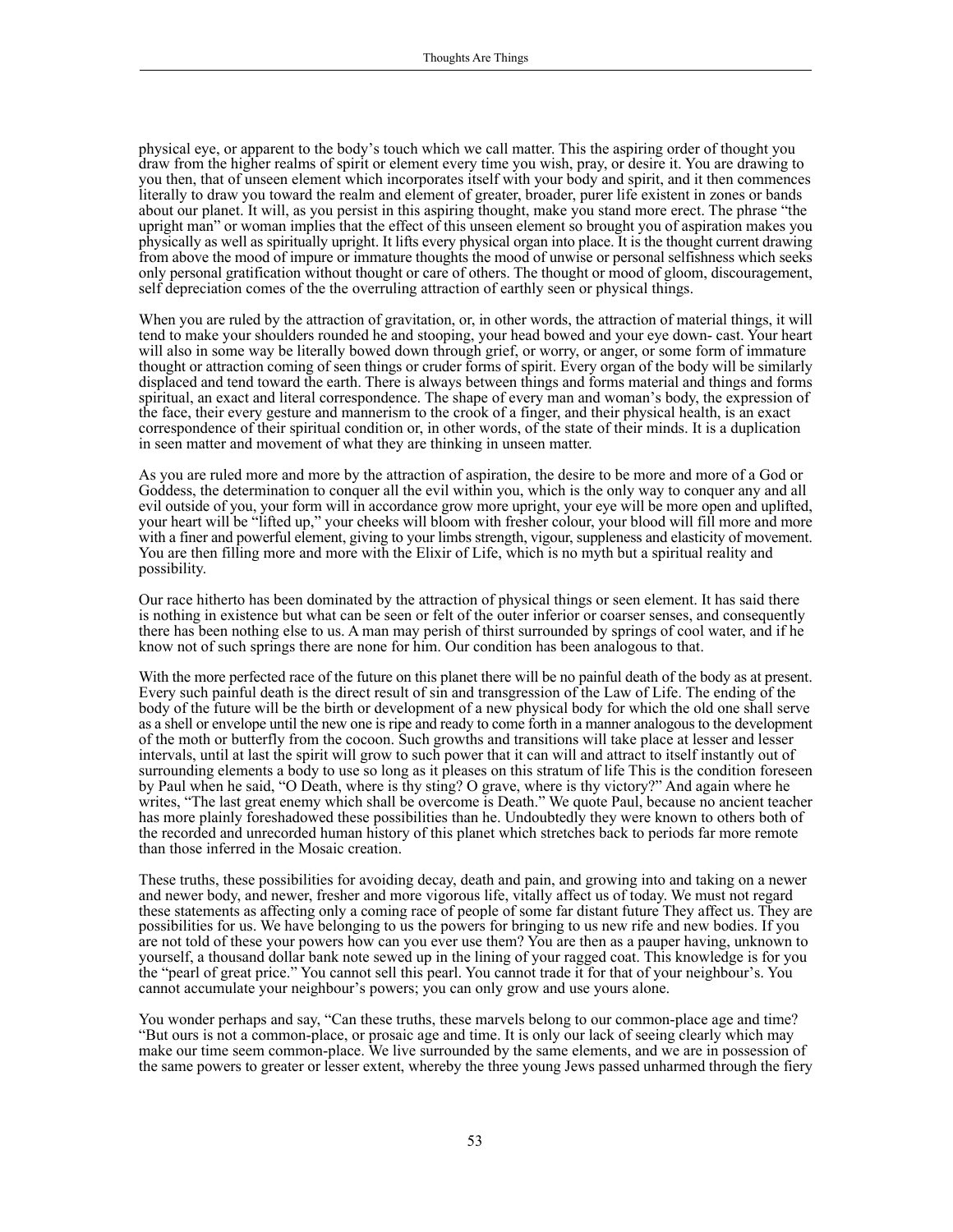fumace–whereby the Prophet Daniel, through exercise of the superior force of human thought, quelled the ferocity of the lions in the den; whereby Paul shook off the serpent's venom; whereby the Man of Nazareth performed his wonderful works. "Was not this God's power?" you ask. Yes, the power of God or the Infinite and incomprehensible spirit of Eternal Good working in and through these His children, as the same power can work in and through us the more we call it to us, demand it, importune it and depend upon it. It is simply the power of the higher mind over the lower or cruder mind. All seen element, or as we call it matter, is expression of the lower or cruder mind. Rocks, hills, clouds, waves, trees, animals and men, are all varying expressions of the lower cruder mind. The power of mind over matter means the power of the higher mind over all these expressions of the lower mind.

The aspiration, the earnest prayer or demand to be better, to have more power, to become more refined, will bring more and more of the finer elements and forces; that is spirit to you. But the motive must be the natural heart-felt zealous wish to impart what you receive to others. You cannot call the fullness of this power to you if you intend living only for self. You may get it to a degree and accomplish much by it. Your demand if living only for self may bring to you houses, wealth and fame. But the demand based on the selfish motive will in the end bring only pain, disease and disappointment.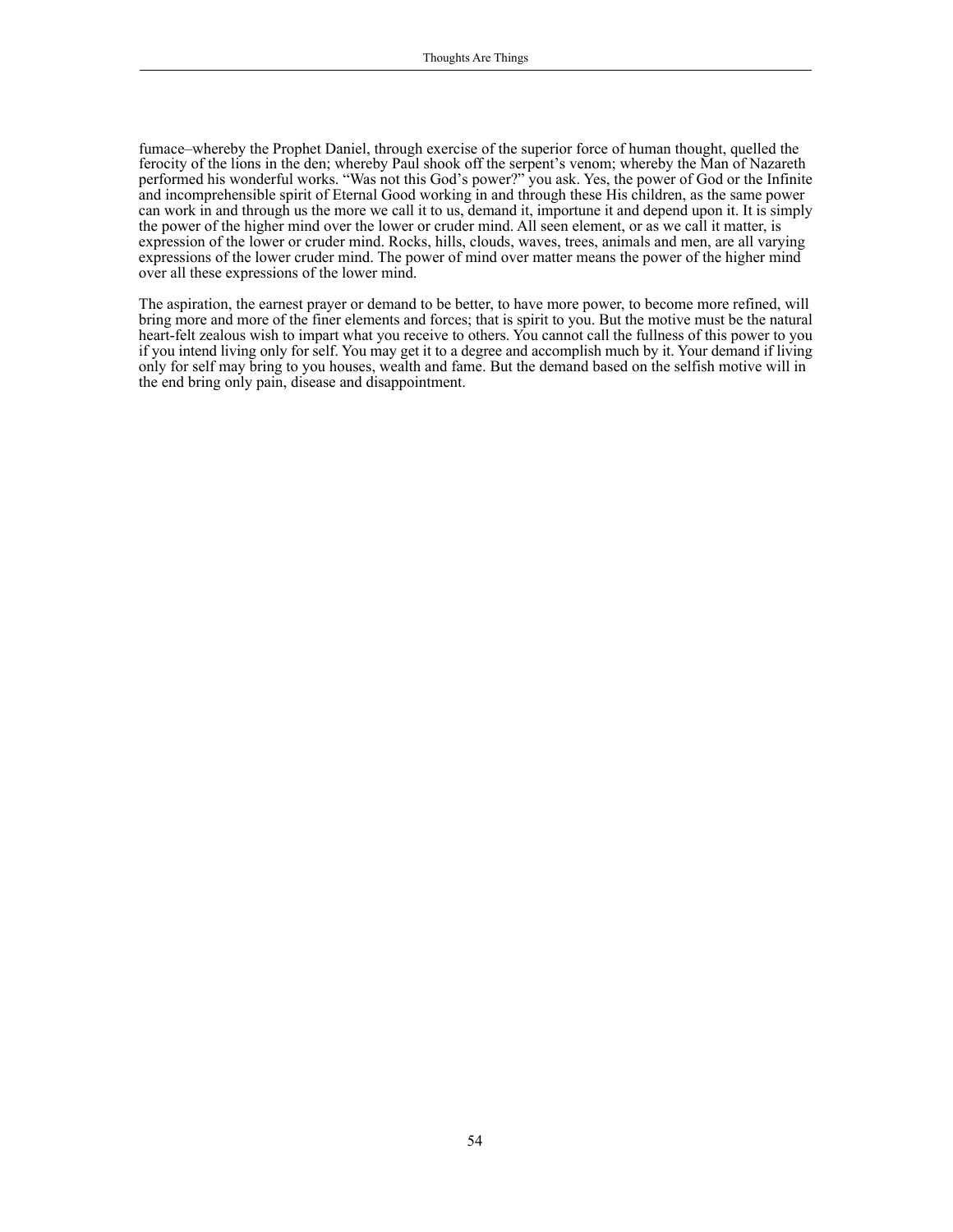#### *Chapter Thirteen*

## **THE ACCESSION OF NEW THOUGHT**

NEW thought is new life. When an invention, a discovery first breaks on the inventor's mind, it fills him with joy. The blood in his veins surges with a fresher impetus. The author or poet is lifted into ecstasy of emotion by a new conception; I mean the relatively few creative authors and poets–not the many who, borrowing the fire of Genius, put it in their own lanterns and pass it off, often successfully as their own.

"A piece of good news," as we term it in a period of gloom, depression, discouragement; the possible realization of a hope, the removal of an ill or danger, is but a thought after all–is but the picture in the mind of the thing desired–is not the thing itself, yet how it brings strength to the whole body.

An entertaining spectacle, a drama so perfectly acted as to absorb all one's attention, an interview with one to whom we are strongly attracted, a pursuit, or exercise, or art, which interests and fascinates–all these are as food and nourishment, stimulation to the body, and in the absorbtion or excitement of the moment, hunger for material food may pass away or be forgotten.

So we do not live by bread alone. But our natures demand ever new and newer food of thought. The play so charming when first seen may become tiresome through repetition. The air so fascinating when first heard, becomes worn through familiarity. There may even be longed for, a change from the quality of the thought of the mind most attractive to us.

I mean for all these a change, but only for a time. The play, the opera, the artist may in time be seen again and with increase of pleasure, either from the influence of former association, or from new growths and shadings in the artist's rendering, or from new capacity in ourselves to see what we could not see before. Call, then, all new thought, and if you please new emotion, food–food as necessary to make the relatively perfect physical and mental man or woman as is the bread we eat. We desire ever fresh food; we similarly desire and need always new and fresh thought.

Old thought–constant repetition of the same thought–involves decay, sluggishness of mind, sluggishness of body.

Suppose that we rose each morn with the absolute certainty that each day was to be a day involving to us more or less of the excitement of discovery in something useful and enjoyable, and also of similar use to others–something endurable for us and others–endurable for eternity–some unexpected branching out of yesterday's truth, which for yesterday seemed fully grown–something telling us how life may be made still fuller of durable and harmless enjoyment; some great law principle in Nature recognized possibly for the first time in some heretofore called "little thing," in the fall of a leaf, in the colouring of a leaf by the autumnal frost, in its almost equal vividness of colour coming through the heat of Spring.

What must be the pleasure to an open and receptive mind to find today an increase of improvement in the quality almost despaired of yesterday–an increase of patience in doing the perplexing work –an increase of courage–an increase of perception to see beauty in what yesterday it passed by with indifference–an increase of power to control unruly appetite–an increase of power to drive away unpleasant and therefore injurious thought.

Would not such be encouraging, cheering, life giving, health-giving thoughts? This order and accession of ever new thought knows no stop in any direction. It says: "Are you orderly today? You will find some power and room and capacity to be more orderly tomorrow. "Was your last effort in music, in painting, in composition, in acting, in oratory, your greatest triumph?" "You will find some way of making it more perfect tomorrow." That will take nothing from the last effort. It is only a more beautiful and delicate tint for some already beautiful picture. The consciousness of such never-ending growth of improvement is also food for the growing mind, other than bread. Yet it is bread. It is the "Bread of Life," and to be desired as "Our Daily Bread."

Would not also the thought each morning that a Great Power, an infinitely wise mind, was always ready to give more knowledge to help you through troubles–troubles from without and troubles from within. Would not such thought, and the trust begotten of it, be as food, strength, and healthy stimulation?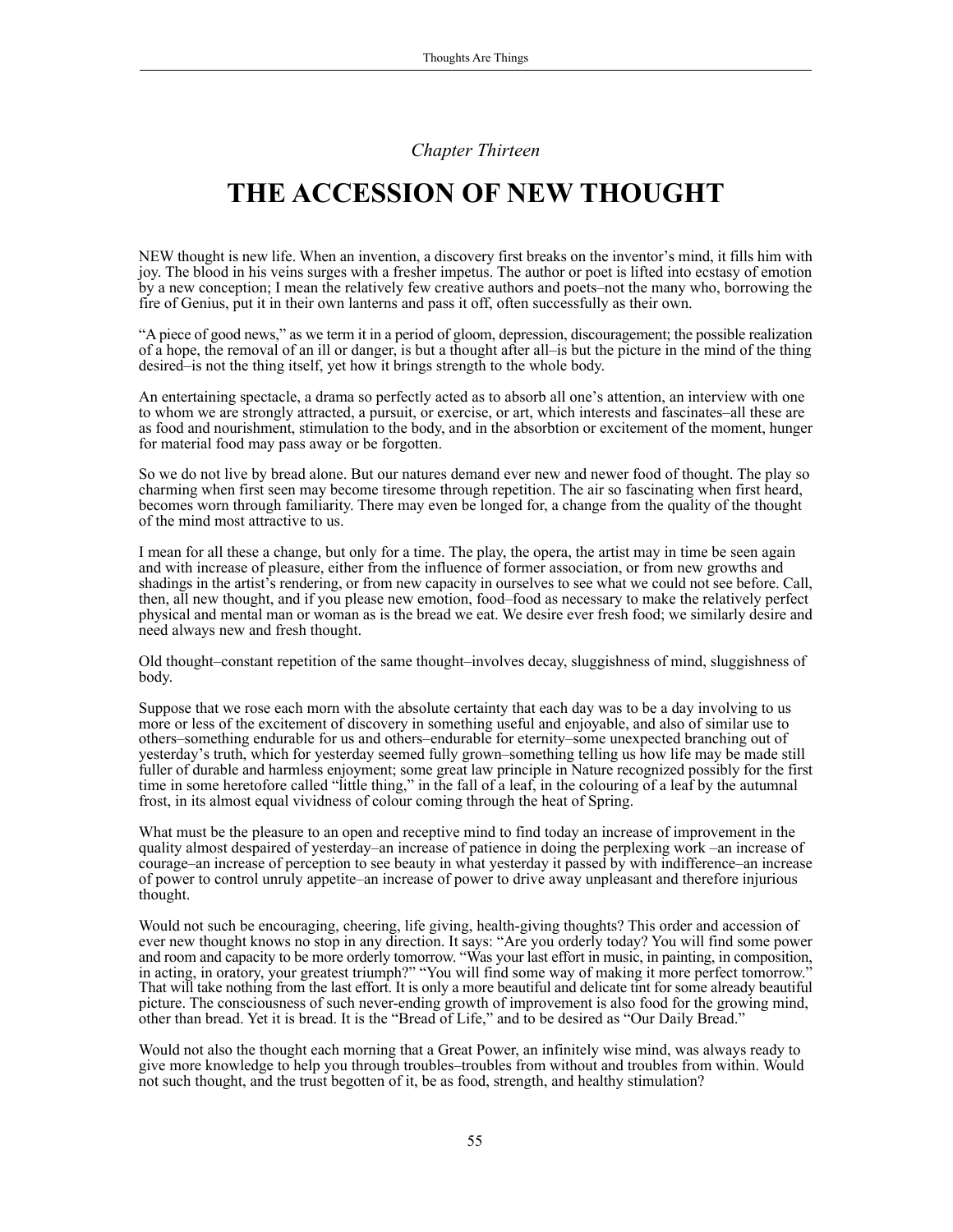Especially when the reality of this Power and its ability to aid had been proven to you many times, so that the hope had become a conviction? Grant that new thought is healthy stimulation and also a necessary food to a more perfected life and the question arrives, "How shall we get it?" In other words, "How may we attune ourselves or how may we become more receptive to all that is beautiful and useful in Nature?" For in our religion the useful always implies the beautiful. It is almost farcical to answer, "Live a pure life." That implies so much; so much in so many cases to be done; so much of inherent tendency to be outgrown; so many difficulties to be met; so many conditions necessary for such life so difficult to make. The desire for accumulation seems a Law of our Natures. In its cruder working it accumulates money: in its higher form it would accumulate powers and qualities of mind. "I am \$100 or \$500 richer than I was this morning," says, with satisfaction and pleasure at night, the money accumulator. That pleasant thought is to him a bit of the bread of Life–but not of enduring life, or in the end, if at all healthy life.

"I," may say another man at night, "am richer than I was this morning by so much more patience, by a bit more of skill or dexterity in my art, by certain knowledge of which I knew nothing twenty four hours ago."

Are we yet fully awakened to the thought that we are receptacles for thought and with thought knowledge, and with knowledge Power, and that our capacity for receiving all these may be limitless, and that the supply of knowledge, power, new thought in the Universe is limitless also, and that it is all ours to draw from, and that the Bank can no more break than Eternity can end.

There are thousands of things, events and scenes in your past life which it is more profitable to forget than to remember. By so forgetting you allow entrance for new idea, which is new life. By remembering you prevent the coming to you of such new idea and life.

By "forgetting," I mean that you should avoid living in unpleasant past scenes and remembrances. Absolutely to forget or wipe out completely from memory anything it has once taken note of is impossible. For everything you have seen, learned, sensed or heard is stored away, and is capable under certain circumstances of being brought to view again.

In place of the term forgetting it would be better to say you should cultivate the power of driving from your mind and putting out of sight whatever makes you feel unhappy or whatever you discover that is unprofitable to remember.

It is impossible absolutely to wipe out anything your memory has once written on its tablets, for whatever the scene, event or experience may have been, it has become a part of your real self or spirit. In other words your spirit is made up of all its experiences and consequent remembrances extending to an infinite past. Of these some are vivid, some vague, and much is buried out of present sight, but capable under certain circumstances of being called to remembrance. To destroy such remembrance, if possible, would be to destroy so much of your mind.

All experiences are valuable for the wisdom they bring or suggest. But when you have once gained wisdom and knowledge from any experience, there is little profit in repeating it, especially if it has been unpleasant, You do actually repeat it when you remember it or live it over again in thought. This is what people are doing who brood over past misfortunes and disappointments.

It is what people are doing when they recall with regret their youth as bright and joyous as compared with the gloom of their middle or old age. Live in the pleasant remembrance of your youth, if you so desire. That will do you good. But do not set it in its brightness and freshness against a dark background of the present. Do not think of it in that vein.

Remember that the time of your infancy and youth, with all its freshness and newness, was also the time of some other people's old age when the world seemed stale and joyless, when to them all that life seemed capable of yielding seemed exhausted, when nothing seemed to remain but to wither and die. Remember also that today if the world seems less bright than formerly, if the sun seems setting instead of rising, it seems now to the boy and girl of ten or fifteen as it did to you at that age.

No person could hold his or her physical body and enjoy life who as they lived on lived in the past and refused to set or open their minds to the future. In so doing they accumulate more and more of the old and relatively lifeless thought, and this element materializes itself on the body. Their flesh, bone and blood then become an actual expression of the dead and inert spirit.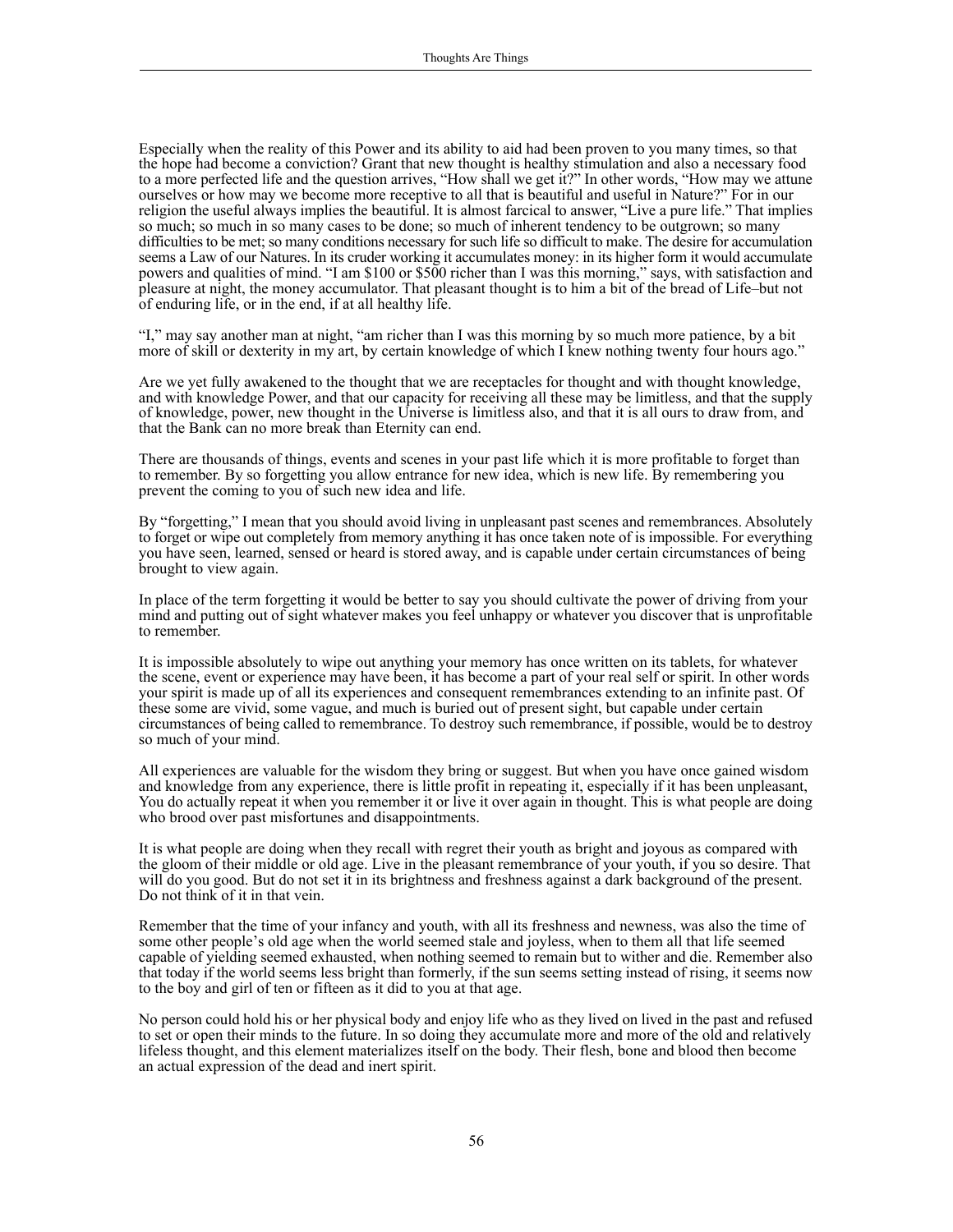To live carrying such an ever-increasing load must result only in weakness and misery so long as the spirit can carry it. But the mind rejecting the old which it has no use for and ever pressing on to the new, adds the new thought to itself, and this newness of idea will materialize a newer body.

You do actually make the "things before" pleasant or unpleasant for you according as you think of them in advance.

There is a class of people who, if in difficulties and anyone suggests a way out, instantly raise objections and find difficulties in the plan proposed. When in thought we so find difficulties, we actually make them. To lay awake nights and brood, devise, turn over or invent possible coming troubles is force and industry ill employed in preparing the way for those troubles.

In all business we must press on in mind to the successful result. We must see in mind or imagination the thing we plan completed, the system or method organized and in working order, the movement or undertaking advancing and ever growing stronger and more profitable. To spend time and force in looking back and living past troubles or obstacles over again, and out of such living and mental action to conjure more difficulties or oppositions, is literally to spend time and force in destroying your undertaking, or in manufacturing obstacles to put in your own way.

Forgetting the things behind and pressing on to those before is a maxim having a thousand intensely practical applications. Every business success is founded on it.

Men who cease to live in old methods and press forward to new, achieve the greatest financial success. But men who having started out during their physical youth with the new, allow themselves with advancing years to hold on to what was new in their youth, but which is relatively old now, are really on the back track. Money may continue to pour in upon them, but their methods are really out of date, and a few more years will see their business superseded by the newer system.

If you were debilitated, weak or sick yesterday at any hour, do not commence today with living in thought in the same weakness or debility at that hour. Forget it, live away from it, and press onward to the thought of being strong, well and vigorous at that hour.

When you in mind look behind and live behind the thought of the sickness, weakness or indisposition of yesterday, you are actually making the conditions for having the same physical troubles. When you at the day's commencement in thought look before to the new thing, the thought of health and strength at the time your lack of vigour commenced, you are making the conditions for realizing such health and strength.

If it does not come the first day of such trial, try the next, and the next after that. The state you seek will come in time.

Perhaps you say to me in mind: But how can you prove these assertions? They have not been realized in our time. "Decay and death at last overtake all."

You can commence yourself to prove them. If you experiment with any of the methods here suggested for working thought to profitable result and you prove for yourself ever so little, you must thereby gain some faith in this law. If the law is by you proven a little, is it unreasonable to say it will prove more if followed in this direction?

Unreasoning prejudices are bred out of this continual living in the past. The man of sixty or seventy often lives in moods, usages and customs peculiar to his youth. He accepts these as the most fit and proper thing for him. He would probably regard with disfavour and prejudice the man who at his daily business should wear the knee breeches, stockings, waistcoat, ruffled shirt and cocked hat of the eighteenth century. Yet such style was common one hundred years ago. His great-grandfather probably wore such a suit. Yet his greatgrandfather would probably have regarded with the same disfavour and prejudice the man dressed in the fashion of today. So a few years relatively have begotten these two unreasoning prejudices with the greatgrandfather and great-grandson, founded only on the fact that they were fashions peculiar to the youth of each.

It is, of course, impossible for a person to fly in the face of popular custom or usage–to dress differently or in certain ways live differently without bringing on him unpleasant and even injurious results. For the action of many minds sending toward you ever the thought of prejudice, dislike or ridicule would tend to injure mind and body.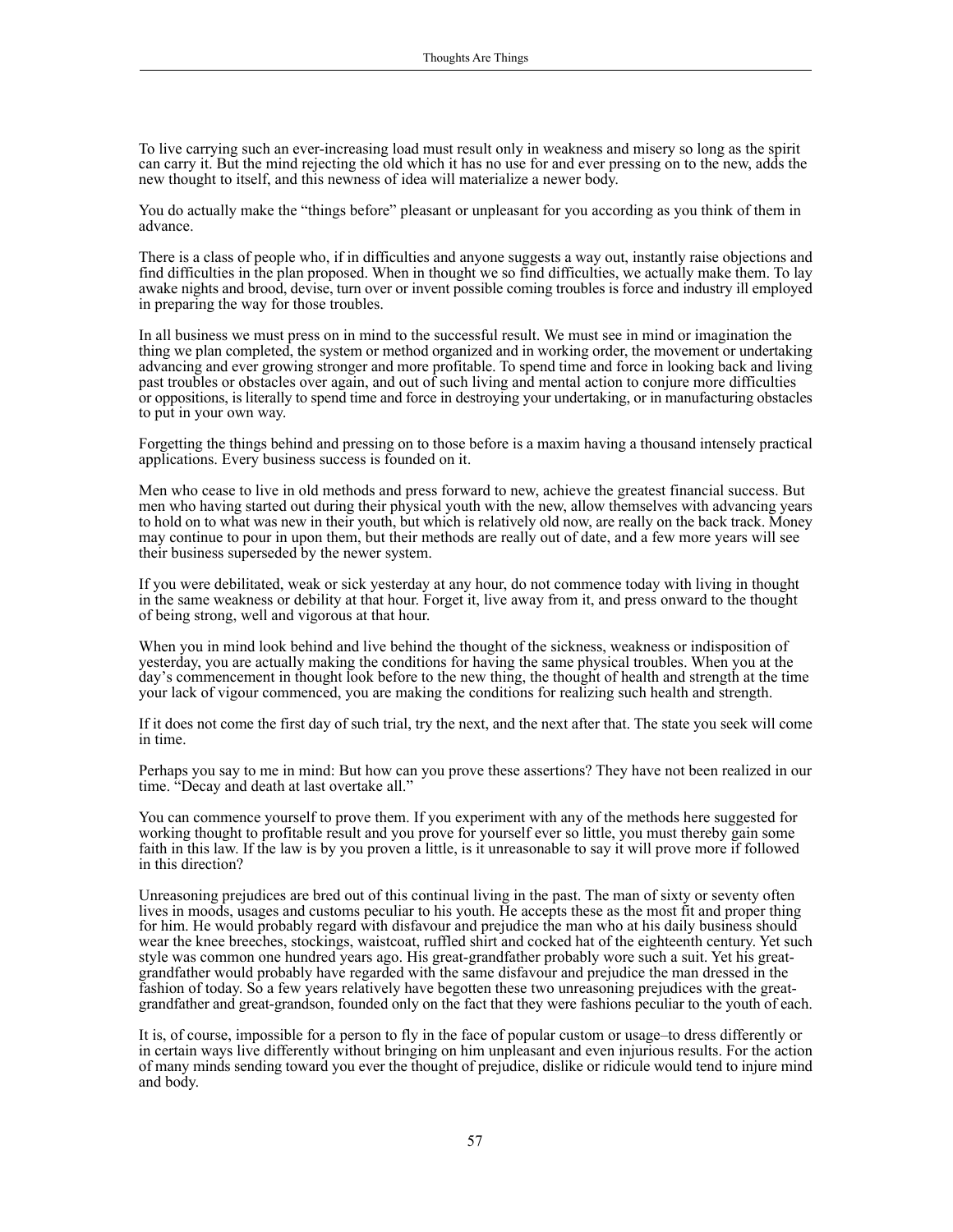But the sentiment which sends this kind of thought toward another, who departs from any established custom, when that person thereby affects no one's peace or comfort, is a gross error. It is an unreasoning mental tyranny which so regards with hostile mind a man who, e.g., should today adopt the costume of the ancient Greeks–a garb, by the way, more sensible and comfortable than ours.

Less than two hundred years ago such a sentiment mobbed the man in England who carried the first umbrella. This sentiment comes of that fossilized condition of mind which persists in living in the things that are behind and averts itself from such as are before.

Life is a continual advance forward. If we are advancing forward, it is better to look forward. And all are advancing, even the dullest, the grossest, and most perverse. A mighty, eternal and incomprehensible force pushes us all forward. But while all are so being pushed, many linger and look back. Unconsciously, they oppose this force. So to do is to court evil, pain, disease and distress.

Whatever the mind is set upon, or whatever it keeps most in view, that it is bringing to it, and the continual thought or imagining must at last take form and shape in the world of seen and tangible things.

I repeat this assertion often in these books and in various forms of expression because this fact is the cornerstone of your happiness or misery, permanent health and prosperity, or poverty. It needs to be kept as much as possible in mind. Our thought is the unseen magnet, ever attracting its correspondence in things seen and tangible. As we realize this more and more clearly, we shall become more and more careful to keep our minds set in the right direction. We shall be more and more careful to think happiness and success instead of misery and failure. It is very wonderful that the happiness or misery of our lives should be based on what seems so simple a law and method. But so-called "simple" things in Nature on investigation generally turn out incomprehensible and ever deepening mysteries. What most concerns us is to know a cause or agency that will produce a given result. When we realize that we can and do think ourselves into what we are, as regards health, wealth and position, we realize also that we have found in ourselves "the pearl of great price," and we hasten to tell our neighbour that he may seek and find in himself this pearl and power also, for no one is made poorer through his finding that which can belong to him alone, and all are made richer and happier as each finds his or her pearl, through the power it gives them to add to the general wealth and happiness.

Life is fuller of possibilities for pleasure than has ever been realized. The real life means a perpetual and ever increasing maturity. It means the preservation of the physical body, so that it can be used on this stratum of existence whenever the spirit desires to use it. It means the preservation of that body, not only free from pain and sickness, but free from the debility, weakness and decay of what we call "old age," which is in reality only the wearing out of the instrument used by the spirit for lack of knowledge to ever recuperate and regenerate it.

Life means the development in us of powers and pleasures which fiction in its highest flights has never touched. It means an ever-increasing freshness, an ever-increasing perception and realization of all that is grand, wonderful and beautiful in the universe, a constantly increasing discovery of more and more that is grand, beautiful and wonderful, and a constantly increasing capacity for the emotional part of our natures to sense such happiness. Life is eternal in the discovery and realization of these joys. Their source is inexhaustible. Their quality and character must be unknown until they reach us. In the words of the Apostolic record, "Eye hath not seen nor ear heard, neither have entered into the heart of man the things which God hath prepared for them that love Him."

In so-called ordinary things we get out of our lives and our senses but the merest fragment of the pleasure they can be made capable of giving us. Our food is capable of giving far more pleasure to the sense of taste than it may now. We do not get nearly as much pleasure from the ear and eye as they are capable of giving. With bodies more highly developed and refined, food when taken into the stomach should act as a healthy stimulant and give that impulse, vigour and bounding life which it gives to the young animal. The movement of every muscle, as in walking, can be made to give pleasure.

Through following the Spiritual Law, that peace of mind "which passeth all understanding" is in the future to come to many. That it has not in the past been realized is no proof it will not be. Life, then, whether its forces are in activity or at rest, will ne perpetual Elysium.

But millions of our race do not look forward to such joyous possibilities at all. They have never heard of them. The great majority would not believe did they hear of them. They press on in mind to what?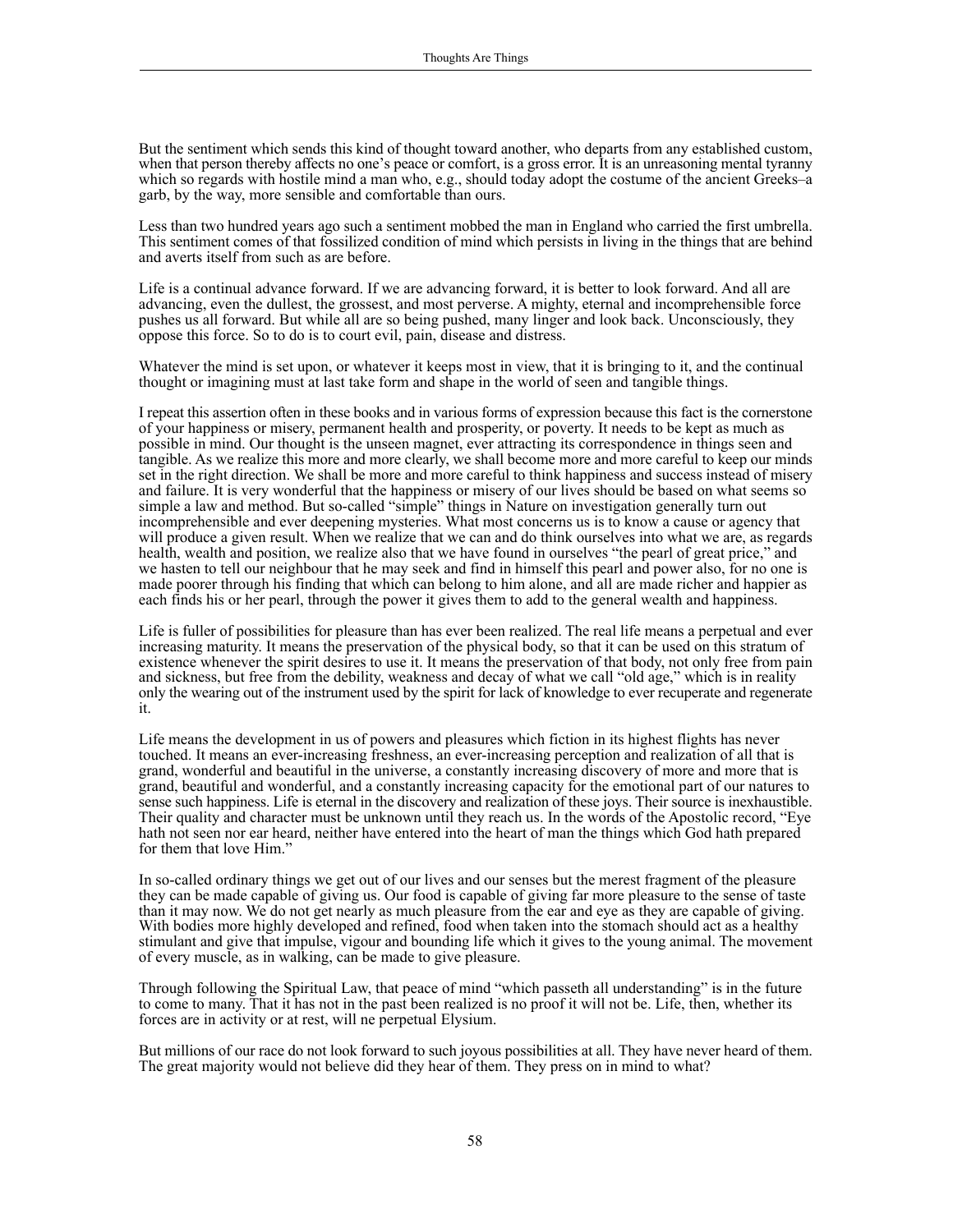To a belief which grows stronger with years that life is short, that old age and decay are absolute certainties and must come to all, that at a certain age of the body its powers must decrease, and that as weak and feeble old men and women now are before their eyes, so, in time, they must be, and that one great aim of life should be to lay up a store of money to "provide for old age."

These are not pleasant things to contemplate. The many do not contemplate them. They shut their eyes to these gloomy views of their future, but they believe in them just the same. They believe and dread. If they believe, they must in mind press on to such belief. It is this pressing forward that makes of the thing believed in, a material or physical reality.

"Providing for old age" makes the old age of the body, because the person so "providing" sees him or herself for years as helpless and decrepit. What the mind so projects for the future it is making for the future. A material thing (money) is relied on to secure one from ills, when all material things are quite powerless to prevent such ills. The rich man with an aged, worn, diseased body can only buy with his money a better room and bed to live in than the poor man. His money does not prevent disease and weakness. It cannot give him an appetite for the costliest food. In pain and anguish the Emperor is in all respects on the same level with the pauper, for in extreme misery a soft bed and numerous attendants give little or no comfort.

Now in all this, thought element worked in ignorance in the wrong direction proves that it brings a result, but a woeful one. It is only the cultivation of the power of the spirit over the body that can prevent these ills. That power we first begin to cultivate and increase when we come to recognize and believe that mind or spirit is the power governing our bodies, and that whatever mind persistently images, thinks or imagines, it makes. Now, unconsciously, we image in the wrong direction. We think the old age or wearing out of the body must be, because, so far as we know, it always has been. We press on in imagination and unwelcome belief to gloom and physical decay. We hold these sad pictures ever in our minds. Having no faith in the brighter view, we do not look toward that view to life, and ever increasing life.

In the New Testament (the last revelation) we find the Christian and Apostolic teaching full of the sentiment of life, and life everlasting. Death is not argued or implied as an absolute necessity, but as an "enemy" which is ultimately to be destroyed.

It was never said or implied that the advent of "greater revelations" was not to be until millions on millions of years in the future. The dawn of such advent may be now. It is now, not because of any one man's writings or assertions, but because many minds are now open to the reception of the greater revelation, which for centuries has been knocking at humanity's door, but could not enter by reason of the obtuseness and dull ear of those whom it sought to arouse and benefit.

The only dead people in the Universe are the spiritually dead, those "dead in trespasses and sins" who have not as yet learned to forget or rather to refuse to live in and depend on the relatively dead or inert element of earth instead of that drawn from a higher source.

Still the few in the vanguard pressing onward are crying out: "Why, here under our noses is the greatest of all motive powers! Why, human thought is a real element, a real force, darting out like electricity from every man's or woman's mind, injuring or relieving, killing or curing, building fortunes or tearing them down, working for good or ill, every moment, night or day, asleep or awake, carving, moulding and shaping people's faces and making them ugly or agreeable.

Before you give so much of your thought to others, ask. in view of these possibilities, if some is not due to yourself. If you can build yourself up into a living power–if you can, with others, prove that physical health and vigour can take the place of old age–that all disease can be banished from the body–that material riches and necessities can come of laws and methods not now generally practised, and that life is not the short, unsatisfactory, hopeless thing which at the best it now is, will you not to the world at large do a thousandfold more good than if you expended your thought in feeding a few hungry mouths or relieving a few physical necessities of others?

Our richest men, our rulers, our famous men in art, science and war, our professors, our ministers, our greatest successes, what is their end? Weakness decay and disease. Our more thoughtful people admit that by the time they have learned something of life, it is time to die. The obituary from the living is at best an apology for the unsatisfactory ending of a human life.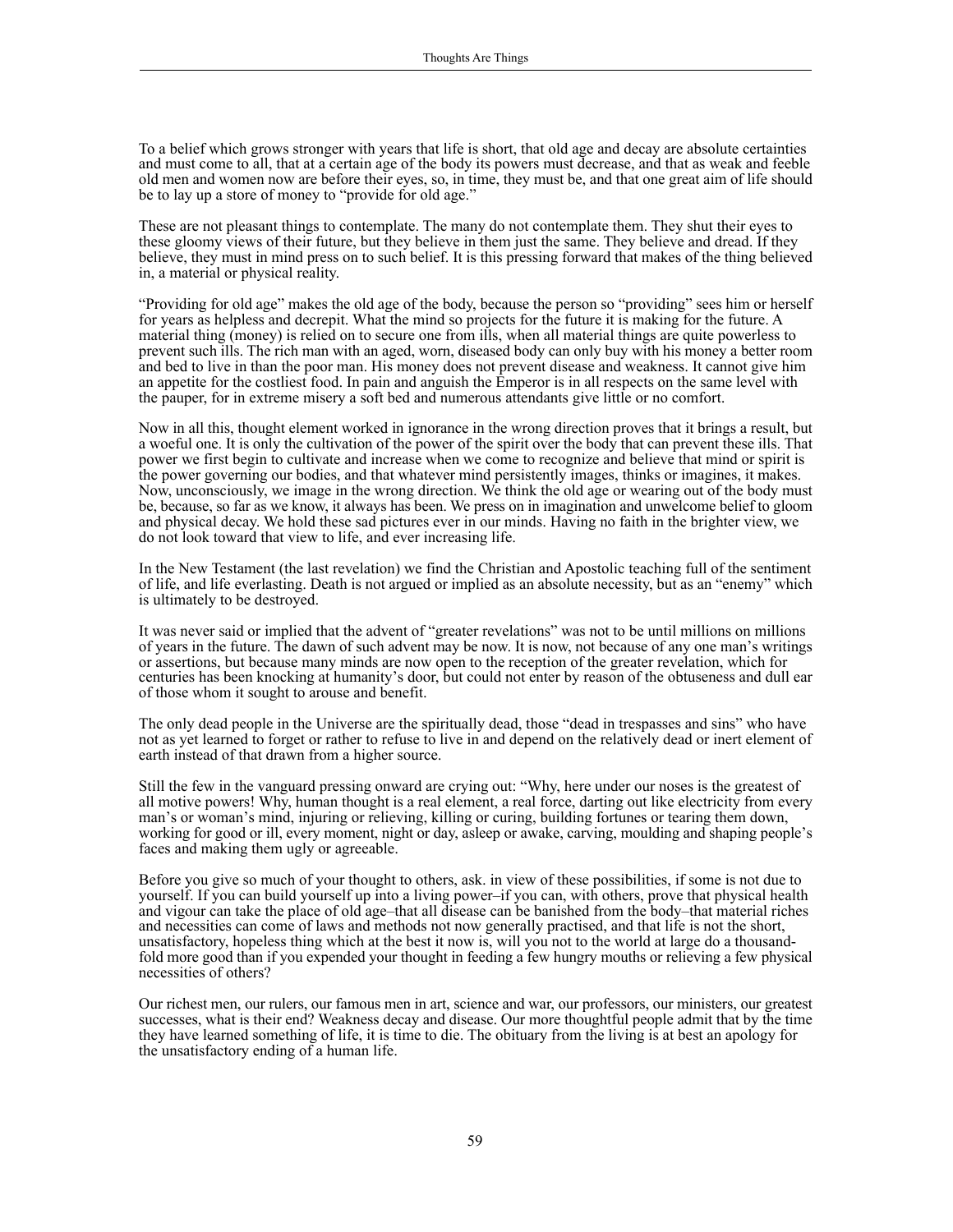Mankind demand something better. That demand, that cry has been swelling and increasing in volume for many centuries. Demand must always be answered. This demand is now being answered, first to the few, next to the many. New light, new knowledge and new results in human life and all it involves, are coming to this earth.

*The end.*